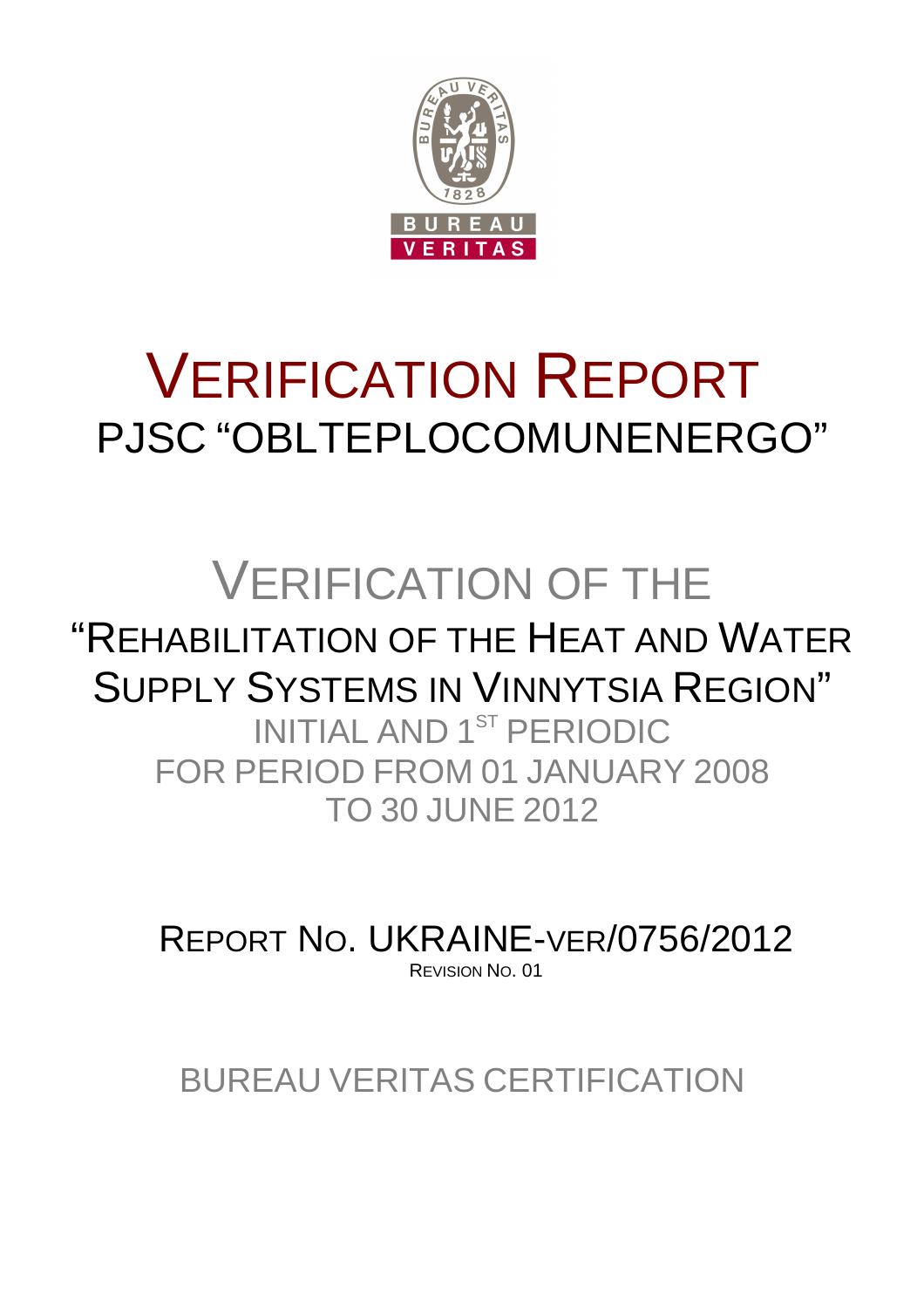

|                                                                                                                                                             |                                   | Organizational unit:<br><b>Bureau Veritas Certification</b>                                                                                                                                                                                                                                                                                                                                                                                                                                                                                                                                                                                                                             |
|-------------------------------------------------------------------------------------------------------------------------------------------------------------|-----------------------------------|-----------------------------------------------------------------------------------------------------------------------------------------------------------------------------------------------------------------------------------------------------------------------------------------------------------------------------------------------------------------------------------------------------------------------------------------------------------------------------------------------------------------------------------------------------------------------------------------------------------------------------------------------------------------------------------------|
|                                                                                                                                                             | <b>Holding SAS</b>                |                                                                                                                                                                                                                                                                                                                                                                                                                                                                                                                                                                                                                                                                                         |
| Client:<br>PJSC "Obiteplocomunenergo"                                                                                                                       | Client ref.:<br>Mr. Ivan M. Lusta |                                                                                                                                                                                                                                                                                                                                                                                                                                                                                                                                                                                                                                                                                         |
| Summary:<br>Committee, as well as the host country criteria.                                                                                                |                                   | Bureau Veritas Certification has made the initial and 1 <sup>st</sup> periodic verification of the "Rehabilitation of the Heat<br>and Water Supply Systems in Vinnytsia Region", project of PJSC "Oblteplocomunenergo" located in Vinnytsia<br>region, Ukraine and applying JI specific approach, on the basis of UNFCCC criteria for the JI, as well as<br>criteria given to provide for consistent project operations, monitoring and reporting. UNFCCC criteria refer to<br>Article 6 of the Kyoto Protocol, the JI rules and modalities and the subsequent decisions by the JI Supervisory                                                                                          |
|                                                                                                                                                             |                                   | The verification scope is defined as a periodic independent review and ex post determination by the Accredited<br>Entity of the monitored reductions in GHG emissions during defined verification period, and consisted of the<br>following three phases: i) desk review of the monitoring report against project design and the baseline and<br>monitoring plan; ii) follow-up interviews with project stakeholders; iii) resolution of outstanding issues and the<br>issuance of the final verification report and opinion. The overall verification, from Contract Review to<br>Verification Report & Opinion, was conducted using Bureau Veritas Certification internal procedures. |
| Actions Requests (CL, CAR and FAR), presented in Appendix A.                                                                                                |                                   | The first output of the verification process is a list of Clarification, Corrective Actions Requests, Forward                                                                                                                                                                                                                                                                                                                                                                                                                                                                                                                                                                           |
|                                                                                                                                                             |                                   | In summary, Bureau Veritas Certification confirms that the project is implemented as planned and described in<br>approved project design documents. Installed equipment being essential for generating emission reduction<br>runs reliably and is calibrated appropriately. The monitoring system is in place and the project is generating                                                                                                                                                                                                                                                                                                                                             |
| 30/06/2012.                                                                                                                                                 |                                   | GHG emission reductions. The GHG emission reduction is calculated without material misstatements, and the<br>ERUs issued totalize 1654163 tonnes of CO2 equivalent for the monitoring period from 01/01/2008 to                                                                                                                                                                                                                                                                                                                                                                                                                                                                         |
|                                                                                                                                                             |                                   | Our opinion relates to the project's GHG emissions and resulting GHG emission reductions reported and<br>related to the approved project baseline and monitoring, and its associated documents.                                                                                                                                                                                                                                                                                                                                                                                                                                                                                         |
| Report No.:<br>UKRAINE-ver/0756/2012<br>JI                                                                                                                  | Subject Group:                    |                                                                                                                                                                                                                                                                                                                                                                                                                                                                                                                                                                                                                                                                                         |
| Project title:<br>"Rehabilitation of the Heat and Water Supply<br>Systems in Vinnytsia Region"                                                              |                                   |                                                                                                                                                                                                                                                                                                                                                                                                                                                                                                                                                                                                                                                                                         |
| Work carried out by:<br>Rostislav Topchiy- Team Leader, Lead Verifier<br>Vitaliy Minyaylo - Team Member, Verifier<br>Vyacheslav Yeriomin - Technical Expert |                                   |                                                                                                                                                                                                                                                                                                                                                                                                                                                                                                                                                                                                                                                                                         |
| Work reviewed by:<br>Ivan Sokolov - Internal Technical Reviewer                                                                                             |                                   | $\boxtimes$<br>No distribution without permission from the                                                                                                                                                                                                                                                                                                                                                                                                                                                                                                                                                                                                                              |
| Oleg Skoblyk - Technical Expert<br>Work approved by:<br>Ivan Sokolov - OperationaeMangeitag                                                                 | Certification                     | Client or responsible organizational unit<br>Limited distribution                                                                                                                                                                                                                                                                                                                                                                                                                                                                                                                                                                                                                       |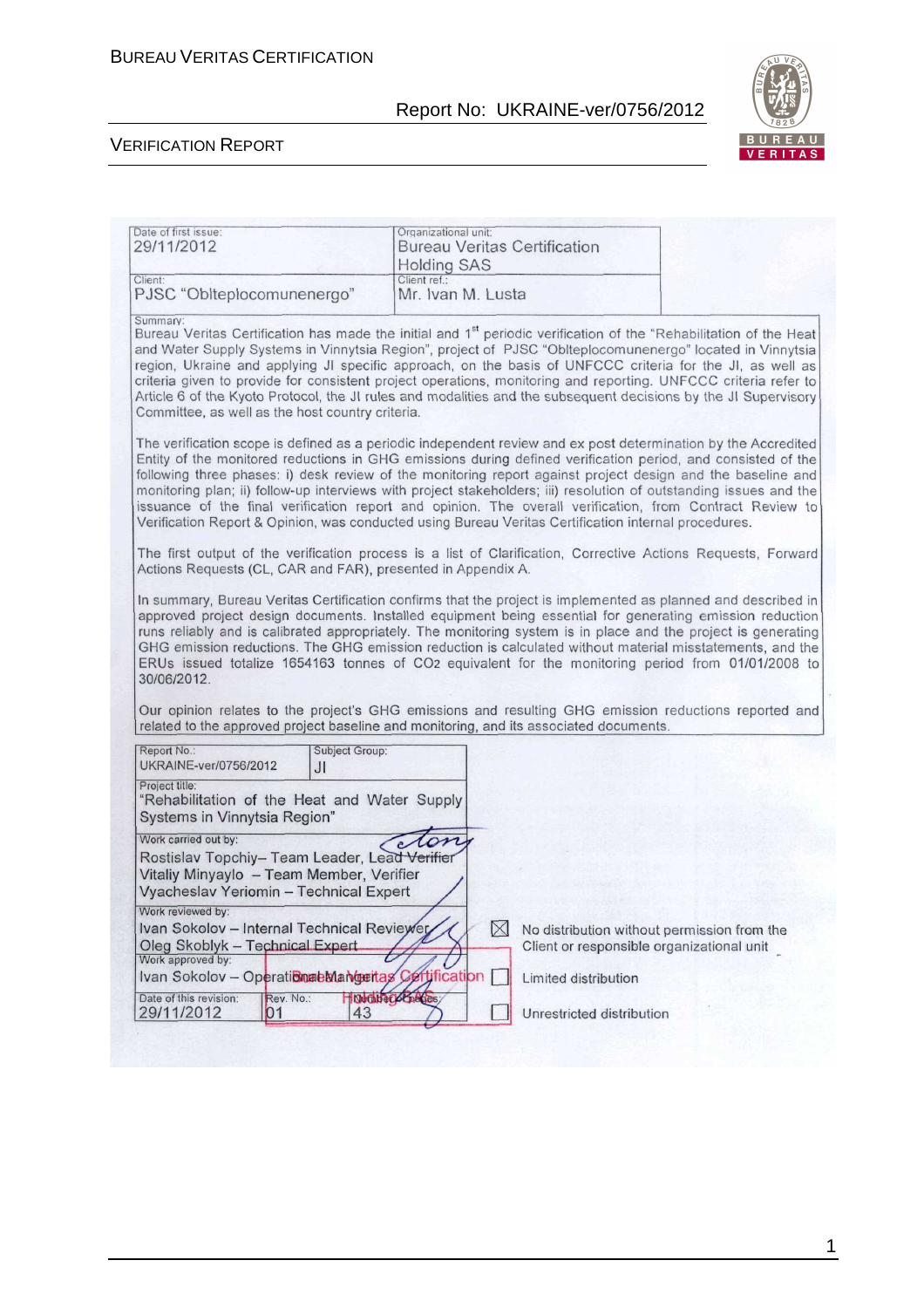

VERIFICATION REPORT

#### **Table of Contents Page 2014** 1 INTRODUCTION ......................................................................................... 3 1.1 Objective 3 1.2 Scope 3 1.3 Verification Team 3 2 METHODOLOGY ........................................................................................ 4 2.1 Review of Documents 4 2.2 Follow-up Interviews 5 2.3 Resolution of Clarification, Corrective and Forward Action Requests 5 3 VERIFICATION CONCLUSIONS ............................................................ 6 3.1 Remaining issues and FARs from previous verifications 6 3.2 Project approval by Parties involved (90-91) 6 3.3 Project implementation (92-93) 7 3.4 Compliance of the monitoring plan with the monitoring methodology (94-98) 10 3.5 Revision of monitoring plan (99-100) 11 3.6 Data management (101) 11 3.7 Verification regarding programmes of activities (102-110) Not applicable 12 4 VERIFICATION OPINION ....................................................................... 12 5 REFERENCES .......................................................................................... 15 APPENDIX A: VERIFICATION PROTOCOL ............................................................. 35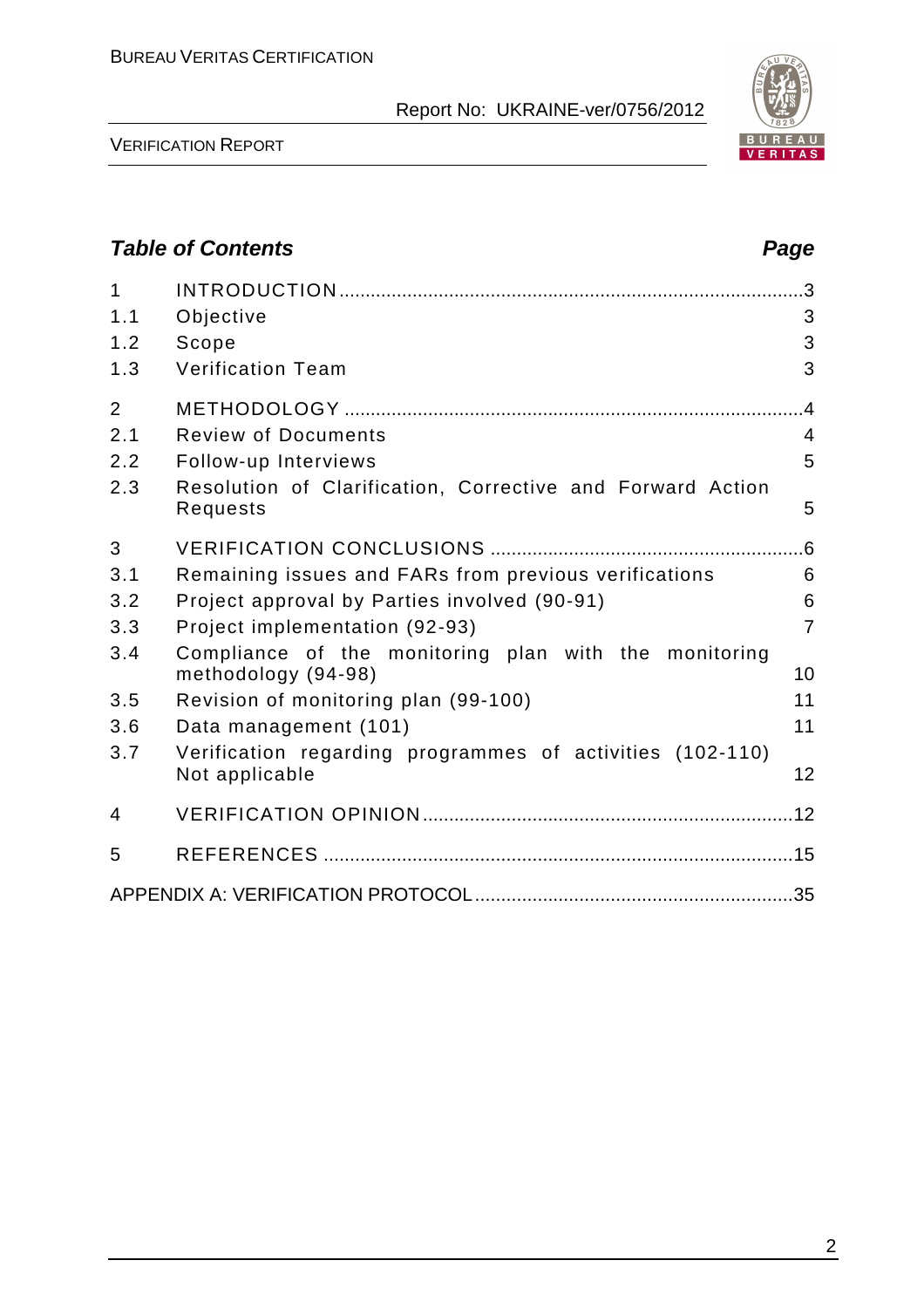

VERIFICATION REPORT

#### **1 INTRODUCTION**

PJSC "Oblteplocomunenergo" has commissioned Bureau Veritas Certification to verify the emissions reductions of its JI project "Rehabilitation of the Heat and Water Supply Systems in Vinnytsia Region" (hereafter called "the project") at the Vinnytsia Region, Ukraine.

This report summarizes the findings of the verification of the project, performed on the basis of UNFCCC criteria, as well as criteria given to provide for consistent project operations, monitoring and reporting.

#### **1.1 Objective**

Verification is the periodic independent review and ex post determination by the Accredited Independent Entity of the monitored reductions in GHG emissions during defined verification period.

The objective of verification can be divided in Initial Verification and Periodic Verification.

UNFCCC criteria refer to Article 6 of the Kyoto Protocol, the JI rules and modalities and the subsequent decisions by the JI Supervisory Committee, as well as the host country criteria.

#### **1.2 Scope**

The verification scope is defined as an independent and objective review of the project design document, the project's baseline study, monitoring plan and monitoring report, and other relevant documents. The information in these documents is reviewed against Kyoto Protocol requirements, UNFCCC rules and associated interpretations.

The verification is not meant to provide any consulting towards the Client. However, stated requests for clarifications and/or corrective actions may provide input for improvement of the project monitoring towards reductions in the GHG emissions.

#### **1.3 Verification Team**

The verification team consists of the following personnel:

Topchiy Rostislav

Bureau Veritas Certification, Team Leader, Climate Change Lead Verifier

Minyaylo Vitaliy Bureau Veritas Certification, Team Member, Climate Change Verifier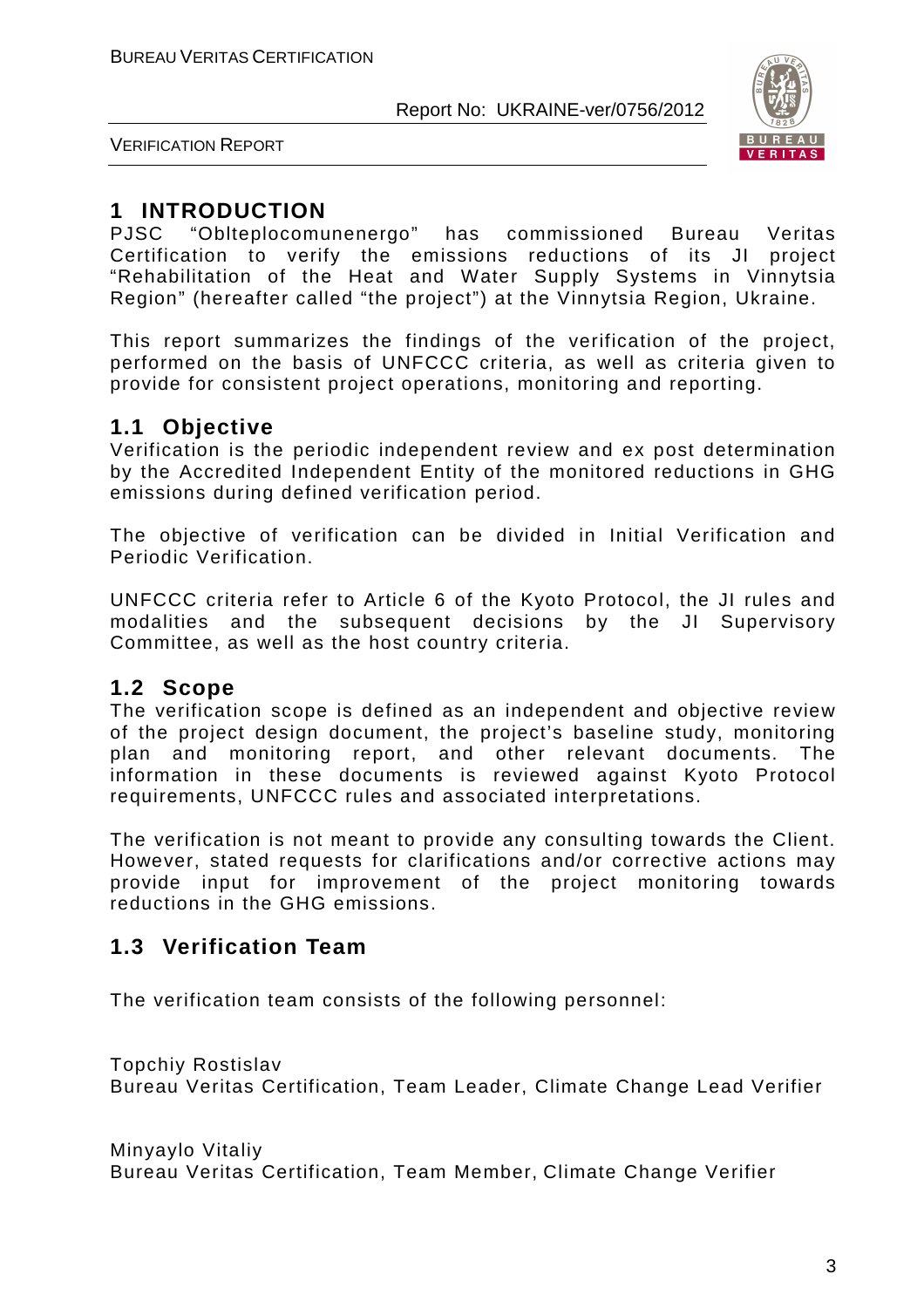

VERIFICATION REPORT

Vyacheslav Yeriomin Bureau Veritas Certification, Technical Expert

This verification report was reviewed by:

Ivan Sokolov Bureau Veritas Certification, Internal Technical Reviewer

Oleg Skoblyk Bureau Veritas Certification, Technical Expert

#### **2 METHODOLOGY**

The overall verification, from Contract Review to Verification Report & Opinion, was conducted using Bureau Veritas Certification internal procedures.

In order to ensure transparency, a verification protocol was customized for the project, according to the version 01 of the Joint Implementation Determination and Verification Manual, issued by the Joint Implementation Supervisory Committee at its 19 meeting on 04/12/2009. The protocol shows, in a transparent manner, criteria (requirements), means of verification and the results from verifying the identified criteria. The verification protocol serves the following purposes:

- It organizes, details and clarifies the requirements a JI project is expected to meet;
- It ensures a transparent verification process where the verifier will document how a particular requirement has been verified and the result of the verification.

The completed verification protocol is enclosed in Appendix A to this report.

#### **2.1 Review of Documents**

The Monitoring Report (MR) submitted by Institute of Engineering Ecology and additional background documents related to the project design and baseline, i.e. country Law, Project Design Document (PDD), Guidance on criteria for baseline setting and monitoring, Host party criteria, Kyoto Protocol, Clarifications on Verification Requirements to be Checked by an Accredited Independent Entity were reviewed.

The verification findings presented in this report relate to the Monitoring Report version 01 of 15/09/2012, version 02 of 28/11/2012 and project as described in the determined PDD.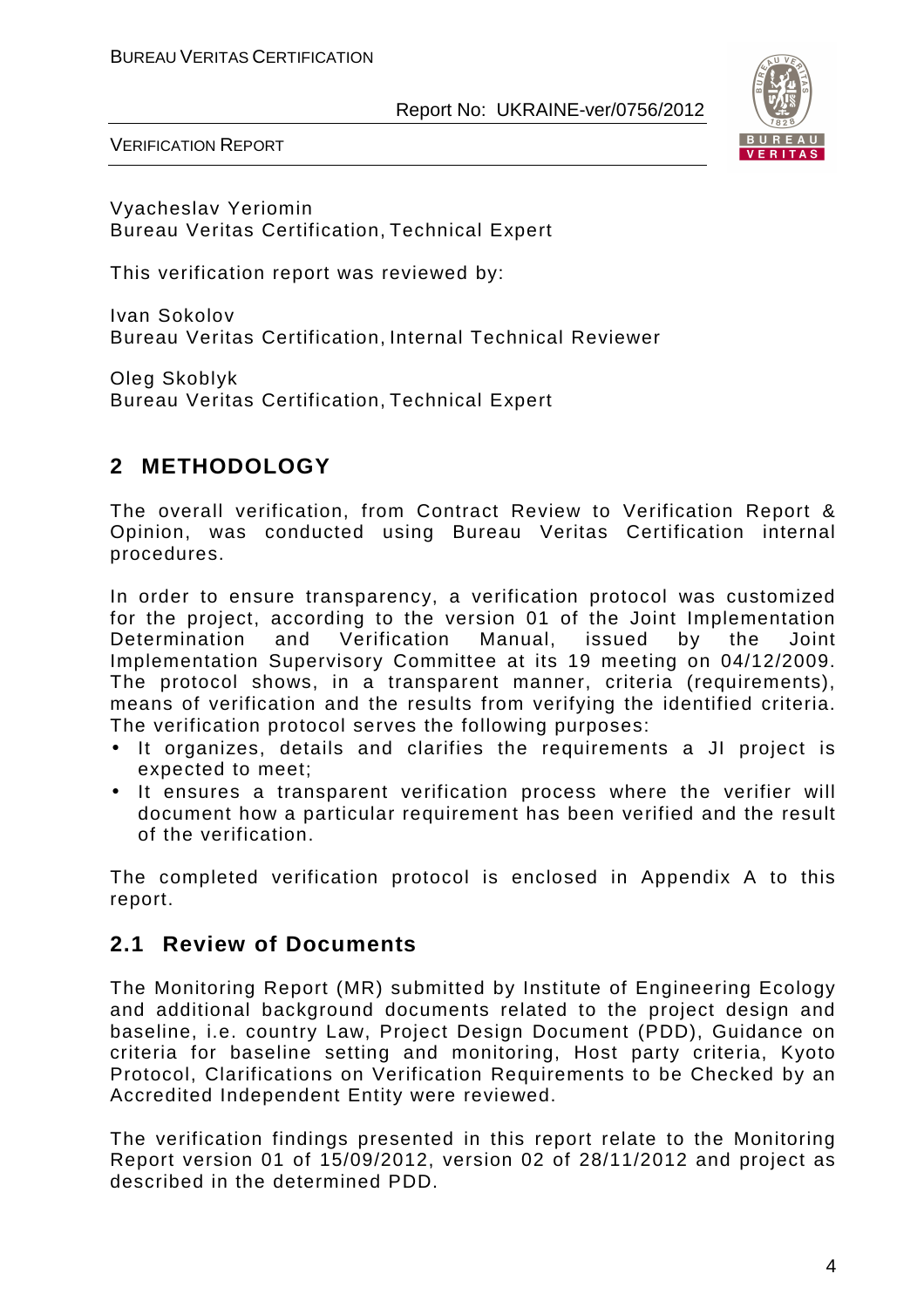

VERIFICATION REPORT

#### **2.2 Follow-up Interviews**

On 31/10/2012 Bureau Veritas Certification performed on-site interviews with project stakeholders to confirm selected information and to resolve issues identified in the document review. Representatives of PJSC "Oblteplocomunenergo", ME VCC "Vinnytsiamiskteploenergo", ME "Vinnytsiaoblteploenergo", DE "Mayak", ME "Vinnytsiaoblvodokanal" and Institute of Engineering Ecology were interviewed during site visit (see References for the list of interviewed persons). The main topics of the interviews are summarized in Table 1.

| Interviewed<br>organization                                                                                                                                     | <b>Interview topics</b>                                                                                                                                                                                                                                                                                                                                                                                          |
|-----------------------------------------------------------------------------------------------------------------------------------------------------------------|------------------------------------------------------------------------------------------------------------------------------------------------------------------------------------------------------------------------------------------------------------------------------------------------------------------------------------------------------------------------------------------------------------------|
| PJSC "Oblteplo<br>comunenergo",<br>ME VCC "Vinnytsia<br>miskteploenergo",<br>ME "Vinnytsia<br>obiteploenergo",<br>DE "Mayak",<br>ME "Vinnytsiaobl<br>vodokanal" | Organizational structure<br>⋗<br>Responsibilities and authorities<br>Roles and responsibilities for data collection and processing<br>⋗<br>Installation of equipment<br>⋗<br>Data logging, archiving and reporting<br>⋗<br>Metering equipment control<br>Metering record keeping system, database<br>Training of personnel<br>Quality management procedures and technology<br>⋗<br>Internal audits and check-ups |
| Consultant:<br>Institute of<br><b>Engineering Ecology</b>                                                                                                       | Monitoring plan<br>⋗<br>Monitoring report<br>Deviations from PDD<br><b>ERUs calculation model</b>                                                                                                                                                                                                                                                                                                                |

**Table 1 Interview topics** 

#### **2.3 Resolution of Clarification, Corrective and Forward Action Requests**

The objective of this phase of the verification is to raise the requests for corrective actions and clarification and any other outstanding issues that needed to be clarified for Bureau Veritas Certification positive conclusion on the GHG emission reduction calculation.

If the Verification Team, in assessing the monitoring report and supporting documents, identifies issues that need to be corrected, clarified or improved with regard to the monitoring requirements, it should raise these issues and inform the project participants of these issues in the form of:

(a) Corrective action request (CAR), requesting the project participants to correct a mistake that is not in accordance with the monitoring plan;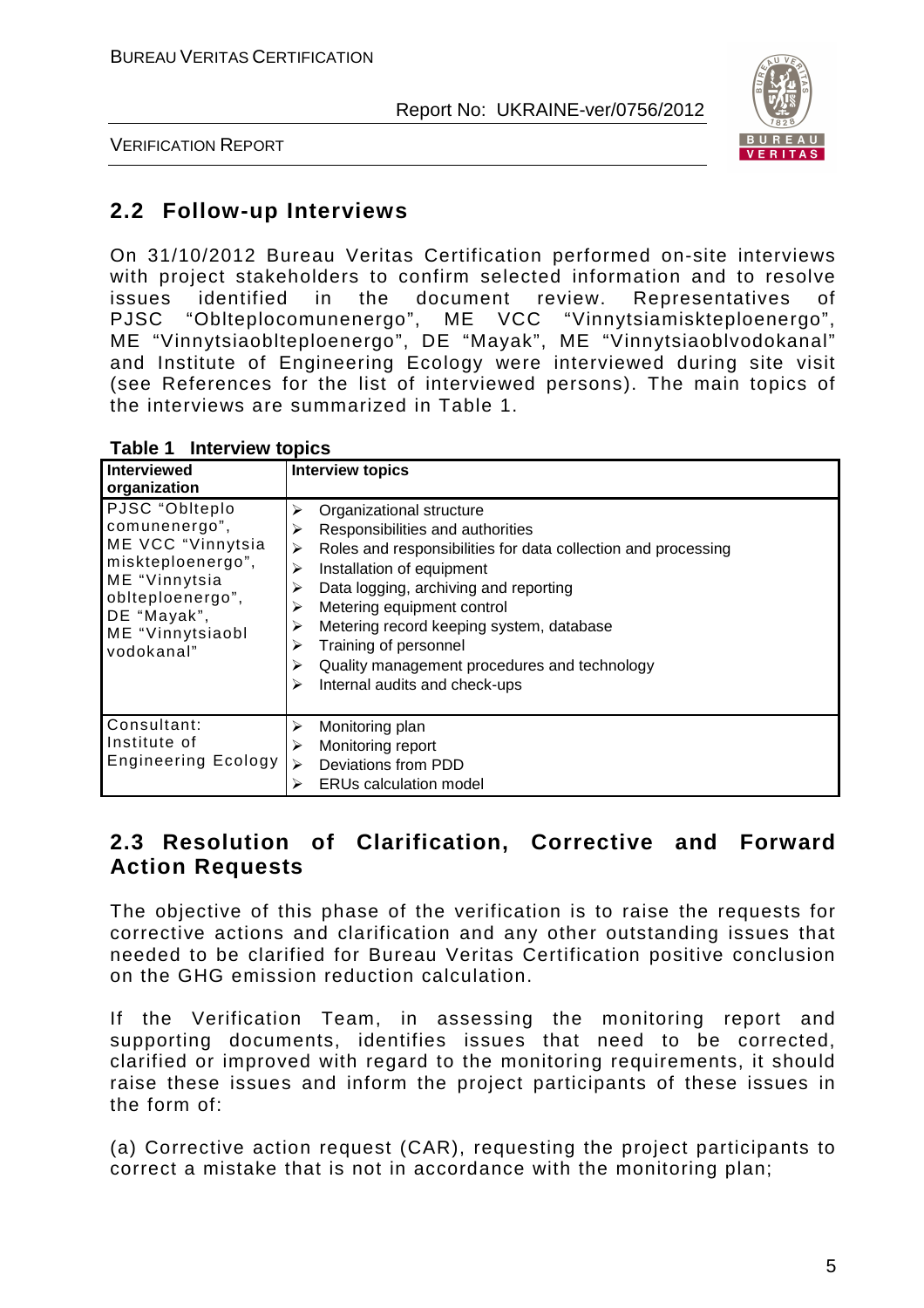

VERIFICATION REPORT

(b) Clarification request (CL), requesting the project participants to provide additional information for the Verification Team to assess compliance with the monitoring plan;

(c) Forward action request (FAR), informing the project participants of an issue, relating to the monitoring that needs to be reviewed during the next verification period.

The Verification Team will make an objective assessment as to whether the actions taken by the project participants, if any, satisfactorily resolve the issues raised, if any, and should conclude its findings of the verification.

To guarantee the transparency of the verification process, the concerns raised are documented in more detail in the verification protocol in Appendix A.

#### **3 VERIFICATION CONCLUSIONS**

In the following sections, the conclusions of the verification are stated.

The findings from the desk review of the original monitoring documents and the findings from interviews during the follow up visit are described in the Verification Protocol in Appendix A.

The Clarification, Corrective and Forward Action Requests are stated, where applicable, in the following sections and are further documented in the Verification Protocol in Appendix A. The verification of the Project resulted in 04 Corrective Action Requests and 05 Clarification Requests.

The number between brackets at the end of each section corresponds to the DVM paragraph.

#### **3.1 Remaining issues and FARs from previous verifications**

It was verified the implementation of corrective action to FAR 01 and CAR 04 from the determination. Corrective actions were implemented - Letter of Approval and form 2TP "air" were shown. FAR 01 and CAR 04 were closed.

#### **3.2 Project approval by Parties involved (90-91)**

Written project approval by the Host Party (Ukraine) has been issued by State Environmental Investment Agency of Ukraine #3650/23/7 dated 28/11/2012, Letter of Approval by Estonia # 12-1/8544-2 dated 22/10/2012 has been issued by Ministry of the Environment of Estonia, when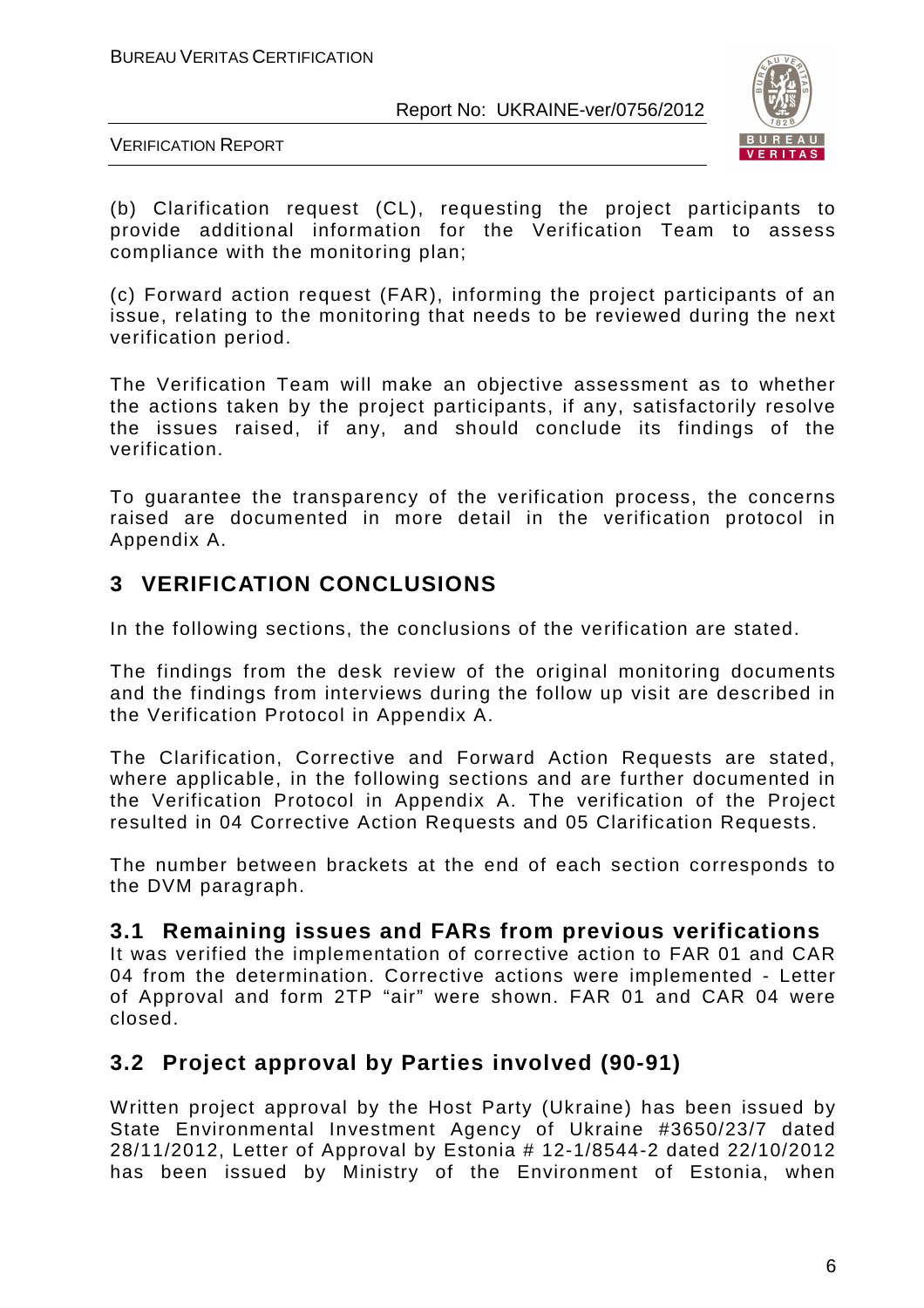

VERIFICATION REPORT

submitting the first verification report to the secretariat for publication in accordance with paragraph 38 of the JI guidelines, at the latest.

The abovementioned written approval is unconditional.

The identified areas of concern as to Project approval by Parties involved, project participants response and BV Certification's conclusion are described in Appendix A Table 2 (refer to CAR 01).

#### **3.3 Project implementation (92-93)**

Project objective is to reduce greenhouse gas emissions due to fuel, in particular natural gas (which is imported to Ukraine), consumption reduction, as well as power consumption reduction, by means of rehabilitation of the heat and water supply systems in Vinnytsia region, including boiler-houses, CHPs, water (WPS) and sewage (SPS) pumping stations, and heat and water distribution network equipment replacement, modernization and rehabilitation. The purpose of the project is sustainable development of the Vinnytsia region through implementation of energy saving technologies.

The project was initiated 03/06/2003. The project employs the increase of fuel and energy resources (FER) consumption efficiency to reduce greenhouse gas emissions relative to current practice. The following activities will ensure fuel and energy resources saving:

- liquidation of low efficient boiler-houses with:
	- $\checkmark$  switching load to the high efficient boiler-houses and/or CHP plants;
	- $\checkmark$  construction of modular mini-boiler-houses;
- replacement of obsolete boilers with high efficient ones, including switching of boiler-houses to renewable resources (wood);
- rehabilitation of boilers with replacement and preventive maintenance measures for boilers burners, heated surfaces, etc.:
- optimization of heat load allocation and operational mode of equipment;
- optimization of heat supply network organization and network rehabilitation;
- consecutive switching of heat supply networks to preliminary insulated pipes;
- optimization of water load allocation;
- replacement of pipes of water supply and sewage networks;
- technical re-equipment of heat supply stations with highly effective heat exchangers and implementation of IHSS;
- implementation of heat recovery equipment;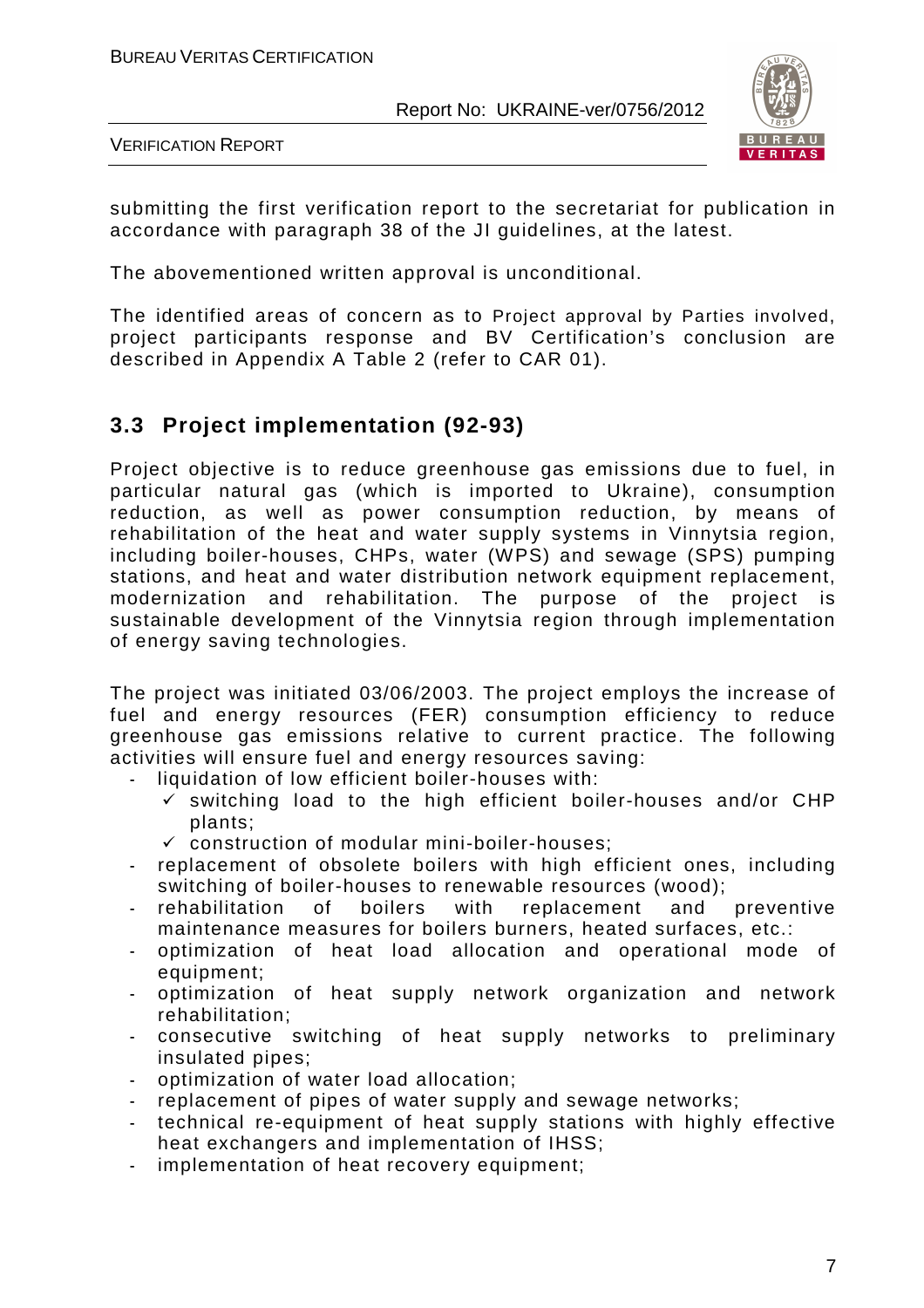

VERIFICATION REPORT

- implementation of technology for carbon dioxide binding from flue gases;
- installation of frequency controllers at electric drives of pumps, blow fans and smoke exhausters;
- replacement / rehabilitation of pumps;
- installation of heat pump at SPS-3A for heating the station buildings;
- improvement of the feeding water quality by optimization of operational mode of water preparation system;
- implementation of control and monitoring systems.

Implementation of the project will provide substantial economic, environmental, and social benefits to the Vinnytsia Region. Social impact of the project is positive since after project implementation the heat and water supply services will be improved.

|                |                                                                                                                                                                                                                                                                                                                           |                  | boilers, length of network replacement, etc.) |      |      |                | Volume of performed works (number of |
|----------------|---------------------------------------------------------------------------------------------------------------------------------------------------------------------------------------------------------------------------------------------------------------------------------------------------------------------------|------------------|-----------------------------------------------|------|------|----------------|--------------------------------------|
| #              | Project stage                                                                                                                                                                                                                                                                                                             | $2003 -$<br>2007 | 2008                                          | 2009 | 2010 | 2011           | 01.01.<br>$2012 -$<br>30.06.<br>2012 |
| $\mathbf 1$    | Liquidation<br>0f<br>low<br>efficient boiler-houses                                                                                                                                                                                                                                                                       |                  | 3                                             | 4    | 2    | 2              | 1                                    |
| $\overline{2}$ | Construction of modular<br>mini-boiler-houses                                                                                                                                                                                                                                                                             |                  | 1                                             |      |      | 1              |                                      |
| 3              | Replacement of obsolete<br>boilers with high efficient<br>ones, including switching<br>boiler-houses<br>of l<br>to<br>renewable<br>resources<br>(wood)                                                                                                                                                                    | 61               | 12                                            | 9    | 9    | 5              | $\overline{7}$                       |
| $\overline{4}$ | Rehabilitation of boilers<br>with<br>replacement<br>and<br>preventive maintenance<br>measures for<br>boilers<br>heated<br>burners,<br>surfaces, implementation<br>of technology for<br>the<br>exhaust<br>gases<br>heat<br>recovery, etc.                                                                                  | 20               | 18                                            | 17   | 10   | $\overline{2}$ |                                      |
| 5              | of the control of the control of the control of the control of the control of the control of the control of the control of the control of the control of the control of the control of the control of the control of the contr<br>Optimization<br>heat<br>supply<br>network<br>organization and network<br>rehabilitation | 17448            | 10219                                         | 6149 | 5697 | 5697           | 920                                  |
| 6              | Technical<br>re-equipment                                                                                                                                                                                                                                                                                                 | 38               | $\mathbf{1}$                                  | 13   | 11   |                |                                      |

The actual operation of the proposed project is presented bellow.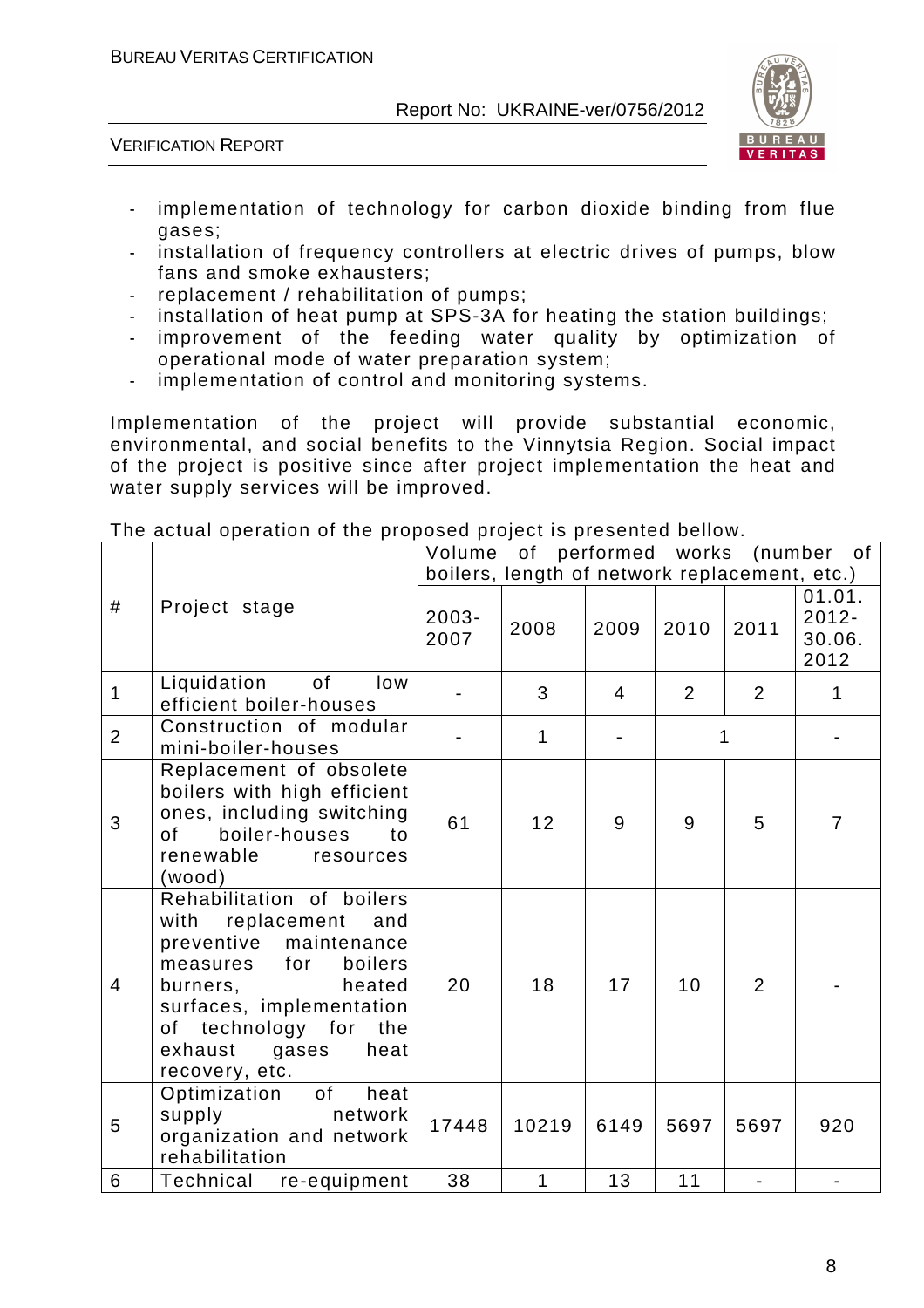

#### VERIFICATION REPORT

|                | of heat supply stations<br>with highly effective heat<br>exchangers<br>and<br>implementation of IHSS                                |       |                |              |                |      |              |
|----------------|-------------------------------------------------------------------------------------------------------------------------------------|-------|----------------|--------------|----------------|------|--------------|
| $\overline{7}$ | Rehabilitation<br>and<br>optimization of<br>water<br>supply<br>and<br>sewage<br>removal networks                                    | 22,80 | 4,95           | 5,19         | 3,34           | 4,82 | 2,30         |
| 8              | Installation of frequency<br>controllers at<br>electric<br>drives of pumps, blow<br>and<br>smoke<br>fans<br>exhausters              | 15    | 9              | 17           | 10             | 5    |              |
| 9              | Replacement<br>rehabilitation of pumps                                                                                              | 208   | 10             | 22           | 12             | 13   | $\mathbf{1}$ |
| 10             | Implementation<br><b>of</b><br>technology for carbon<br>dioxide binding from flue<br>gases                                          |       |                |              |                |      |              |
| 11             | Installation of heat pump<br>at SPS-3A for heating<br>the station buildings                                                         |       |                |              | 1              |      |              |
| 12             | load<br>Optimization of<br>allocation                                                                                               | 83    | $\overline{2}$ | 3            | $\overline{4}$ | 2    | $\mathbf{1}$ |
| 13             | of<br>the<br>Improvement<br>feeding water quality by<br>optimization<br>of<br>operational<br>mode<br>of<br>water preparation system | 23    | 4              | 6            | 1              | 1    |              |
| 14             | Implementation of control<br>and monitoring systems                                                                                 | 9     | 29             | $\mathbf{1}$ | 5              | 3    | 3            |

According to the results of the Monitoring Report, the actual achieved GHG emission reductions for period 2008-2011 are the same that was indicated in the PDD for this period, because the same approach was used for calculation emission reductions in PDD and Monitoring Report for this period.

The actual achieved GHG emission reductions for period 01.01.2012- 30.06.2012 according to the Monitoring Report deviated from GHG emission reductions indicated in the PDD for 2012 year, because in the Monitoring Report calculations were done just for part (half) of 2012 and actual conditions were taking into account in calculations, while indicated in the PDD emission reductions for 2012 cover all the year and were conservatively estimated as equal to the actual data for the 2011 that don't represent actual situation in 2012.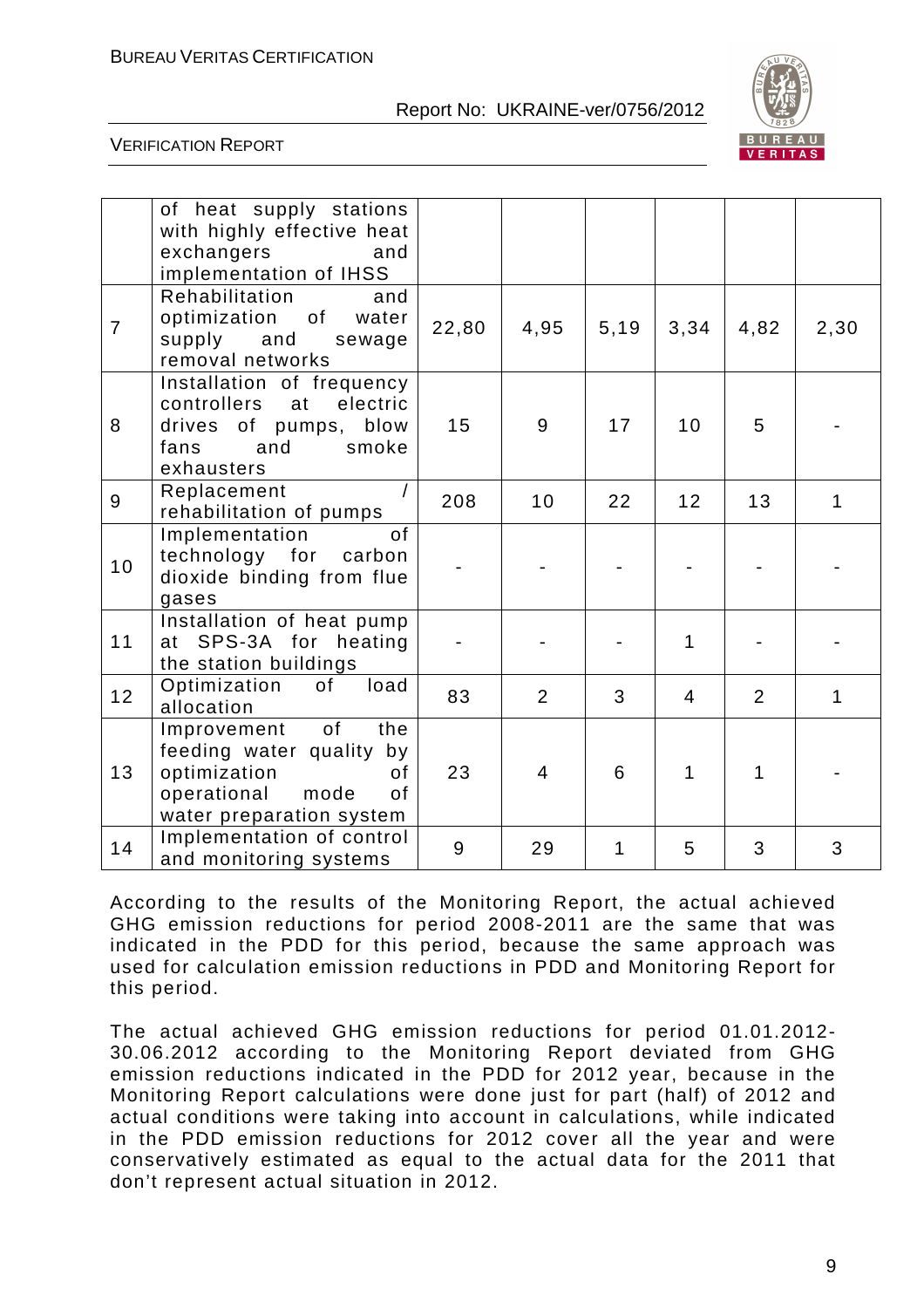

VERIFICATION REPORT

The identified areas of concern as to Project implementation, project participants response and BV Certification's conclusion are described in Appendix A Table 2 (refer to CL 01, CL 02, CL03).

#### **3.4 Compliance of the monitoring plan with the monitoring methodology (94-98)**

For calculating the emission reductions, key factors, such as, natural gas consumption by boiler houses and CHPs, electricity consumption by boiler-houses and CHPs, electricity generation by a CHP, averaged net calorific value of natural gas, heat energy consumption by the water supply system, electricity consumption by water supply system, carbon emission factors for natural gas, for electricity consumption and generation, average outside temperature during the heating period, average inside temperature during the heating period, number of consumers of hot water supply service, heated area for every boiler house, averaged heat transfer factor of heated buildings in the base year, heated area of reconstructed buildings with application of new heat insulation, heated area of newly connected buildings with application of the new heat insulation, heat transfer factor of buildings with new heat insulation, heating period duration for every boiler house, duration of period of hot water supply service, maximum connected load to a boilerhouse that is required for heating, connected load to a boiler-house that is required for hot water supply service, standard specific discharge of hot water per personal account, total volume of water supplied to consumers influencing the baseline emissions and the activity level of the project and the emissions as well as risks associated with the project were taken into account, as appropriate.

Data sources used for calculating emission reductions, such as Boilerhouse records, Statistics of ME VCC "Vinnytsiamiskteploenergo", ME "Vinnytsiaoblteploenergo", DE "Mayak", ME "Vinnytsiaoblvodokanal", SNiP 2-3-79 (1998), State Buildings Norms B.2.6-31:2006, KTM 204 Ukraine 244-94, "National inventory report of Ukraine for 1990 – 2010", Orders of the National Environmental Investment Agency of Ukraine are clearly identified, reliable and transparent.

Emission factors, including default emission factors, are selected by carefully balancing accuracy and reasonableness, and appropriately justified of the choice.

The calculation of emission reductions is based on conservative assumptions and the most plausible scenarios in a transparent manner.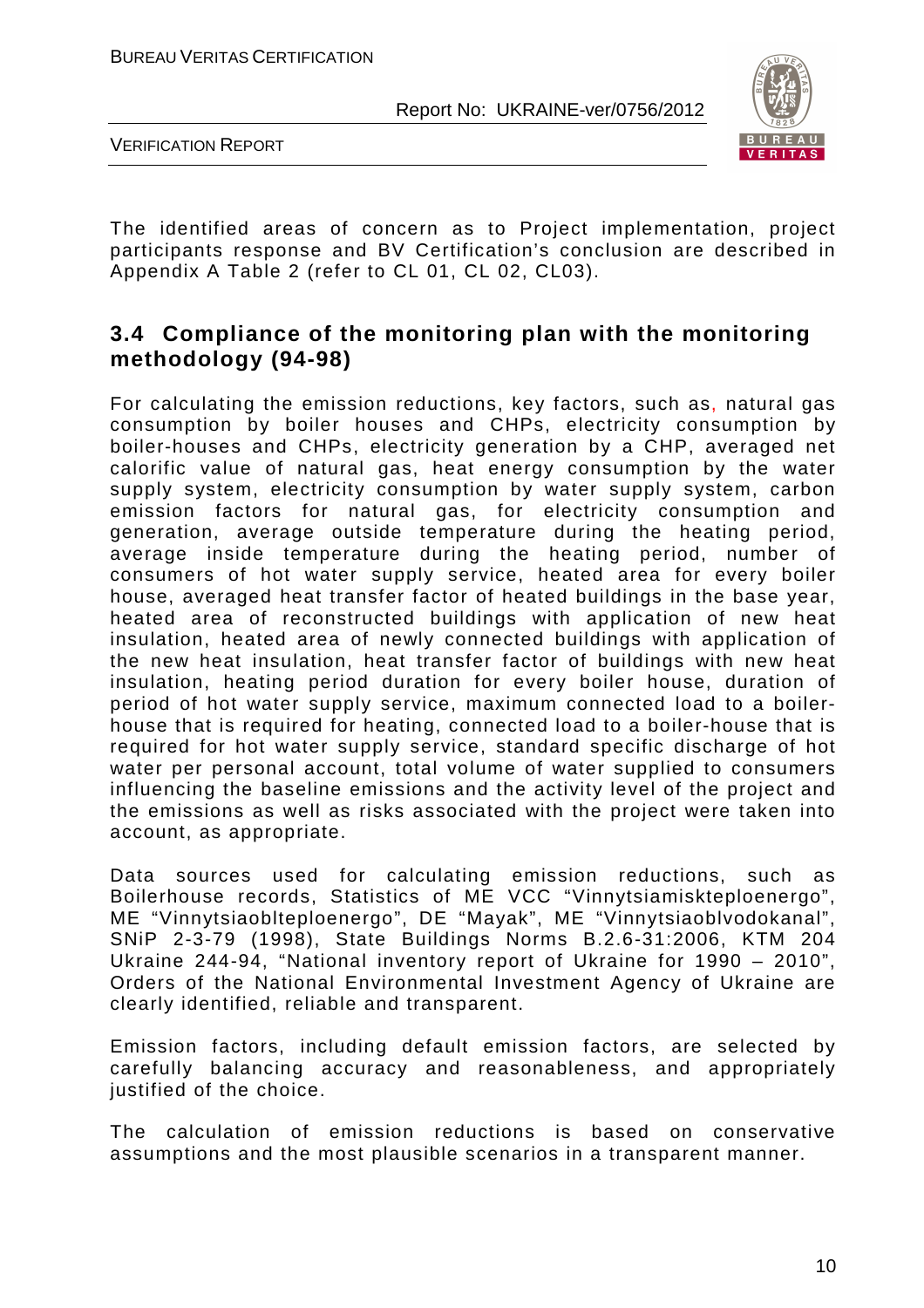

VERIFICATION REPORT

The identified areas of concern as to Compliance of the monitoring plan with the monitoring methodology, project participants response and BV Certification's conclusion are described in Appendix A Table 2 (refer to CAR 02, CAR 03).

#### **3.5 Revision of monitoring plan (99-100)**

Not applicable.

#### **3.6 Data management (101)**

The data and their sources, provided in monitoring report, are clearly identified, reliable and transparent.

The implementation of data collection procedures is in accordance with the monitoring plan, including the quality control and quality assurance procedures.

Data collection for natural gas consumption is provided in the following way:

1. Natural gas consumption is measured by gas flow meter, installed at a boiler-house (CHP). All boiler-houses and CHPs are equipped with gas flow meters.

2. The majority of boiler-houses are equipped with automatic correctors for gas temperature and pressure. Gas consumption is registered automatically. Every day operator of a boiler house makes registration of daily gas consumption in the special paper journal "Journal of registration of boiler-house's operation parameters".

3. At the boiler-houses that are not equipped with gas volume correctors, operator of a boiler house every 2 hours registers parameters of natural gas (temperature and pressure) in the paper journal "Journal of registration of boiler-house's operation parameters". These parameters are used to bring gas consumption to standard conditions.

4. Every day operators report values of gas consumption by phone to Production-Technical Department (PTD) of heat supply enterprises, where they are storing and used for payments to gas suppliers.

5. Every month the account centers transfer data to gas suppliers.

The function of the monitoring equipment, including its calibration status, is in order.

Measurement equipment calibration was carried out by SE "Vinnytsiastandartmetrologiya".

The evidence and records used for the monitoring are maintained in a traceable manner.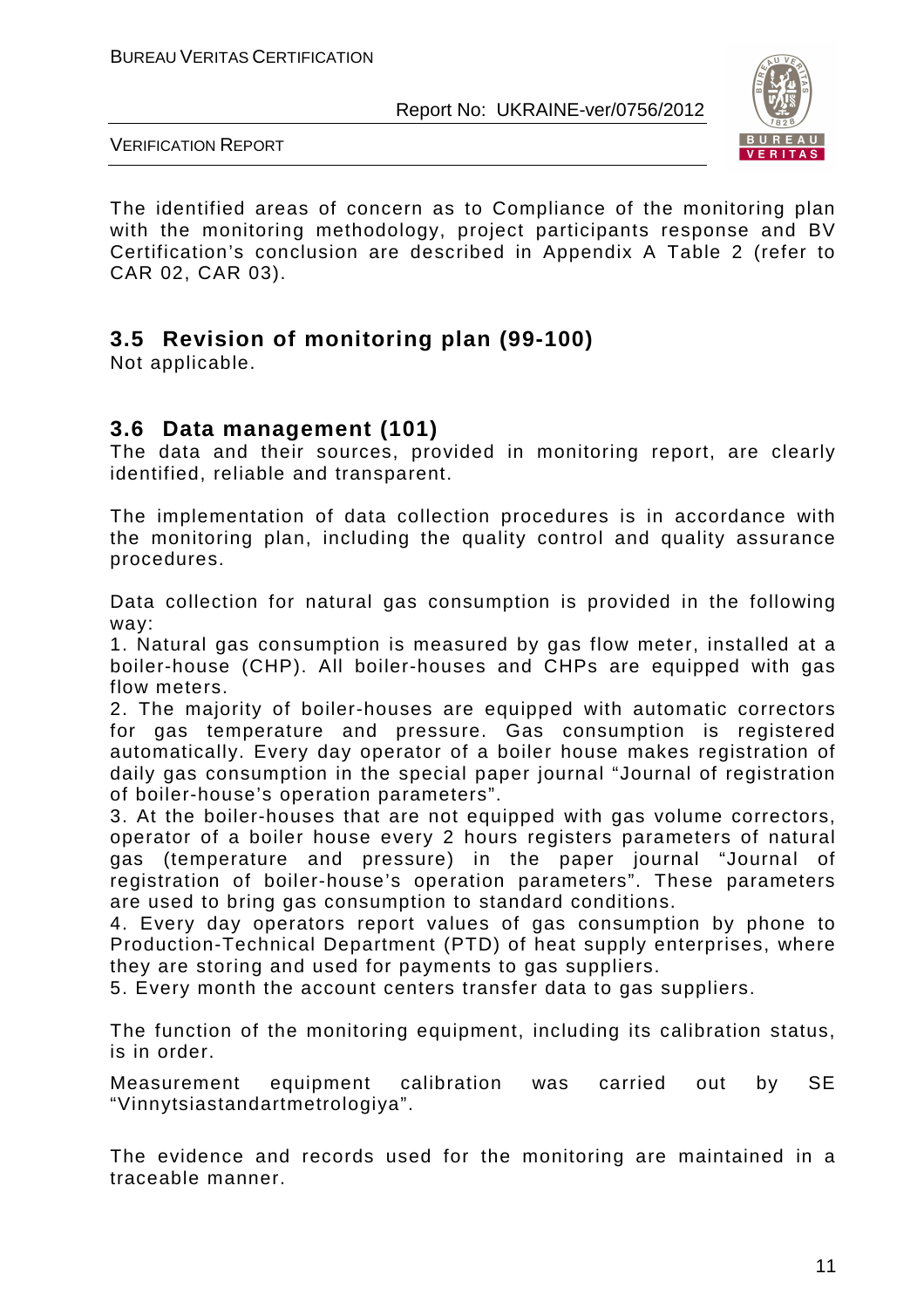

VERIFICATION REPORT

The data collection and management system for the project is in accordance with the monitoring plan.

Manager of the JI project, First Deputy Head of the Board of PJSC "Oblteplocomunenergo", Mr. Oleksiy Teterya, controls and checks up the adequacy of the data collection mechanism and the reliability of parameters of the Monitoring plan and other information on project implementation.

Any problem occurring that concerns this project is to be reported immediately to the project manager, who takes the appropriate measures.

The identified areas of concern as to Data management, project participants response and BV Certification's conclusion are described in Appendix A Table 2 (refer to CL 04, CAR 05, CL 05).

#### **3.7 Verification regarding programmes of activities (102- 110)**

Not applicable.

#### **4 VERIFICATION OPINION**

Bureau Veritas Certification has performed the initial and 1st periodic verification of the project "Rehabilitation of the Heat and Water Supply Systems in Vinnytsia Region" located in Vinnytsia region, Ukraine, which applies the JI Specific approach. The verification was performed on the basis of UNFCCC criteria and host country criteria and also on the criteria given to provide for consistent project operations, monitoring and reporting.

The verification consisted of the following three phases: i) desk review of monitoring report against the project design and the baseline and monitoring plan; ii) follow-up interviews with project stakeholders; iii) resolution of outstanding issues and the issuance of the final verification report and opinion.

The management of the project is responsible for the preparation of the GHG emissions data on the basis set out within the project Monitoring Plan indicated in the final PDD version, as well as maintenance of records and reporting procedures in accordance with that plan. Project Developer is responsible for calculation and determination of GHG emission reductions from the project and the reported GHG emissions reductions of the project.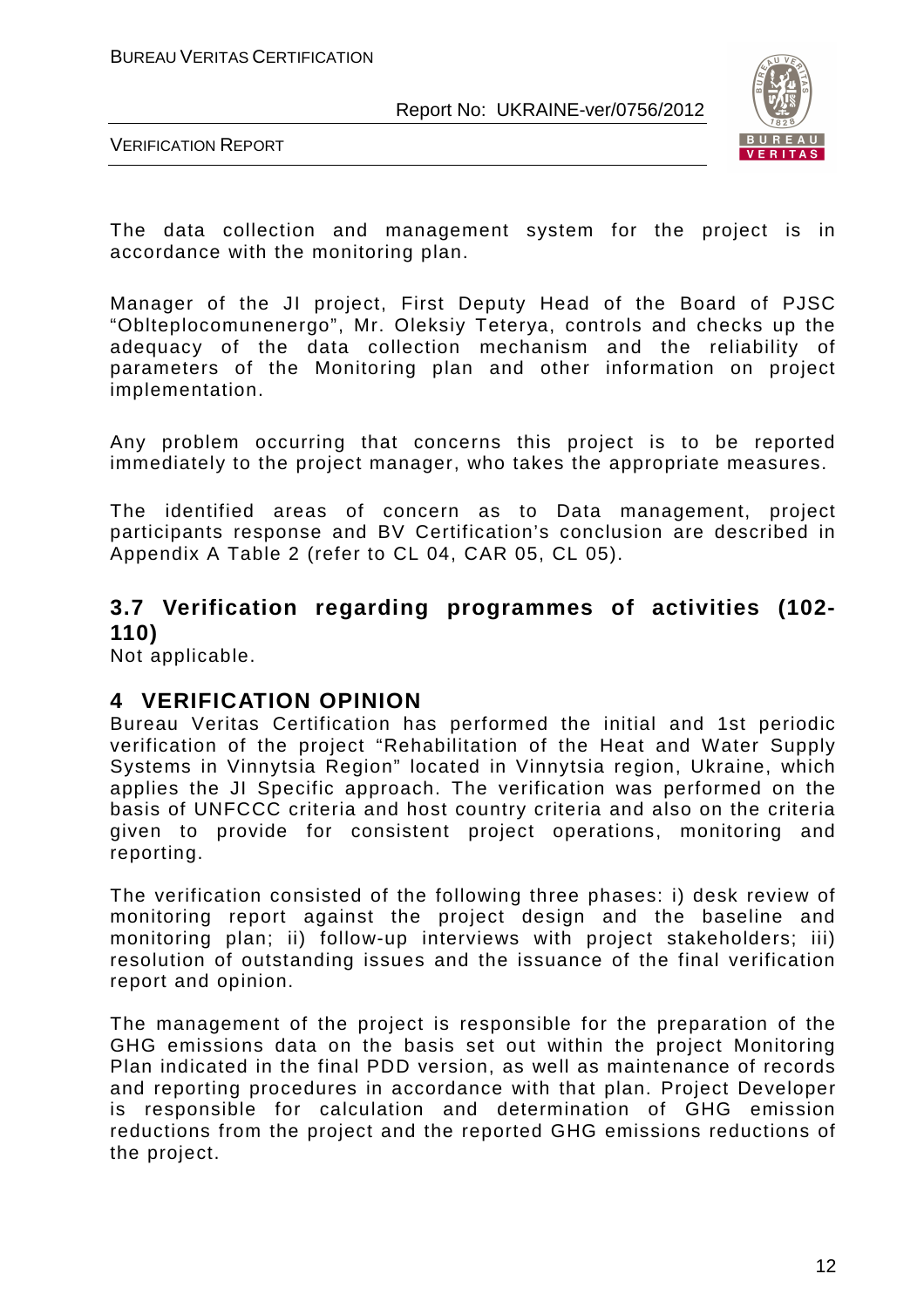

VERIFICATION REPORT

The actual achieved GHG emission reductions for period 01.01.2012- 30.06.2012 according to the Monitoring Report deviated from GHG emission reductions indicated in the PDD for 2012 year, because in the Monitoring Report calculations were done just for part (half) of 2012 and actual conditions were taking into account in calculations, while indicated in the PDD emission reductions for 2012 cover all the year and were conservatively estimated as equal to the actual data for the 2011 that don't represent actual situation in 2012.

Bureau Veritas Certification verified the Project Monitoring Report version 02 for the reporting period as indicated below. Bureau Veritas Certification confirms that the project is implemented as planned and described in approved project design documents. Installed equipment being essential for generating emission reduction runs reliably and is calibrated appropriately. The monitoring system is in place and the project is generating GHG emission reductions.

Bureau Veritas Certification can confirm that the GHG emission reduction is calculated without material misstatements. Our opinion relates to the project's GHG emissions and resulting GHG emissions reductions reported and related to the approved project baseline and monitoring, and its associated documents. Based on the information we have seen and evaluated, we confirm the following statement:

Reporting period: From 01/01/2008 to 30/06/2012

| For the period from 01/01/2008 to 31/12/2008 |  |  |                                         |  |
|----------------------------------------------|--|--|-----------------------------------------|--|
| <b>Baseline emissions</b>                    |  |  | : 491 758 tonnes of $CO2$ equivalent.   |  |
| Project emissions                            |  |  | $: 265$ 143 tonnes of $CO2$ equivalent. |  |
| <b>Emission Reductions</b>                   |  |  | $: 226615$ tonnes of $CO2$ equivalent.  |  |
| For the period from 01/01/2009 to 31/12/2009 |  |  |                                         |  |
| <b>Baseline emissions</b>                    |  |  | $: 562$ 188 tonnes of $CO2$ equivalent. |  |
| Project emissions                            |  |  | $: 282974$ tonnes of $CO2$ equivalent.  |  |
| <b>Emission Reductions</b>                   |  |  | $: 279214$ tonnes of $CO2$ equivalent.  |  |
| For the period from 01/01/2010 to 31/12/2010 |  |  |                                         |  |
| <b>Baseline emissions</b>                    |  |  | $: 783781$ tonnes of $CO2$ equivalent.  |  |
| Project emissions                            |  |  | $: 365143$ tonnes of $CO2$ equivalent.  |  |
| <b>Emission Reductions</b>                   |  |  | $:$ 418 638 tonnes of $CO2$ equivalent. |  |
| For the period from 01/01/2011 to 31/12/2011 |  |  |                                         |  |
| <b>Baseline emissions</b>                    |  |  | $: 796540$ tonnes of $CO2$ equivalent.  |  |
| Project emissions                            |  |  | $: 357594$ tonnes of $CO2$ equivalent.  |  |
| <b>Emission Reductions</b>                   |  |  | : 438 946 tonnes of $CO2$ equivalent.   |  |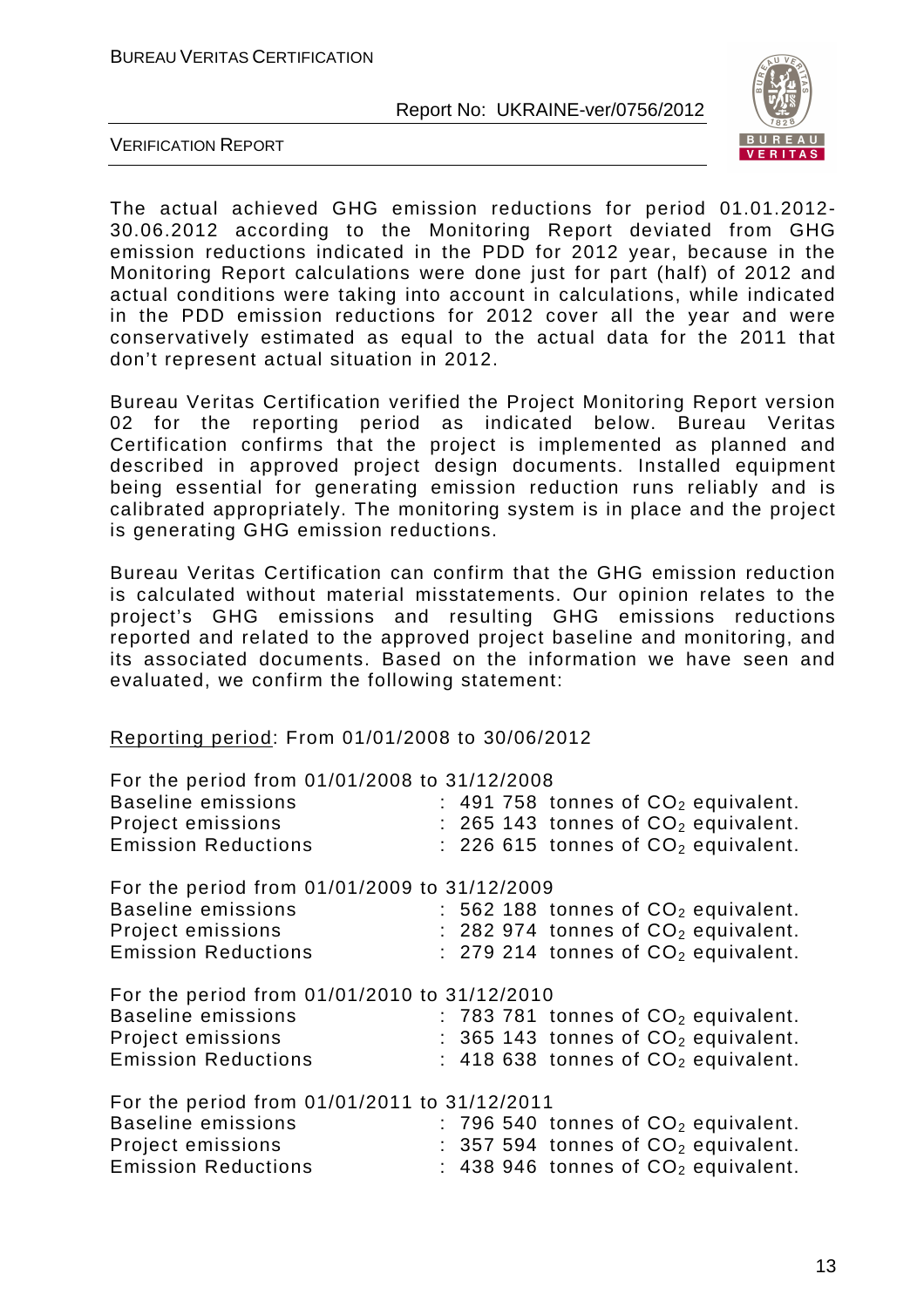

#### VERIFICATION REPORT

#### For the period from 01/01/2012 to 30/06/2012

| Baseline emissions         | $\therefore$ 499 840 tonnes of $CO2$ equivalent. |
|----------------------------|--------------------------------------------------|
| Project emissions          | $\therefore$ 209 090 tonnes of $CO2$ equivalent. |
| <b>Emission Reductions</b> | $\therefore$ 290 750 tonnes of $CO2$ equivalent. |

#### Total for the period from 01/01/2008 to 30/06/2012

| Baseline emissions         | $\therefore$ 3134107 tonnes of $CO2$ equivalent. |
|----------------------------|--------------------------------------------------|
| Project emissions          | $\therefore$ 1479944 tonnes of $CO2$ equivalent. |
| <b>Emission Reductions</b> | : 1654163 tonnes of $CO2$ equivalent.            |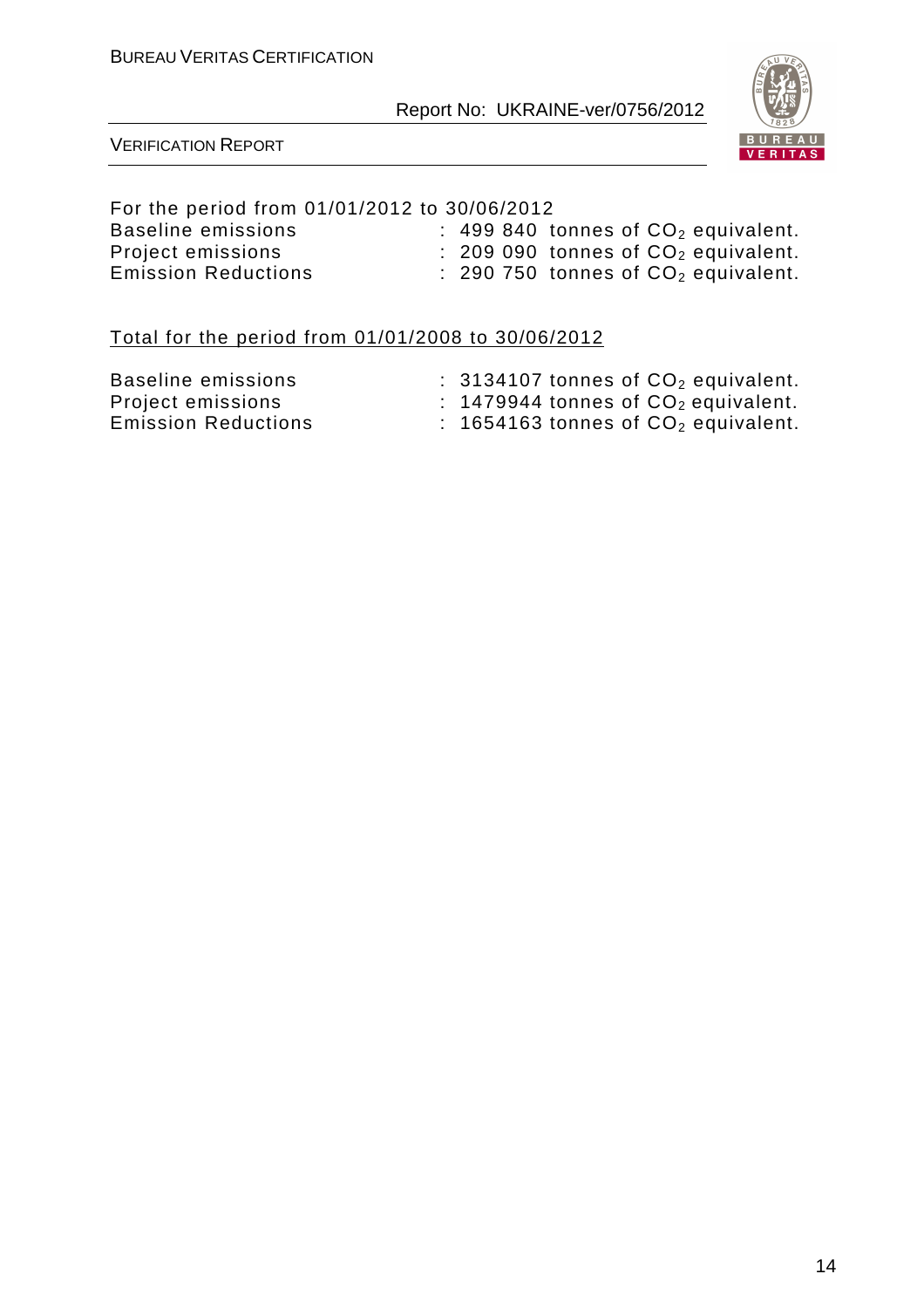

VERIFICATION REPORT

#### **5 REFERENCES**

#### **Category 1 Documents:**

Documents provided by PJSC "Oblteplocomunenergo" that relate directly to the GHG components of the project.

- /1/ Monitoring Report, version 01, dated 15 October 2012.
- /2/ Monitoring Report, version 02, dated 28 November 2012.
- /3/ Project Design Document, version 4, dated 21 September 2012.
- /4/ Letter of Approval from State Environmental Investment Agency of Ukraine # 3650/23/7 dated 28/11/2012.
- $/5/$  Letter of Approval by Ministry of the Environment of Estonia # 12-1/8544-2 dated 22/10/2012.
- $/6/$  Excel spreadsheet of the emission reductions calculation version
- /7/ Determination and Verification Manual, version 01.

#### **Category 2 Documents:**

Background documents related to the design and/or methodologies employed in the design or other reference documents.

| #                | ME VCC «Vinnytsiamiskteploenergo»                                                                                                                                                                                                                       |
|------------------|---------------------------------------------------------------------------------------------------------------------------------------------------------------------------------------------------------------------------------------------------------|
| 1.               | <b>PSC</b><br>Contract on joint activities of 07.05.2012.<br>ME VCC<br>«Oblteplocomunenergo» c. Chernihiv,<br>«Vinnytsiamiskteploenergo», ME «Vinnytsiaoblteploenergo»,<br>DE<br>«Mayak», ME «Vinnytsiaoblvodokanal»                                    |
| 2.               | Letter Nº2658/23/7 of 19.09.2012 State Environmental Investment<br>Agency of Ukraine. Support project                                                                                                                                                   |
| 3.               | Letter №207-10-376 of 02.06.2003 Vinnytsia Regional Council.<br>Support project                                                                                                                                                                         |
| $\overline{4}$ . | Letter Nº4-3-6-2394 of 03.06.2003 Vinnytsia City Council. Support<br>project                                                                                                                                                                            |
| 5.               | Contract №405 of 29.10.1999 Institute of Industrial Ecology                                                                                                                                                                                             |
| 6.               | License №597514. Heat production (except certain kinds of<br>business activities in the area of heat supply, in case if heat is<br>produced by cogeneration plants and plants using alternative or<br>renewable energy sources) (23.06.2012-22.06.2017) |
| 7.               | License №597516. Heat supply (23.06.2012-22.06.2017)                                                                                                                                                                                                    |
| 8.               | License Nº597515. Transportation by trunk and local (distributing)                                                                                                                                                                                      |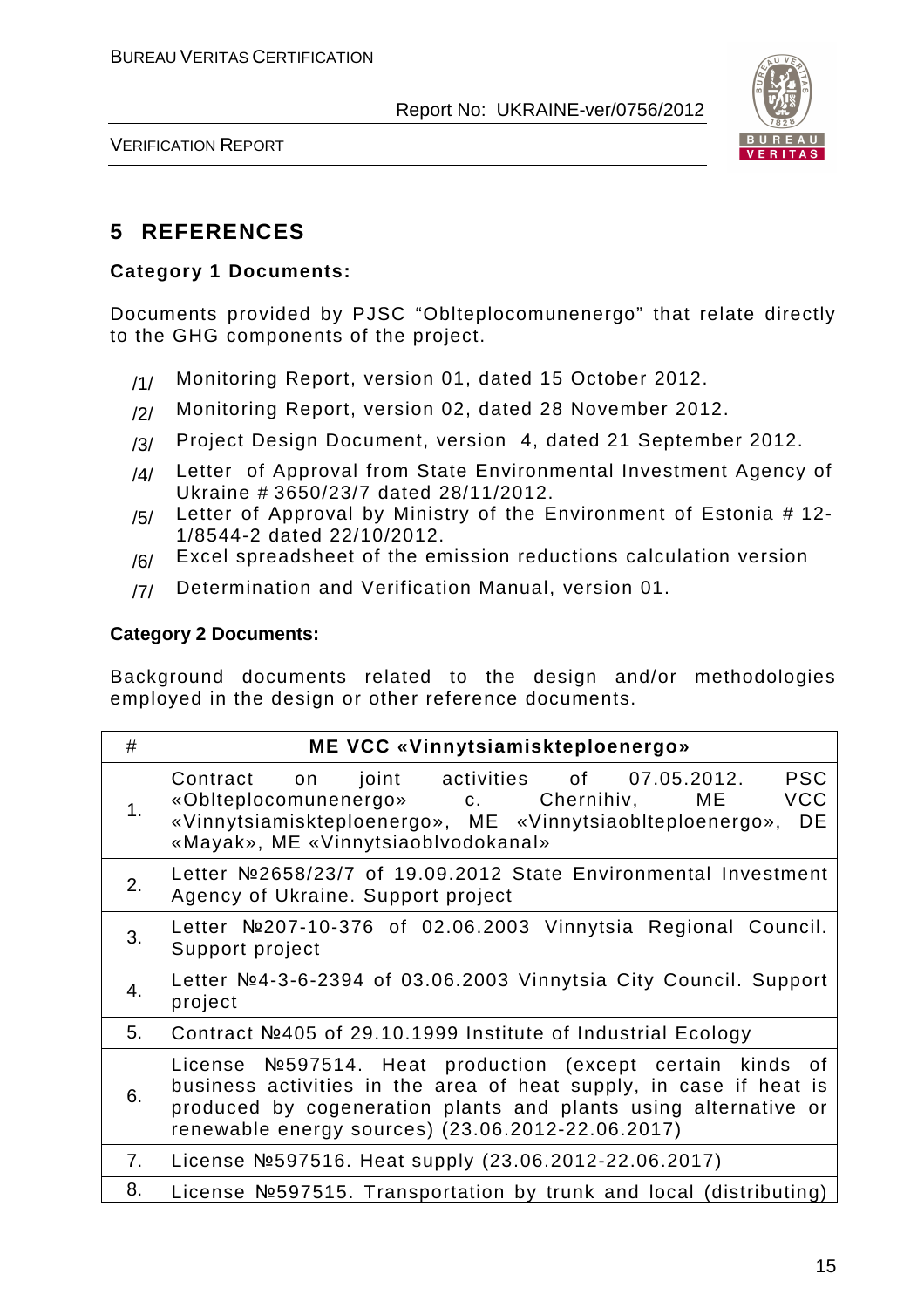

|     | heating networks, heat supply (23.06.2012-22.06.2017)                                                                                                                                                                                                                                                                                         |
|-----|-----------------------------------------------------------------------------------------------------------------------------------------------------------------------------------------------------------------------------------------------------------------------------------------------------------------------------------------------|
| 9.  | License №34090. Heat production, its transportation by trunk and<br>local (distributing) heating networks, heat supply (except certain<br>kinds of business activities in the area of heat supply, in case if<br>heat is produced by cogeneration plants and plants using<br>alternative or renewable energy sources) (22.06.2007-22.06.2012) |
| 10. | Decision №2502 of 11.10.2007 «On the beginning of the heating<br>season 2007-2008». Vinnytsia City Council                                                                                                                                                                                                                                    |
| 11. | Decision Nº892 of 10.04.2008 «About the end of the heating<br>season 2007-2008». Vinnytsia City Council                                                                                                                                                                                                                                       |
| 12. | Decision №2503 of 16.10.2008 «On the beginning of the heating<br>season 2008-2009». Vinnytsia City Council                                                                                                                                                                                                                                    |
| 13. | Decision Nº681 of 06.04.2009 «About the end of the heating<br>season 2008-2009». Vinnytsia City Council                                                                                                                                                                                                                                       |
| 14. | Decision Nº2298 of 08.10.2009 «On the beginning of the heating<br>season 2009-2010». Vinnytsia City Council                                                                                                                                                                                                                                   |
| 15. | Decision №749 of 08.04.2010 «About the end of the heating<br>season 2009-2010». Vinnytsia City Council                                                                                                                                                                                                                                        |
| 16. | Decision Nº2141 of 05.10.2010 «On the beginning of the heating<br>season 2010-2011». Vinnytsia City Council                                                                                                                                                                                                                                   |
| 17. | Decision Nº931 of 14.04.2011 «About the end of the heating<br>season 2010-2011». Vinnytsia City Council                                                                                                                                                                                                                                       |
| 18. | Decision Nº2455 of 10.10.2011 «On the beginning of the heating<br>season 2011-2012». Vinnytsia City Council                                                                                                                                                                                                                                   |
| 19. | Decision Nº907 of 17.04.2012 «About the end of the heating<br>season 2011-2012». Vinnytsia City Council                                                                                                                                                                                                                                       |
| 20. | Order Nº323 of 20.08.2012 «On a working group and the term<br>document storage» ME VCC «Vinnytsiamiskteploenergo»                                                                                                                                                                                                                             |
| 21. | of Nº07/1142 of 05.09.2012 class<br>of electricity<br>Reference<br>consumers                                                                                                                                                                                                                                                                  |
| 22. | Permission №510136300-125 on pollutants emissions into the<br>atmosphere by stationary sources (21.03.2011-21.03.2016)                                                                                                                                                                                                                        |
| 23. | Permission Nº510136600-47/1 amending Permission Nº510136600-<br>47 on pollutants emissions into the atmosphere by stationary<br>sources (29.01.2009-13.04.2013)                                                                                                                                                                               |
| 24. | Permission<br>Nº 510136600-47 on pollutants emissions<br>the<br>into<br>atmosphere by stationary sources (13.04.2008-13.04.2013)                                                                                                                                                                                                              |
| 25. | The documents, which substantiate the amount of emissions to<br>permit the emission of pollutants into the atmosphere by stationary                                                                                                                                                                                                           |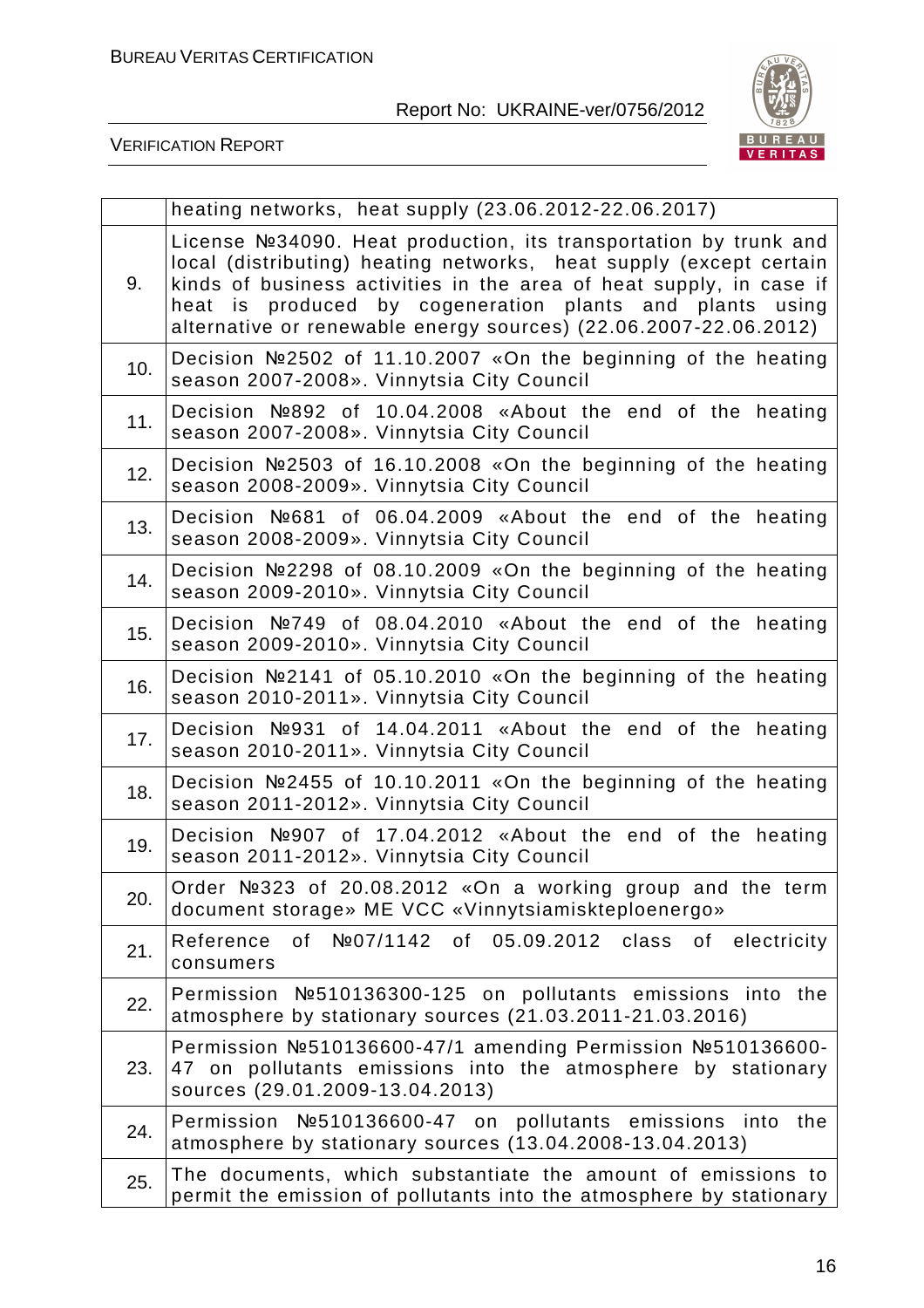

|     | sources. Boiler-houses №55, Pyrohova str., 25. PE «INTER-ECO».<br>2008                                                                                                                         |
|-----|------------------------------------------------------------------------------------------------------------------------------------------------------------------------------------------------|
| 26. | Report on the inventory of emissions of pollutants into the<br>stationary sources.<br>Boiler-houses<br>atmosphere<br>by<br>N <sub>233</sub><br>Chervonoarmiyska str., 57. PE «INTER-ECO». 2011 |
| 27. | Report on the inventory of emissions of pollutants into the<br>atmosphere by stationary sources. Boiler-houses №55, Pyrohova<br>str., 25. PE «INTER-ECO». 2011                                 |
| 28. | Report on air protection form 2-TP «air» in 2008                                                                                                                                               |
| 29. | Report on air protection form 2-TP «air» in 2009                                                                                                                                               |
| 30. | Report on air protection form 2-TP «air» in 2010                                                                                                                                               |
| 31. | Report on air protection form 2-TP «air» in 2011                                                                                                                                               |
| 32. | Report on air protection form 2-TP «air» in I quarter of 2012                                                                                                                                  |
| 33. | Report on air protection form 2-TP «air» in II quarter of 2012                                                                                                                                 |
| 34. | Reference of average daily temperatures and average pressure in<br>January 2008                                                                                                                |
| 35. | Reference of average daily temperatures and average pressure in<br>February 2008                                                                                                               |
| 36. | Reference of average daily temperatures and average pressure in<br><b>March 2008</b>                                                                                                           |
| 37. | Reference of average daily temperatures and average pressure in<br><b>April 2008</b>                                                                                                           |
| 38. | Reference of average daily temperatures and average pressure in<br>October 2008                                                                                                                |
| 39. | Reference of average daily temperatures and average pressure in<br>November 2008                                                                                                               |
| 40. | Reference of average daily temperatures and average pressure in<br>December 2008                                                                                                               |
| 41. | Reference of average daily temperatures and average pressure in<br>January 2009                                                                                                                |
| 42. | Reference of average daily temperatures and average pressure in<br>February 2009                                                                                                               |
| 43. | Reference of average daily temperatures and average pressure in<br><b>March 2009</b>                                                                                                           |
| 44. | Reference of average daily temperatures and average pressure in<br>April 2009                                                                                                                  |
| 45. | Reference of average daily temperatures and average pressure in                                                                                                                                |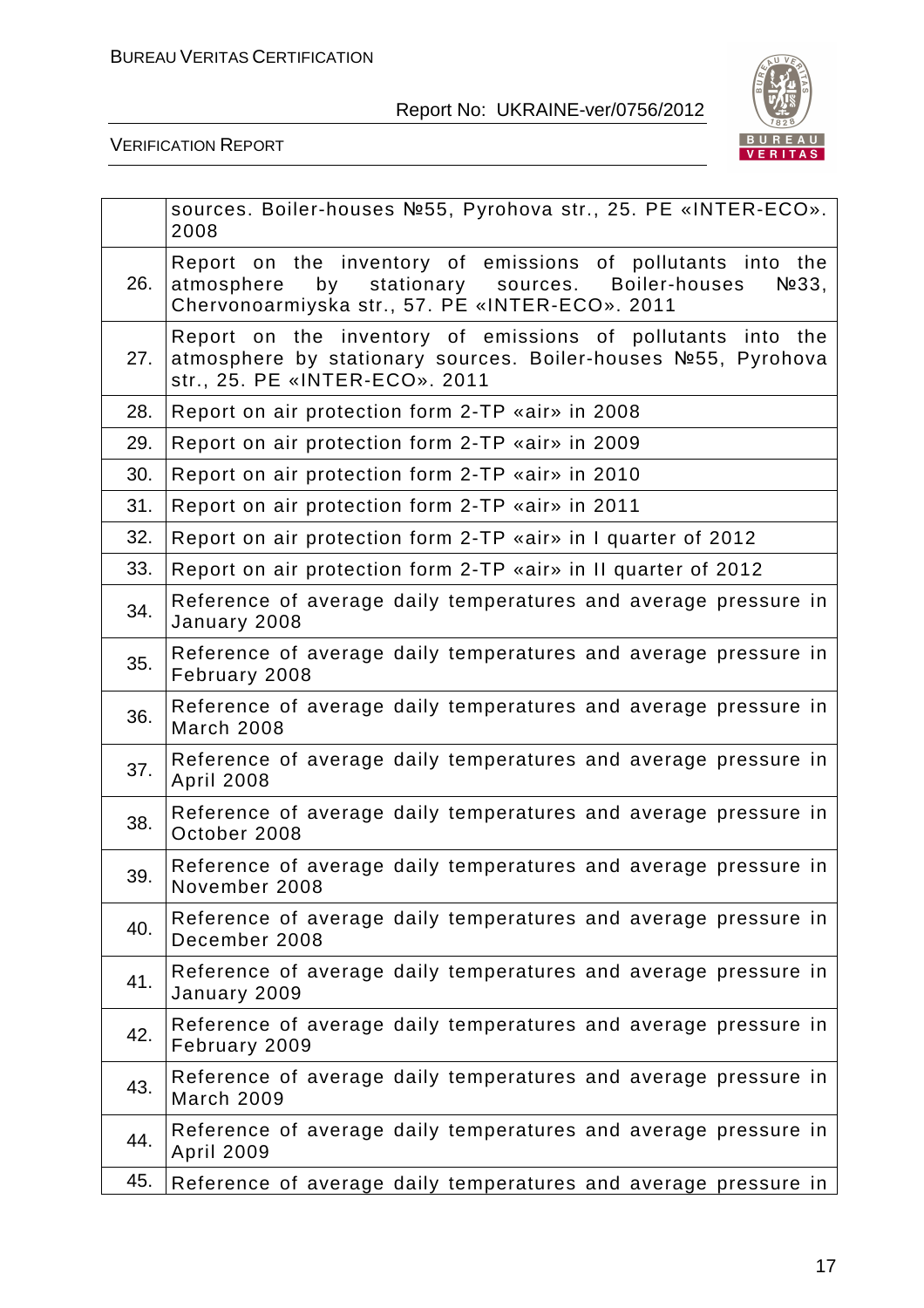

|     | October 2009                                                                         |
|-----|--------------------------------------------------------------------------------------|
| 46. | Reference of average daily temperatures and average pressure in<br>November 2009     |
| 47. | Reference of average daily temperatures and average pressure in<br>December 2009     |
| 48. | Reference of average daily temperatures and average pressure in<br>January 2010      |
| 49. | Reference of average daily temperatures and average pressure in<br>February 2010     |
| 50. | Reference of average daily temperatures and average pressure in<br><b>March 2010</b> |
| 51. | Reference of average daily temperatures and average pressure in<br><b>April 2010</b> |
| 52. | Reference of average daily temperatures and average pressure in<br>October 2010      |
| 53. | Reference of average daily temperatures and average pressure in<br>November 2010     |
| 54. | Reference of average daily temperatures and average pressure in<br>December 2010     |
| 55. | Reference of average daily temperatures and average pressure in<br>January 2011      |
| 56. | Reference of average daily temperatures and average pressure in<br>February 2011     |
| 57. | Reference of average daily temperatures and average pressure in<br><b>March 2011</b> |
| 58. | Reference of average daily temperatures and average pressure in<br><b>April 2011</b> |
| 59. | Reference of average daily temperatures and average pressure in<br>October 2011      |
| 60. | Reference of average daily temperatures and average pressure in<br>November 2011     |
| 61. | Reference of average daily temperatures and average pressure in<br>December 2011     |
| 62. | Reference of average daily temperatures and average pressure in<br>January 2012      |
| 63. | Reference of average daily temperatures and average pressure in<br>February 2012     |
| 64. | Reference of average daily temperatures and average pressure in                      |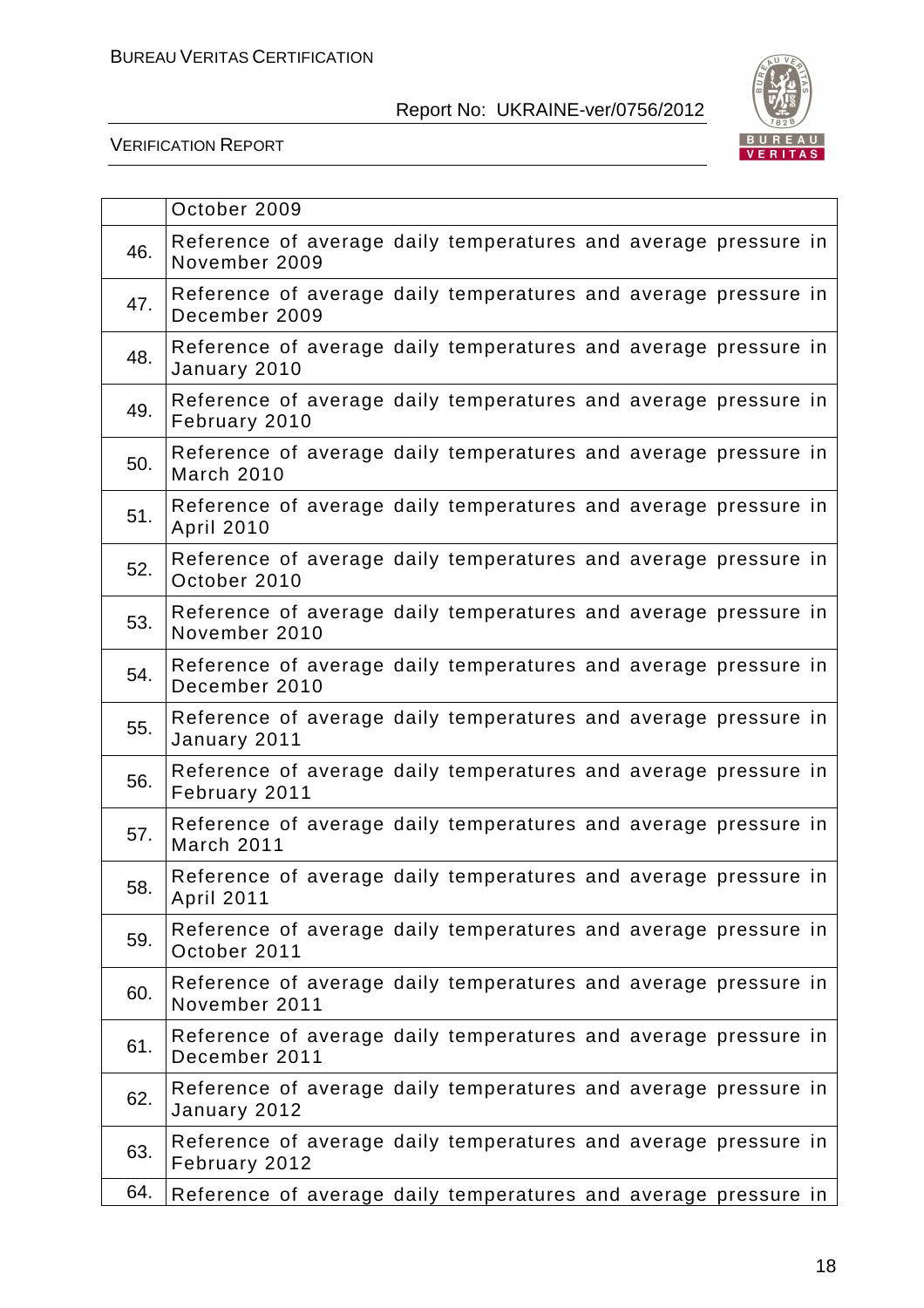

|     | March 2012                                                                                          |
|-----|-----------------------------------------------------------------------------------------------------|
| 65. | Reference of average daily temperatures and average pressure in<br><b>April 2012</b>                |
| 66. | Register thermal loads facilities, heating in 2008                                                  |
| 67. | Register thermal loads facilities, heating in 2009                                                  |
| 68. | Register thermal loads facilities, heating in 2009                                                  |
| 69. | Register thermal loads facilities, heating in 2010                                                  |
| 70. | Output Monitoring (base 2002)                                                                       |
| 71. | Output Monitoring 2008                                                                              |
| 72. | Output Monitoring 2009                                                                              |
| 73. | Output Monitoring 2010                                                                              |
| 74. | Output Monitoring 2011                                                                              |
| 75. | Contract $N206/08-1563$ BO-1 of 29.09.2008 for the purchase of<br>natural gas «Naftogaz of Ukraine» |
| 76. | Contract №06/08-1562 TE-1 of 29.09.2008 for the purchase of<br>natural gas «Naftogaz of Ukraine»    |
| 77. | Contract №06/09-894 BO-1 of 23.09.2009 for the purchase of<br>natural gas «Naftogaz of Ukraine»     |
| 78. | Contract №06/09-893 TE-1 of 23.09.2009 for the purchase of<br>natural gas «Naftogaz of Ukraine»     |
| 79. | Contract $N206/09-1462$ of 23.09.2009 for the purchase of natural<br>gas «Naftogaz of Ukraine»      |
| 80. | Contract №06/10-1167 BO-1 of 14.10.2010 for the purchase of<br>natural gas «Naftogaz of Ukraine»    |
| 81. | Contract №06/10-2214 BO-1 of 20.12.2010 for the purchase of<br>natural gas «Naftogaz of Ukraine»    |
| 82. | Contract №06/10-1166 TE-1 of 14.10.2010 for the purchase of<br>natural gas «Naftogaz of Ukraine»    |
| 83. | Contract $N206/10-2213$ TE-1 of 20.12.2010 for the purchase of<br>natural gas «Naftogaz of Ukraine» |
| 84. | Contract $N206/10-2215$ of 20.12.2010 for the purchase of natural<br>gas «Naftogaz of Ukraine»      |
| 85. | Contract $N206/11-694$ BO-1 of 30.08.2011 for the purchase of<br>natural gas «Naftogaz of Ukraine»  |
| 86. | Contract $N214/2462/11$ of 30.09.2011 for the purchase of natural<br>gas «Naftogaz of Ukraine»      |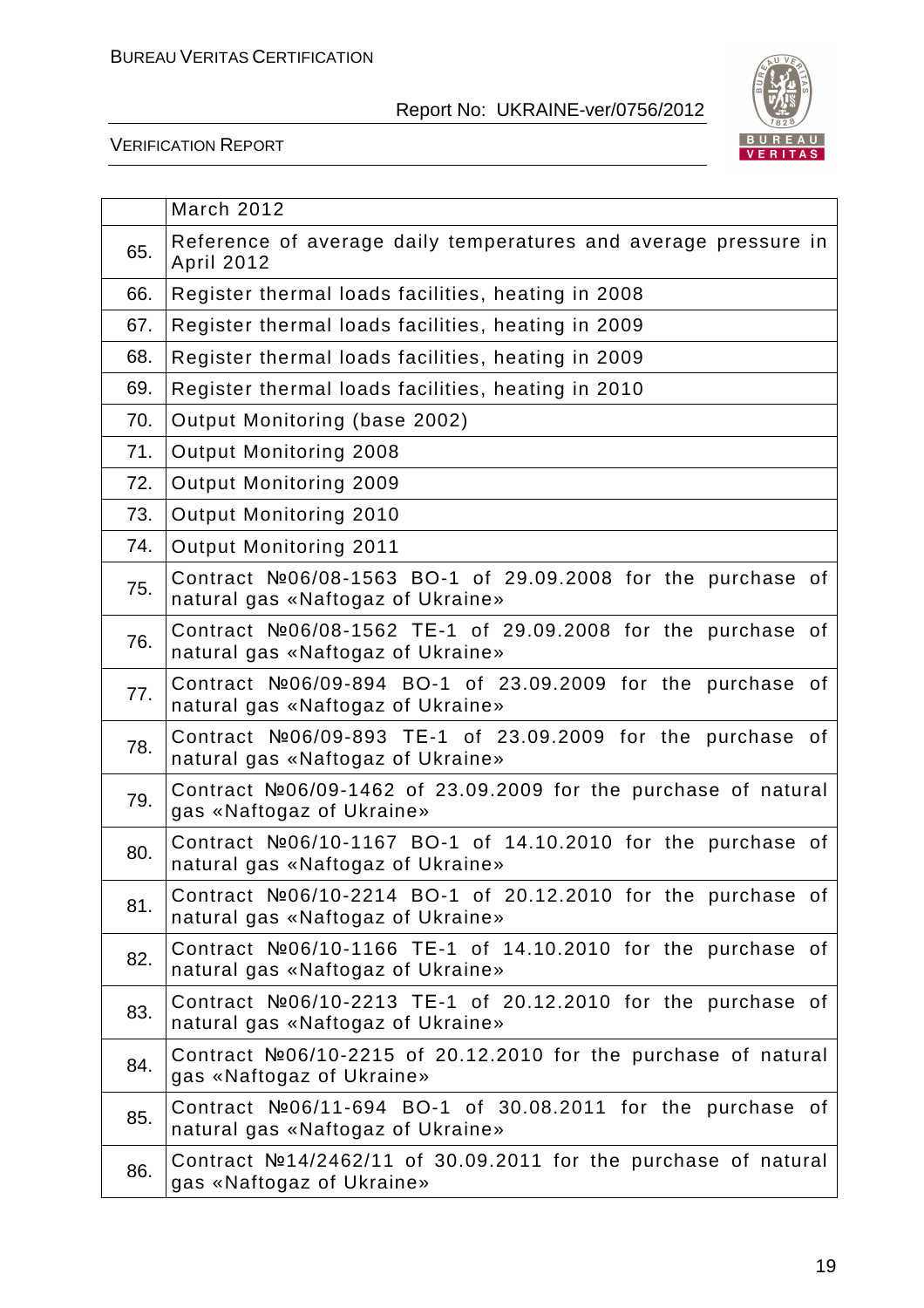

| 87.  | Contract №06/11-1185 of 30.08.2011 for the purchase of natural<br>gas «Naftogaz of Ukraine»    |
|------|------------------------------------------------------------------------------------------------|
| 88.  | Contract $N214/2414/11$ of 30.09.2011 for the purchase of natural<br>gas «Naftogaz of Ukraine» |
| 89.  | Contract $N214/2634/11$ of 30.09.2011 for the purchase of natural<br>gas «Naftogaz of Ukraine» |
| 90.  | Contract $N2T-11-14B$ of 03.11.2011 for the purchase of natural gas<br>PJSC «Vinnytsiagaz»     |
| 91.  | Contract NºT-11-14H of 03.11.2011 for the purchase of natural gas<br>PJSC «Vinnytsiagaz»       |
| 92.  | Contract NºP-11-08 of 03.11.2011 for the purchase of natural gas<br>PJSC «Vinnytsiagaz»        |
| 93.  | Contract for the purchase of electricity Nº220200 of 10.01.2012<br>PJSC «Vinnitsaoblenergo»    |
| 94.  | Contract for the transfer of electricity Nº 35 of 10.01.2012 PJSC<br>«Vinnitsaoblenergo»       |
| 95.  | Report on use of fuel and energy resources by 2002. RTM №1                                     |
| 96.  | Report on use of fuel and energy resources by 2002. RTM Nº2                                    |
| 97.  | Report on use of fuel and energy resources by 2002. RTM №3                                     |
| 98.  | Report on use of fuel and energy resources by 2002. RTM №4                                     |
| 99.  | Proceedings of the thermal power plant by 2002. CHP-1                                          |
| 100. | Report on use of fuel and energy consumption and heat generation<br>by 2008. RTM No 1          |
| 101. | Report on use of fuel and energy consumption and heat generation<br>by 2008. RTM №2            |
| 102. | Report on use of fuel and energy consumption and heat generation<br>by 2008. RTM Nº3           |
|      | 103. Proceedings of the thermal power plant by 2002. CHP-1                                     |
|      | 104. Proceedings of the thermal power plant by 2002. CHP-4                                     |
| 105. | Report on use of fuel and energy consumption and heat generation<br>by 2009. RTM №1            |
| 106. | Report on use of fuel and energy consumption and heat generation<br>by 2009. RTM №2            |
| 107. | Report on use of fuel and energy consumption and heat generation<br>by 2009. RTM №3            |
| 108. | Report on use of fuel and energy consumption and heat generation                               |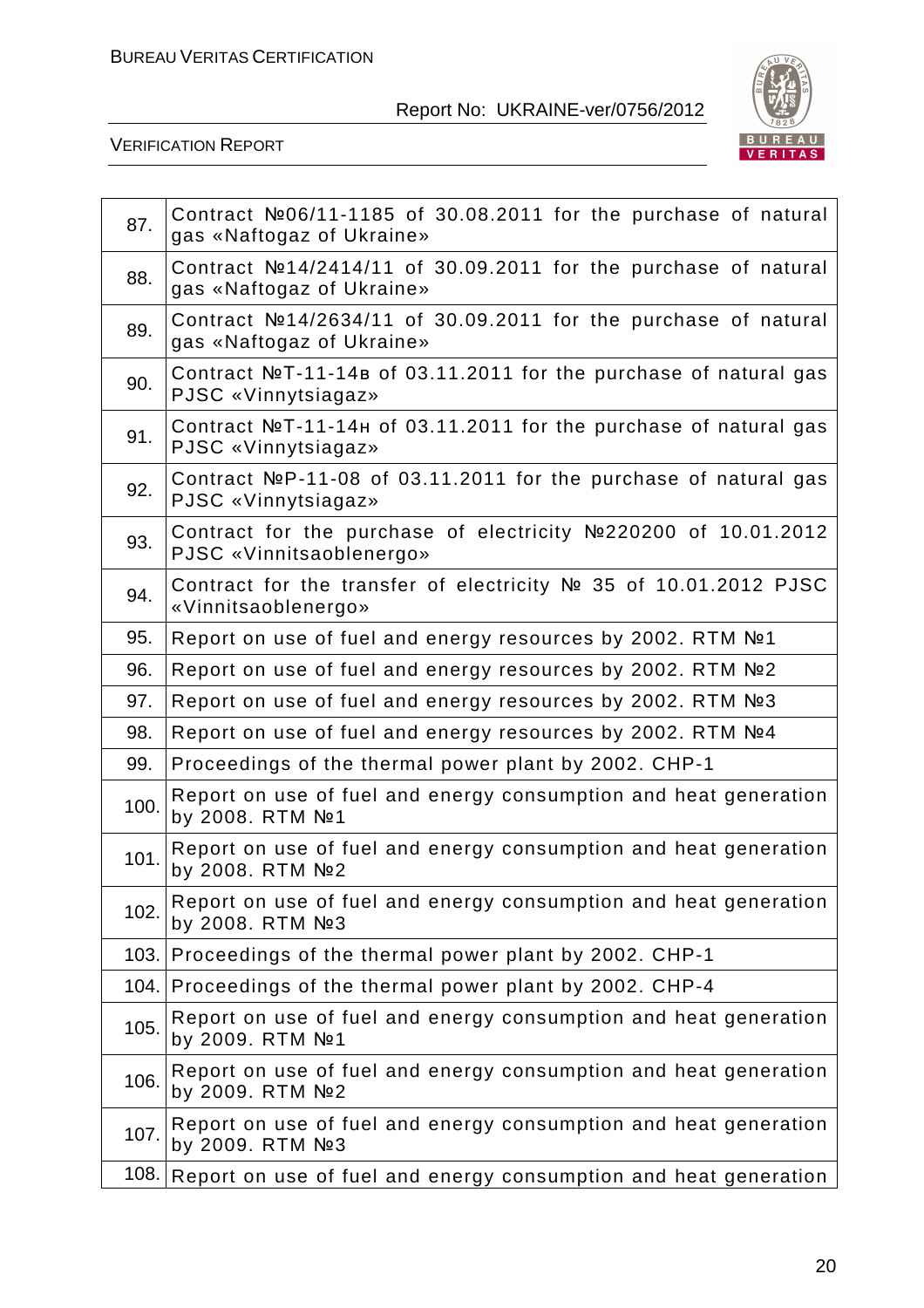

|       | by 2009. CHP-1, CHP-4                                                                           |
|-------|-------------------------------------------------------------------------------------------------|
| 109.  | Report on use of fuel and energy consumption and heat generation<br>by 2010. RTM Nº1            |
| 110.  | Report on use of fuel and energy consumption and heat generation<br>by 2010. RTM Nº2            |
| 111.  | Report on use of fuel and energy consumption and heat generation<br>by 2010. RTM №3             |
| 112.  | Report on use of fuel and energy consumption and heat generation<br>by 2010. CHP-1, CHP-4       |
| 113.  | Report on use of fuel and energy consumption and heat generation<br>by 2011. RTM Nº1            |
| 114.  | Report on use of fuel and energy consumption and heat generation<br>by 2011. RTM №2             |
| 115.  | Report on use of fuel and energy consumption and heat generation<br>by 2011. RTM №3             |
| 116.  | Report on use of fuel and energy consumption and heat generation<br>by 2011. CHP-1, CHP-4       |
|       | 117. Report on cost of electricity by 2008. RTM №1                                              |
| 118.  | Report on cost of electricity by 2008. RTM №2                                                   |
| 119.  | Report on cost of electricity by 2008. RTM №3                                                   |
|       | 120. Report on cost of electricity by 2009. RTM №1                                              |
| 121.  | Report on cost of electricity by 2009. RTM №2                                                   |
| 122.1 | Report on cost of electricity by 2009. RTM №3                                                   |
| 123.1 | Report on cost of electricity by 2010. RTM №1                                                   |
|       | 124. Report on cost of electricity by 2010. RTM №2                                              |
| 125.  | Report on cost of electricity by 2010. RTM №3                                                   |
| 126.  | Report on cost of electricity by 2011. RTM №1                                                   |
| 127.  | Report on cost of electricity by 2011. RTM №2                                                   |
| 128.  | Report on cost of electricity by 2011. RTM №3                                                   |
| 129.  | Report on energy consumption in the boiler house for the first half<br>of 2012                  |
| 130.  | Report on the use of fuel and heat generation in the boiler house<br>for the first half of 2012 |
| 131.  | Report on the use of fuel and heat generation in the CHP-1, CHP-4<br>for the first half of 2012 |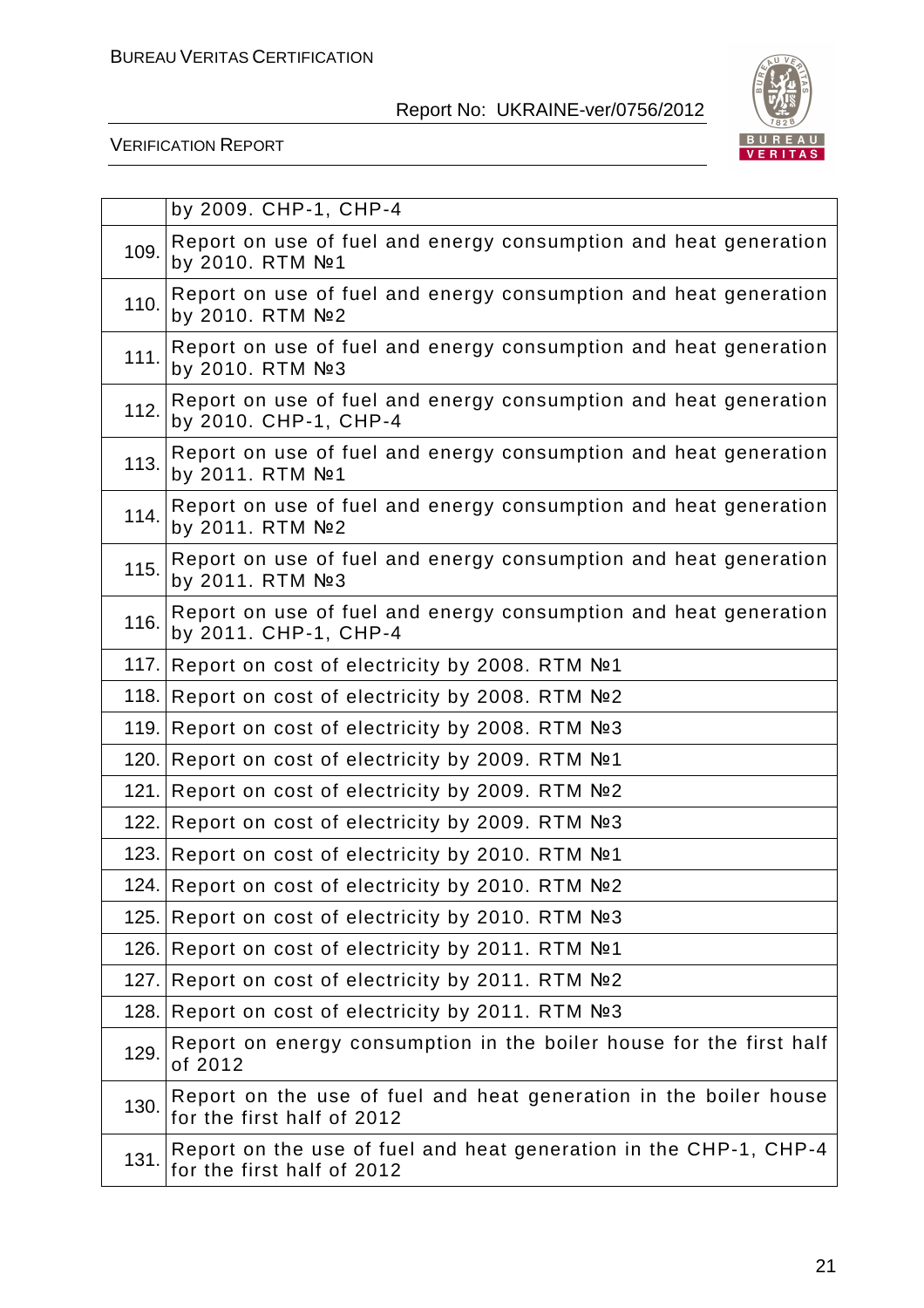

| 132. | Protocol gas quality of 18.06.2012      |
|------|-----------------------------------------|
| 133. | Protocol gas quality of 11.06.2012      |
| 134. | Protocol gas quality of 05.06.2012      |
| 135. | Protocol gas quality of 28.05.2012      |
| 136. | Protocol gas quality of 21.05.2012      |
| 137. | Protocol gas quality of 14.05.2012      |
| 138. | Protocol gas quality of 07.05.2012      |
| 139. | Protocol gas quality of 03.05.2012      |
| 140. | Protocol gas quality of 23.04.2012      |
| 141. | Protocol gas quality of 17.04.2012      |
| 142. | Protocol gas quality of 09.04.2012      |
| 143. | Protocol gas quality of 02.04.2012      |
| 144. | Protocol gas quality of 26.03.2012      |
| 145. | Protocol gas quality of 19.03.2012      |
| 146. | Protocol gas quality of 12.03.2012      |
| 147. | Protocol gas quality of 05.03.2012      |
| 148. | Protocol gas quality of 27.02.2012      |
| 149. | Protocol gas quality of 20.02.2012      |
| 150. | Protocol gas quality of 13.02.2012      |
| 151. | Protocol gas quality of 06.02.2012      |
| 152. | Protocol gas quality of 29.01.2012      |
|      | 153. Protocol gas quality of 23.01.2012 |
| 154. | Protocol gas quality of 16.01.2012      |
| 155. | Protocol gas quality of 10.01.2012      |
| 156. | Protocol gas quality of 26.12.2011      |
| 157. | Protocol gas quality of 28.11.2011      |
| 158. | Protocol gas quality of 21.11.2011      |
| 159. | Protocol gas quality of 14.11.2011      |
| 160. | Protocol gas quality of 07.11.2011      |
| 161. | Protocol gas quality of 31.10.2011      |
| 162. | Protocol gas quality of 24.10.2011      |
| 163. | Protocol gas quality of 17.10.2011      |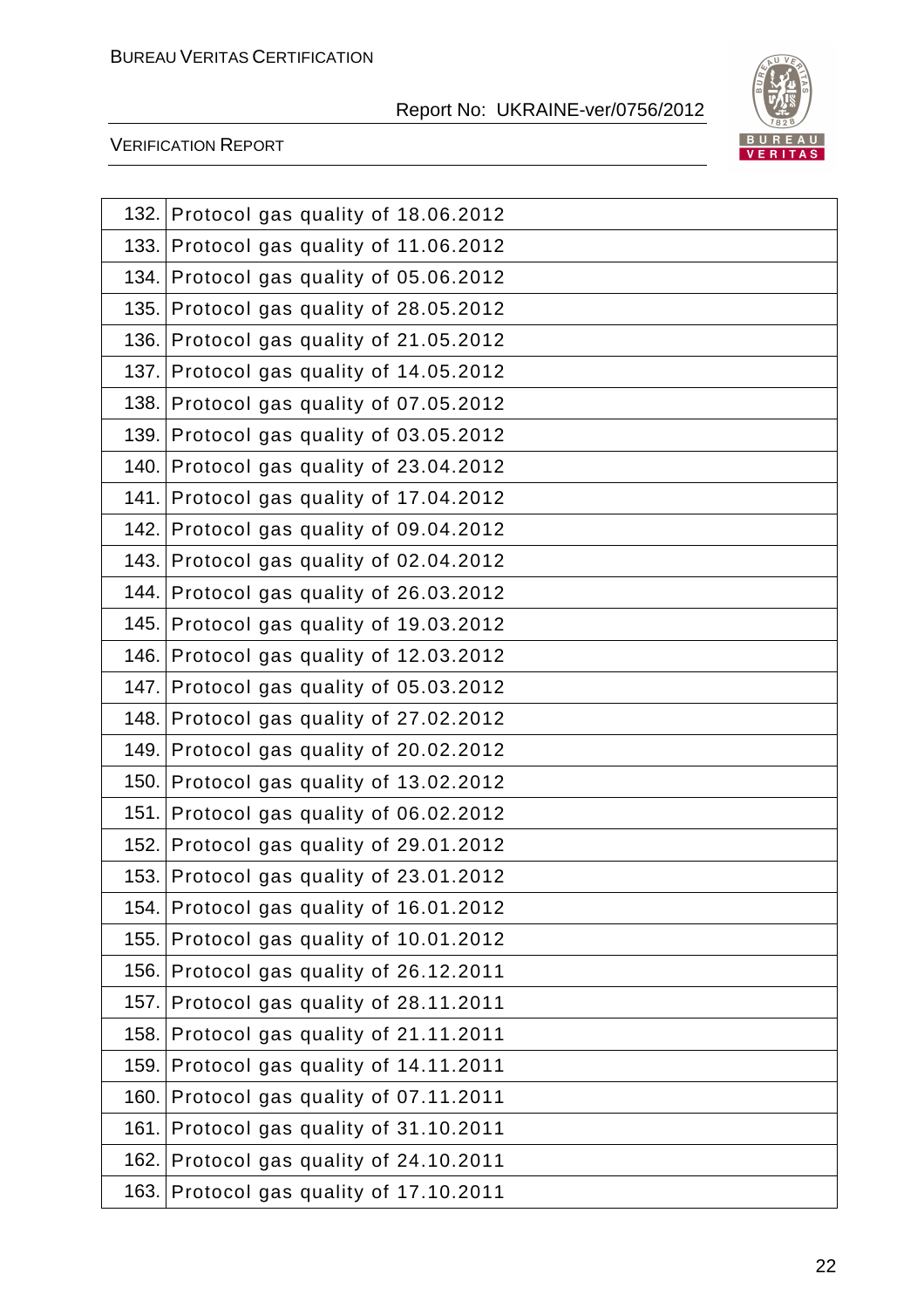

| 164. | Protocol gas quality of 18.04.2011                                                                                                                                             |
|------|--------------------------------------------------------------------------------------------------------------------------------------------------------------------------------|
| 165. | Protocol gas quality of 28.03.2011                                                                                                                                             |
| 166. | Protocol gas quality of 21.02.2011                                                                                                                                             |
| 167. | Protocol gas quality of 17.01.2011                                                                                                                                             |
| 168. | Protocol gas quality of 27.12.2010                                                                                                                                             |
| 169. | Protocol gas quality of 29.11.2010                                                                                                                                             |
| 170. | Protocol gas quality of 25.10.2010                                                                                                                                             |
| 171. | Protocol gas quality of 12.04.2010                                                                                                                                             |
| 172. | Protocol gas quality of 29.03.2010                                                                                                                                             |
| 173. | Protocol gas quality of 23.02.2010                                                                                                                                             |
| 174. | Protocol gas quality of 01.02.2010                                                                                                                                             |
| 175. | Protocol gas quality of 29.12.2009                                                                                                                                             |
| 176. | Protocol gas quality of 30.11.2009                                                                                                                                             |
| 177. | Protocol gas quality of 26.10.2009                                                                                                                                             |
| 178. | Protocol gas quality of 14.04.2009                                                                                                                                             |
| 179. | Protocol gas quality of 30.03.2009                                                                                                                                             |
| 180. | Protocol gas quality of 23.02.2009                                                                                                                                             |
| 181. | Protocol gas quality of 26.01.2009                                                                                                                                             |
| 182. | Protocol gas quality of 22.12.2008                                                                                                                                             |
| 183. | Protocol gas quality of 24.11.2008                                                                                                                                             |
| 184. | Protocol gas quality of 27.10.2008                                                                                                                                             |
| 185. | Protocol gas quality of 14.04.2008                                                                                                                                             |
| 186. | Protocol gas quality of 24.03.2008                                                                                                                                             |
| 187. | Protocol gas quality of 25.02.2008                                                                                                                                             |
| 188. | Protocol gas quality of 28.01.2008                                                                                                                                             |
| 189. | Plan of localization and liquidation of emergencies and disasters in<br>the gas sector ME «Vinnytsiamiskteploenergo» CHP-4                                                     |
| 190. | Plan of localization and liquidation of emergencies and disasters in<br>the gas sector ME «Vinnytsiamiskteploenergo» CHP-1                                                     |
|      | Plan of localization and liquidation of emergencies and accidents<br>191. for two boilers PTVM-30, KVGM-50 in Vinnytsia 600-richchya str.,<br>13 ME «Vinnytsiamiskteploenergo» |
| 192. | Plan<br>schedule<br>planned<br>boiler<br>repair<br>house<br>equipment<br>on                                                                                                    |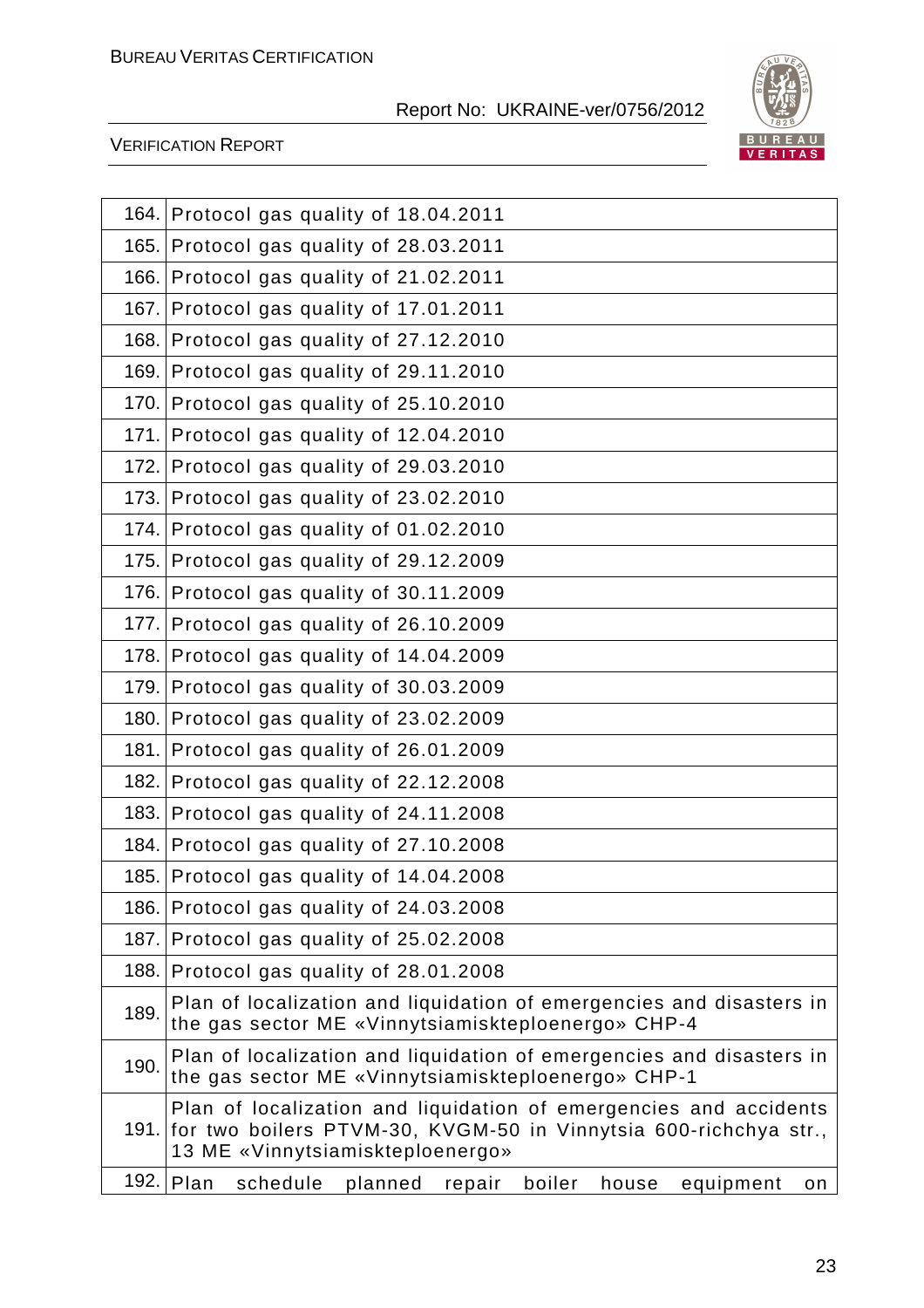

|      | Tarnogrodskoho str. 31, 2012                                                                               |
|------|------------------------------------------------------------------------------------------------------------|
| 193. | boiler<br>Plan<br>schedule<br>planned<br>repair<br>equipment<br>house<br>on<br>Tarnogrodskoho str. 9, 2012 |
| 194. | boiler<br>Plan schedule<br>planned<br>repair<br>house<br>equipment<br>on<br>Kotsyubynskoho str., 50, 2012  |
| 195. | Plan schedule planned repair boiler house equipment on Blyuhera<br>str., 20, 2012                          |
| 196. | Plan schedule planned repair boiler house equipment on Gromova<br>str., 1, 2012                            |
| 197. | Plan schedule planned repair boiler house equipment on Kyivska<br>str., 82, 2012                           |
| 198. | Plan schedule planned repair boiler house equipment on 600-<br>richchya str., 13, 2012                     |
|      | 199. Plan schedule planned repair equipment on CHP-4, 2012                                                 |
|      | 200. Plan schedule planned repair equipment on CHP-1 2012                                                  |
| 201. | Act transmission assets from 01.06.2012. Monobloc pumps FHE<br>50-160/75 3x400, RTM-2                      |
| 202. | Protocol №26 of 19.04.2012 of commission meeting on testing of<br>knowledge on labour safety               |
| 203. | Protocol №15 of 14.03.2012 of commission meeting on testing of<br>knowledge on labour safety               |
| 204. | Protocol №12 of 05.03.2012 of commission meeting on testing of<br>knowledge on labour safety               |
| 205. | Protocol №38 of 22.04.2011 of commission meeting on testing of<br>knowledge on labour safety               |
|      | 206. Protocol №225 of 06.10.2011 qualification commission meeting                                          |
| 207. | Protocol №217 of 30.09.2011 qualification commission meeting                                               |
| 208. | Protocol №209 of 24.03.2011 qualification commission meeting                                               |
| 209. | Protocol Nº7 of 05.03.2010 of commission meeting on testing of<br>knowledge on labour safety               |
| 210. | Protocol №15 of 09.04.2010 of commission meeting on testing of<br>knowledge on labour safety               |
|      | 211. Protocol №219 of 01.10.2010 qualification commission meeting                                          |
| 212. | Protocol №220 of 01.10.2010 qualification commission meeting                                               |
| 213. | Protocol №219 of 25.09.2009 qualification commission meeting                                               |
|      | 214. Protocol №206 of 08.04.2009 qualification commission meeting                                          |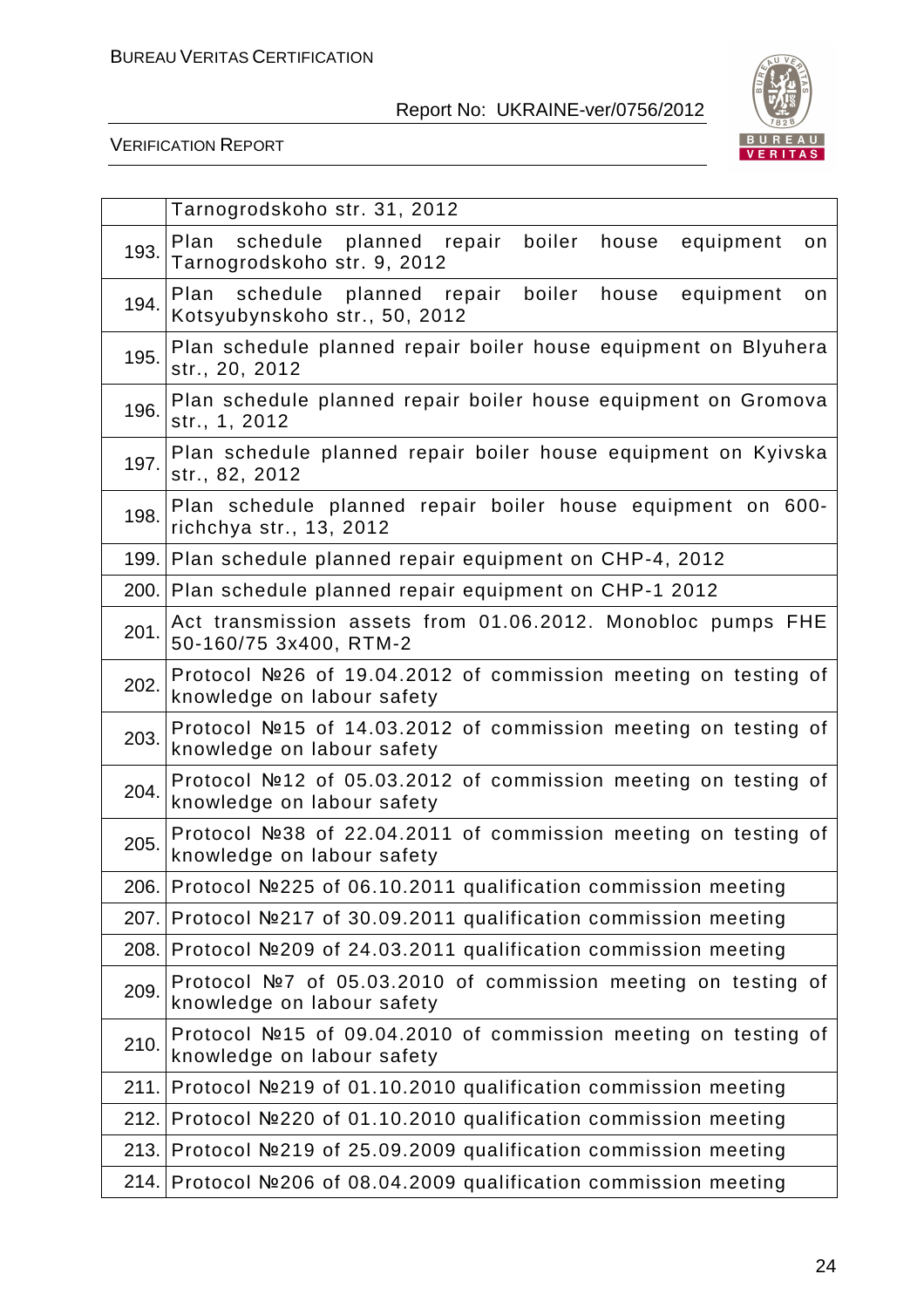

| 215. | Protocol №203 of 25.03.2009 qualification commission meeting                           |
|------|----------------------------------------------------------------------------------------|
| 216. | Protocol №236 of 06.10.2008 qualification commission meeting                           |
| 217. | Protocol №209 of 09.04.2008 qualification commission meeting                           |
|      | 218. Protocol №206 of 25.03.2008 qualification commission meeting                      |
| 219. | Passport. Gas meter G100-80-1,0 №101766, M. Koshki str., 12/2                          |
| 220. | Passport. Irvis-K300 №5177, M. Koshki str., 12/2                                       |
| 221. | Passport. Irvis-K300 №5178, P. Komuny str., 18                                         |
| 222. | Passport. Gas Corrector «Universal-02» №5557, P. Komuny str.,<br>18                    |
| 223. | Passport. Gas Corrector «Universal-02» №7576, M. Koshki str.,<br>12/2                  |
| 224. | Passport. Electricity meter LZQM 321.02.534 №517642, P. Komuny<br>str., 18             |
| 225. | Passport. Electricity meter LZQM 321.02.534 №517639, P. Komuny<br>str., 18             |
| 226. | Passport. Electricity meter ET 3B5E8ULRT+ Nº11815, M. Koshki<br>str., 12/2             |
| 227. | Passport. Electricity meter ET 3B5E8ULRT+ №11813, M. Koshki<br>str., 12/2              |
| 228. | Certificate Nº516 Stavytskiy P.V. - operator of boiler house, P.<br>Komuny str., 18    |
| 229. | Certificate Nº1061 Nagorodnyuk L.P. - operator of boiler house, P.<br>Komuny str., 18  |
| 230. | Certificate Nº12.3.1 Komborot M.A. - operator of boiler house, M.<br>Koshki str., 12/2 |
| 231. | Passport. Boiler-water KVG-7,56 №856, M. Koshki str., 12/2                             |
| 232. | Passport. Boiler-water KVG-7,56 №1012, M. Koshki str., 12/2                            |
| 233. | Passport. Boiler-water KVG-7,56 №1011, M. Koshki str., 12/2                            |
| 234. | Passport. Boiler-water TVG-8M №13299, P. Komuny str., 18                               |
| 235. | Passport. Boiler-water TVG-8M №1076, P. Komuny str., 18                                |
| 236. | Passport. Boiler-water TVG-8M №1077, P. Komuny str., 18                                |
| 237. | Register of the use of gas, boiler house M. Koshki str., 12/2                          |
| 238. | Register of the use of gas, boiler house P. Komuny str., 18                            |
| 239. | Register of electricity consumption Koshki str., 12/2                                  |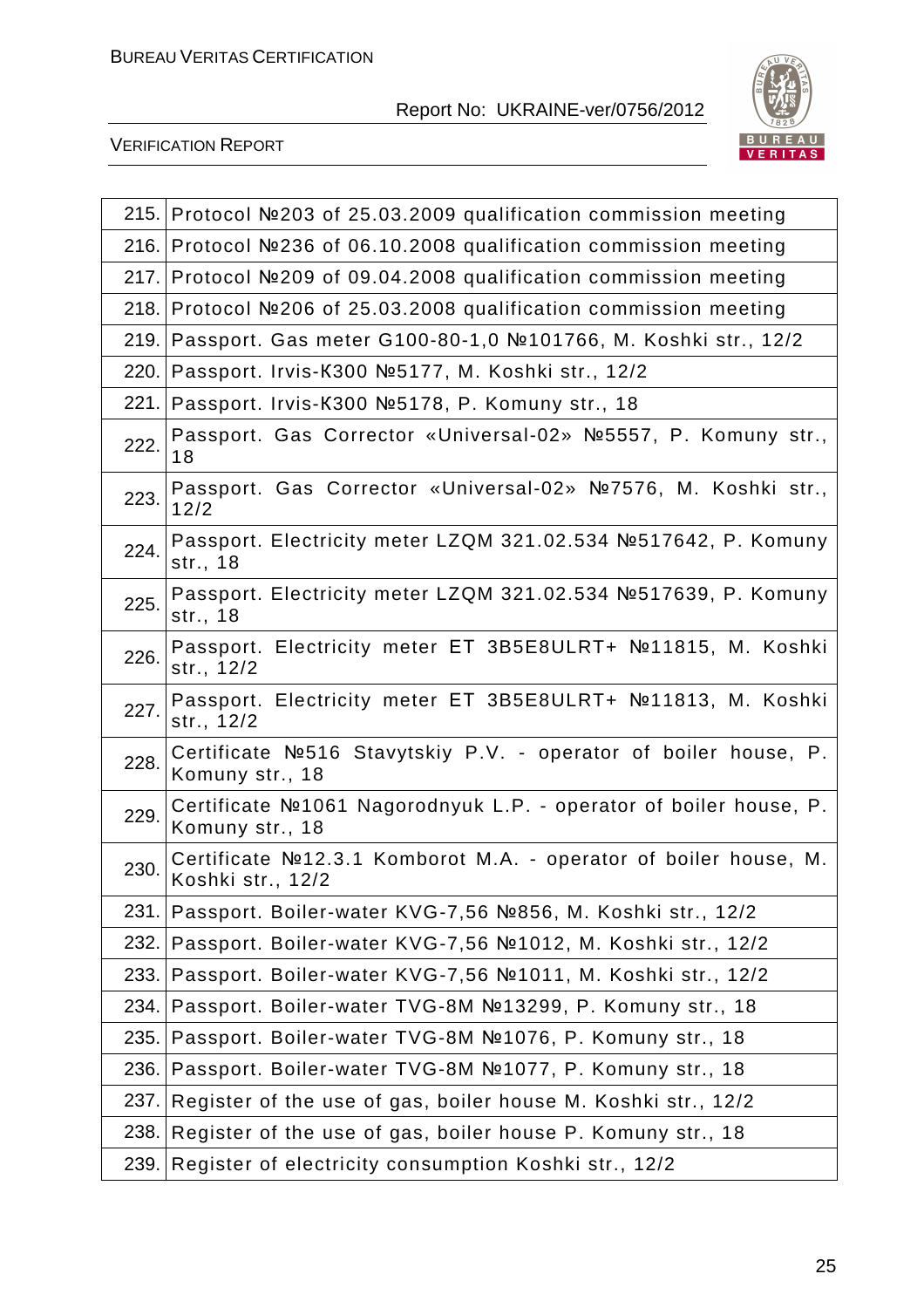

|      | 240. Register of electricity consumption Komuny str., 18                                                                                                                                                                                                                                                                                           |
|------|----------------------------------------------------------------------------------------------------------------------------------------------------------------------------------------------------------------------------------------------------------------------------------------------------------------------------------------------------|
|      | ME «Vinnytsiaobiteploenergo»                                                                                                                                                                                                                                                                                                                       |
| 241. | Nº597481. Heat production (except certain kinds of<br>License<br>business activities in the area of heat supply, in case if heat is<br>produced by cogeneration plants and plants using alternative or<br>renewable energy sources) (13.06.2012-12.06.2017)                                                                                        |
|      | 242. License №597516. Heat supply (13.06.2012-12.06.2017)                                                                                                                                                                                                                                                                                          |
| 243. | License №597515. Transportation by trunk and local (distributing)<br>heating networks, heat supply (13.06.2012-12.06.2017)                                                                                                                                                                                                                         |
|      | License №34090. Heat production, its transportation by trunk and<br>local (distributing) heating networks, heat supply (except certain<br>244. kinds of business activities in the area of heat supply, in case if<br>heat is produced by cogeneration plants and plants using<br>alternative or renewable energy sources) (12.06.2007-12.06.2012) |
| 245. | Order Not 121 of 07.06.2012 «On a working group and the term<br>document storage» ME «Vinnytsiaoblteploenergo»                                                                                                                                                                                                                                     |
|      | 246. Report on air protection form 2-TP «air» in 2008                                                                                                                                                                                                                                                                                              |
| 247. | Report on air protection form 2-TP «air» in 2009                                                                                                                                                                                                                                                                                                   |
| 248. | Report on air protection form 2-TP «air» in 2010                                                                                                                                                                                                                                                                                                   |
|      | 249. Report on air protection form 2-TP «air» in 2011                                                                                                                                                                                                                                                                                              |
| 250. | Report on air protection form 2-TP «air» in I quarter of 2012                                                                                                                                                                                                                                                                                      |
| 251. | Report on air protection form 2-TP «air» in II quarter of 2012                                                                                                                                                                                                                                                                                     |
| 252. | Contract Nº20/12/v of 26.05.2011 to transfer waste. LTD «Dobrobut<br>Eco-Ukraine»                                                                                                                                                                                                                                                                  |
| 253. | Contract №1896649 of 20.03.2012 to transfer<br><b>PJSC</b><br>scrap.<br>«Podillyavtormetal»                                                                                                                                                                                                                                                        |
|      | 254. Act №01-0050 of 19.06.2012 taking ferrous metals                                                                                                                                                                                                                                                                                              |
| 255. | Act transmission assets from 20.02.2012. Boiler OBK-100 LWE<br>Nº311303012                                                                                                                                                                                                                                                                         |
| 256. | Act transmission assets from 20.02.2012. Boiler OBK-100 LWE<br>Nº3113033                                                                                                                                                                                                                                                                           |
| 257. | Contract $N206/10-2255$ BO-1 of 29.12.2010 for the purchase of<br>natural gas «Naftogaz of Ukraine»                                                                                                                                                                                                                                                |
| 258. | Contract $N06/10-991$ BO-1 of 14.10.2010 for the purchase of<br>natural gas «Naftogaz of Ukraine»                                                                                                                                                                                                                                                  |
| 259. | Contract $N206/09-1346$ BO-1 of 23.09.2009 for the purchase of<br>natural gas «Naftogaz of Ukraine»                                                                                                                                                                                                                                                |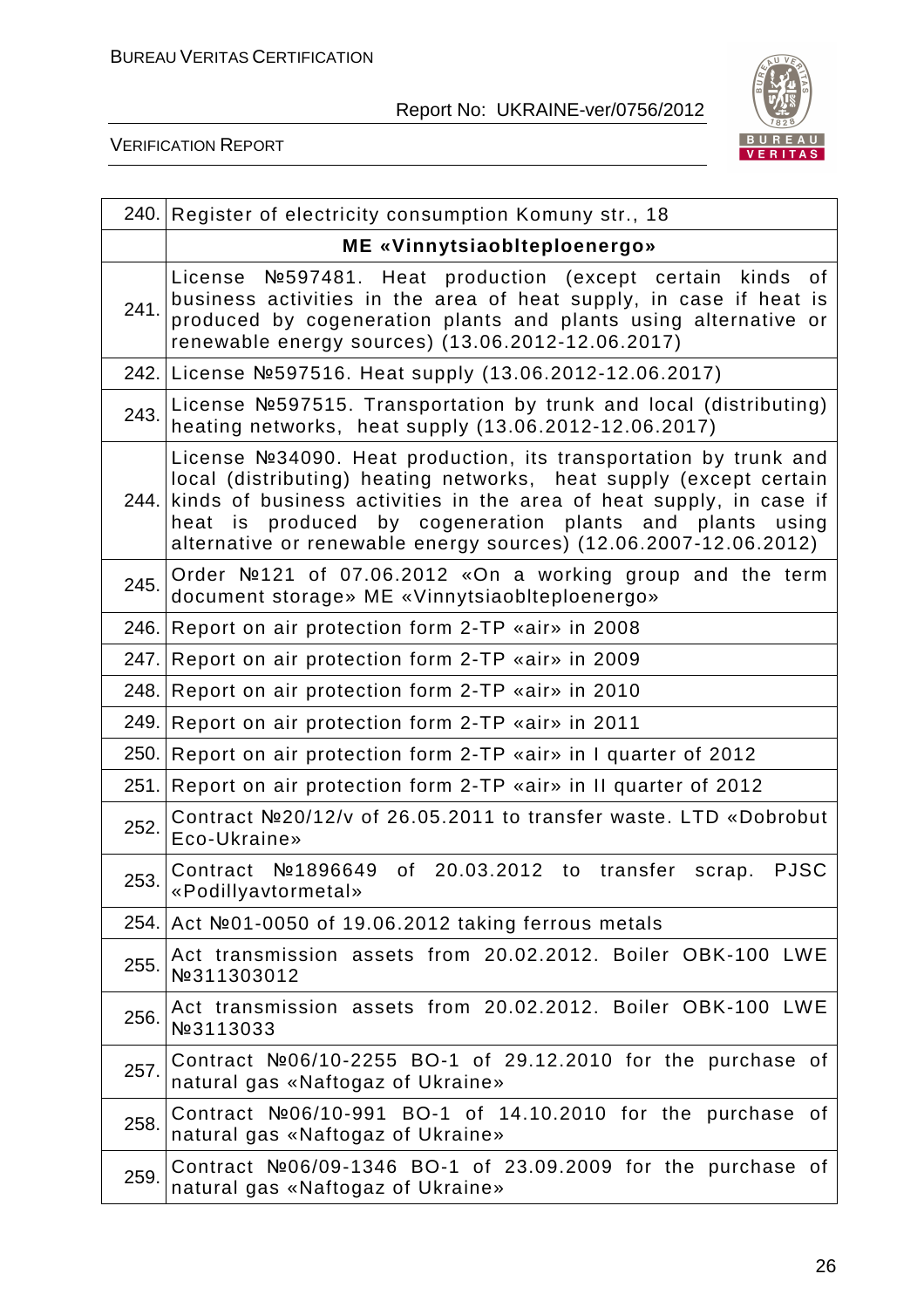

| 260.  | Contract Nº06/08-1689 BO-1 of 29.09.2008 for the purchase of<br>natural gas «Naftogaz of Ukraine» |
|-------|---------------------------------------------------------------------------------------------------|
| 261.  | Contract $N06/10-990$ TE-1 of 14.10.2010 for the purchase of<br>natural gas «Naftogaz of Ukraine» |
| 262.  | Contract №06/10-2254 TE-1 of 29.12.2010 for the purchase of<br>natural gas «Naftogaz of Ukraine»  |
| 263.  | Contract №06/09-1345 TE-1 of 23.09.2009 for the purchase of<br>natural gas «Naftogaz of Ukraine»  |
| 264.  | Contract №06/09-1688 TE-1 of 29.09.2008 for the purchase of<br>natural gas «Naftogaz of Ukraine»  |
| 265.  | Contract №14/2534/11 of 30.09.2011 for the purchase of natural<br>gas «Naftogaz of Ukraine»       |
| 266.  | Contract №590/12 of 22.12.2011 for the purchase of natural gas<br>PJSC «Vinnytsiagaz»             |
| 267.  | Contract №589/12 of 22.12.2011 for the purchase of natural gas<br>PJSC «Vinnytsiagaz»             |
|       | 268. Output Monitoring (base 2002)                                                                |
|       | 269. Output Monitoring 2008                                                                       |
|       | 270. Output Monitoring 2009                                                                       |
| 271.1 | Output Monitoring 2010                                                                            |
|       | 272. Output Monitoring 2011                                                                       |
|       | 273. Output Monitoring for the first half 2012                                                    |
|       | 274. Report fuels and heat 2008                                                                   |
|       | 275. Report fuels and heat 2009                                                                   |
|       | 276. Report fuels and heat 2010                                                                   |
|       | 277. Report fuels and heat 2011                                                                   |
| 278.  | Report on the use of electricity 2008                                                             |
| 279.  | Report on the use of electricity 2009                                                             |
| 280.  | Report on the use of electricity 2010                                                             |
| 281.  | Report on the use of electricity 2011                                                             |
| 282.  | Protocol №10-R of 22.03.2012 of commission meeting on testing of<br>knowledge on labour safety    |
| 283.  | Protocol №11-R of 29.03.2012 of commission meeting on testing of<br>knowledge on labour safety    |
| 284.  | Protocol №210 of 24.03.2011 qualification commission meeting                                      |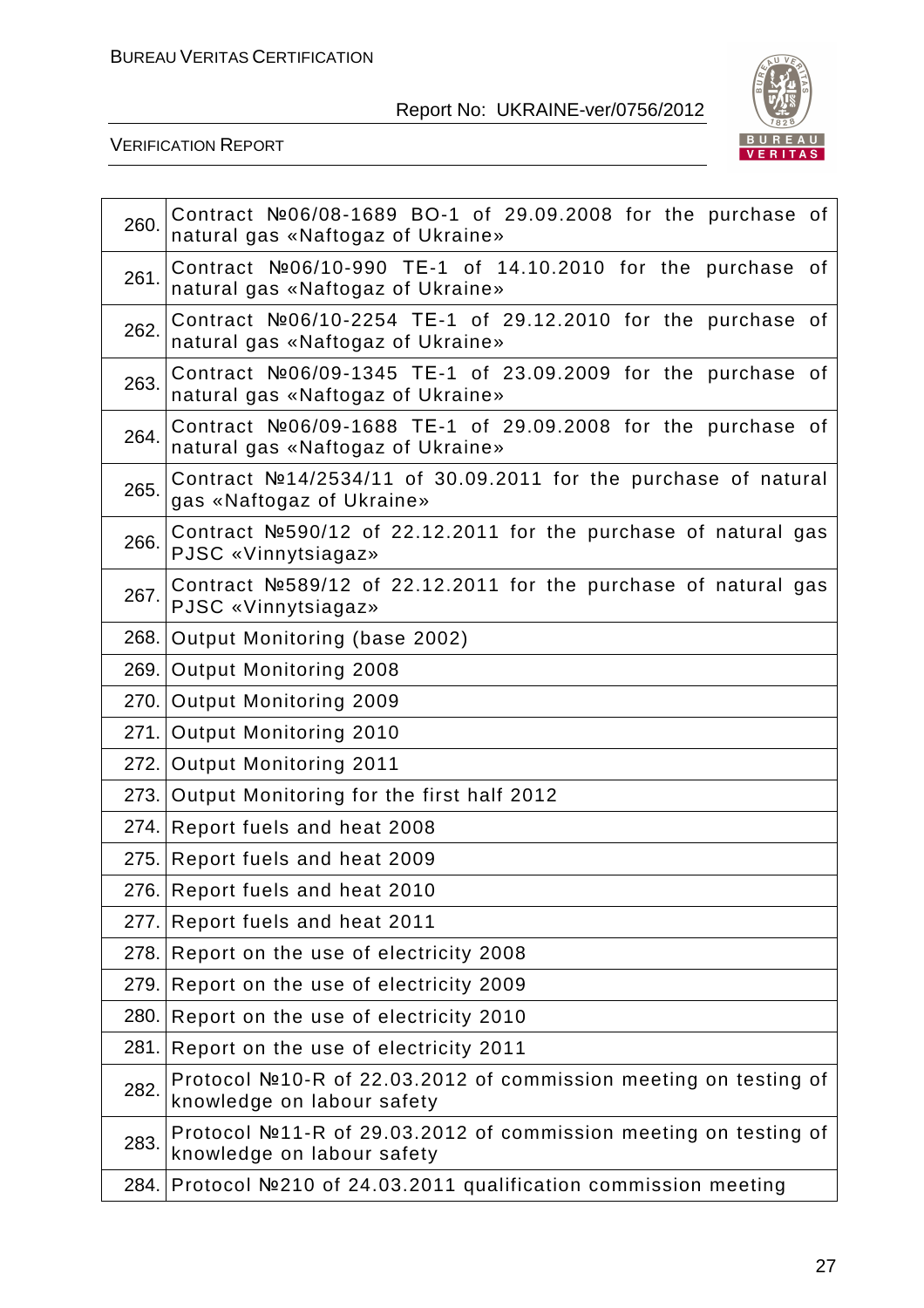

|      | 285. Protocol №211 of 31.03.2011 qualification commission meeting                                        |
|------|----------------------------------------------------------------------------------------------------------|
| 286. | Protocol №203 of 19.03.2010 qualification commission meeting                                             |
| 287. | Protocol №207 of 20.03.2009 qualification commission meeting                                             |
| 288. | Protocol №208 of 27.03.2009 qualification commission meeting                                             |
|      | 289. Protocol №210 of 20.03.2008 qualification commission meeting                                        |
|      | 290. Protocol №211 of 27.03.2008 qualification commission meeting                                        |
| 291. | registrations, applications, complaints<br>Register<br>and<br>personal<br>reception of citizens          |
| 292. | Certificate Nº811 Madiyanskiy O.S. - operator of boiler house,<br>Zhmerynka, Petrovskoho str., 12        |
| 293. | Certificate Nº42 Madiyanskiy Y.S. - operator of boiler house,<br>Zhmerynka, Petrovskoho str., 12         |
| 294. | Certificate Nº557 Kuzmin K.M.<br>- operator of<br>boiler<br>house,<br>Zhmerynka, Petrovskoho str., 12    |
| 295. | Certificate Nº284 Kuzmin P.M.<br>boiler<br>- operator<br>of<br>house,<br>Zhmerynka, Petrovskoho str., 12 |
| 296. | Certificate Nº2244 Gymenuk T.O. - operator of boiler<br>house,<br>Kashperivka, Sanatornyi lane, 1        |
| 297. | Certificate №13005 Buyal'skiy C.Z. - operator of boiler house,<br>Kashperivka, Sanatornyi lane, 1        |
| 298. | Certificate Nº2241 Buyal'skiy N.M. - operator of boiler house,<br>Kashperivka, Sanatornyi lane, 1        |
| 299. | Passport. Gas meter LGK-80-160-1.6-01-Ex №8819, Zhmerynka,<br>Petrovskoho str., 12                       |
| 300. | Passport. Gas meter RGK-100-0,1-0,1-5 №8858, Kashperivka,<br>Sanatornyi lane, 1                          |
| 301. | Passport. Electricity meter NIK 2301 AP3 №0185055, Zhmerynka,<br>Petrovskoho str., 12                    |
| 302. | Passport. Electricity meter NIK 2301 AP3 №0153760, Kashperivka,<br>Sanatornyi lane, 1                    |
| 303. | KOLVI 500<br>Passport. Boiler-water<br>$N01874/1277$ , Zhmerynka,<br>Petrovskoho str., 12                |
| 304. | KOLVI 200<br>Nº1884.1289,<br>Kashperivka,<br>Passport. Boiler-water<br>Sanatornyi lane, 1                |
| 305. | Register of the use of gas, boiler house Zhmerynka, Petrovskoho<br>str., 12                              |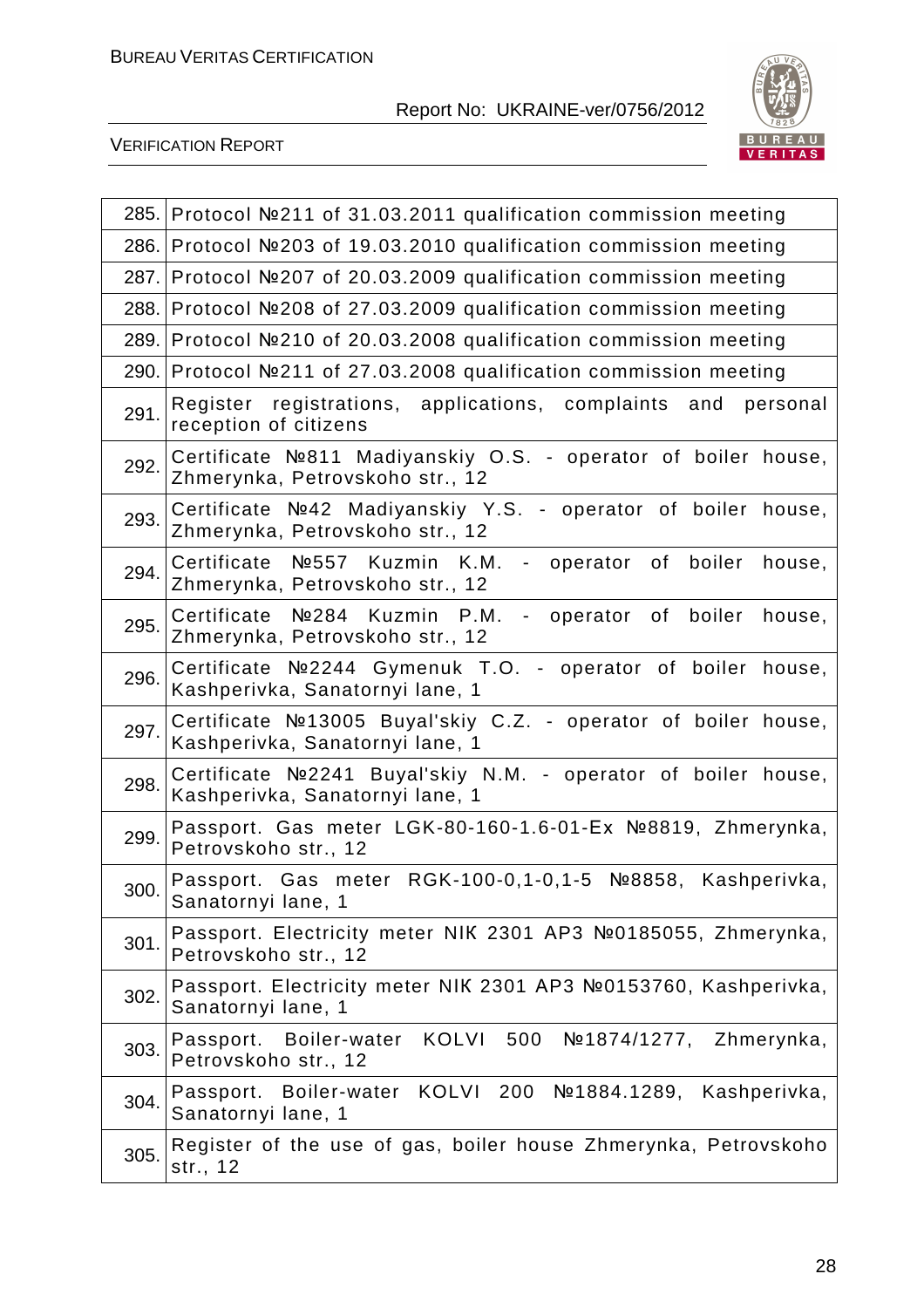

| 306. | Register of the use of gas, boiler house Kashperivka, Sanatornyi<br>lane, 1                                                                                                                                                                                                                                                                         |
|------|-----------------------------------------------------------------------------------------------------------------------------------------------------------------------------------------------------------------------------------------------------------------------------------------------------------------------------------------------------|
|      | 307. Register of electricity consumption, boiler house Medvedeva str., 1                                                                                                                                                                                                                                                                            |
| 308. | Register of electricity consumption, boiler house Zhmerynka,<br>Petrovskoho str., 12                                                                                                                                                                                                                                                                |
| 309. | Register of electricity consumption, boiler house Kashperivka,<br>Sanatornyi lane, 1                                                                                                                                                                                                                                                                |
|      | DE «Mayak»                                                                                                                                                                                                                                                                                                                                          |
| 310. | Nº597466. Heat production (except certain kinds of<br>License<br>business activities in the area of heat supply, in case if heat is<br>produced by cogeneration plants and plants using alternative or<br>renewable energy sources) (13.06.2012-12.06.2017)                                                                                         |
|      | 311. License №597468. Heat supply (13.06.2012-12.06.2017)                                                                                                                                                                                                                                                                                           |
| 312. | License №597467. Transportation by trunk and local (distributing)<br>heating networks, heat supply (13.06.2012-12.06.2017)                                                                                                                                                                                                                          |
|      | License №345071. Heat production, its transportation by trunk and<br>local (distributing) heating networks, heat supply (except certain<br>313. kinds of business activities in the area of heat supply, in case if<br>heat is produced by cogeneration plants and plants using<br>alternative or renewable energy sources) (12.06.2007-12.06.2012) |
| 314. | Order Nº30 of 23.07.2012 «On a working group and the term<br>document storage» DE «Mayak»                                                                                                                                                                                                                                                           |
| 315. | Contract - Lease Nº2-10 of 01.03.2010 LTD «Teplocomunenergo<br>Mayak Ltd» with DE «Teplocomunenergo Mayak»                                                                                                                                                                                                                                          |
| 316. | Permission №510136600-8 on pollutants emissions<br>into the<br>atmosphere by stationary sources (20.03.2008-20.03.2013)                                                                                                                                                                                                                             |
| 317. | The documents, which substantiate the amount of emissions to<br>permit the emission of pollutants into the atmosphere by stationary<br>sources. DE «Mayak». MVP «EOL-LTD». 2008                                                                                                                                                                     |
| 318. | Register of stationary pollution sources and their characteristics.<br>$(POD-1)$                                                                                                                                                                                                                                                                    |
| 319. | Report on air protection form 2-TP «air» in 2008                                                                                                                                                                                                                                                                                                    |
| 320. | Report on air protection form 2-TP «air» in 2009                                                                                                                                                                                                                                                                                                    |
| 321. | Report on air protection form 2-TP «air» in 2010                                                                                                                                                                                                                                                                                                    |
| 322. | Report on air protection form 2-TP «air» in 2011                                                                                                                                                                                                                                                                                                    |
| 323. | Report on air protection form 2-TP «air» in I quarter of 2012                                                                                                                                                                                                                                                                                       |
| 324. | Report on air protection form 2-TP «air» in II quarter of 2012                                                                                                                                                                                                                                                                                      |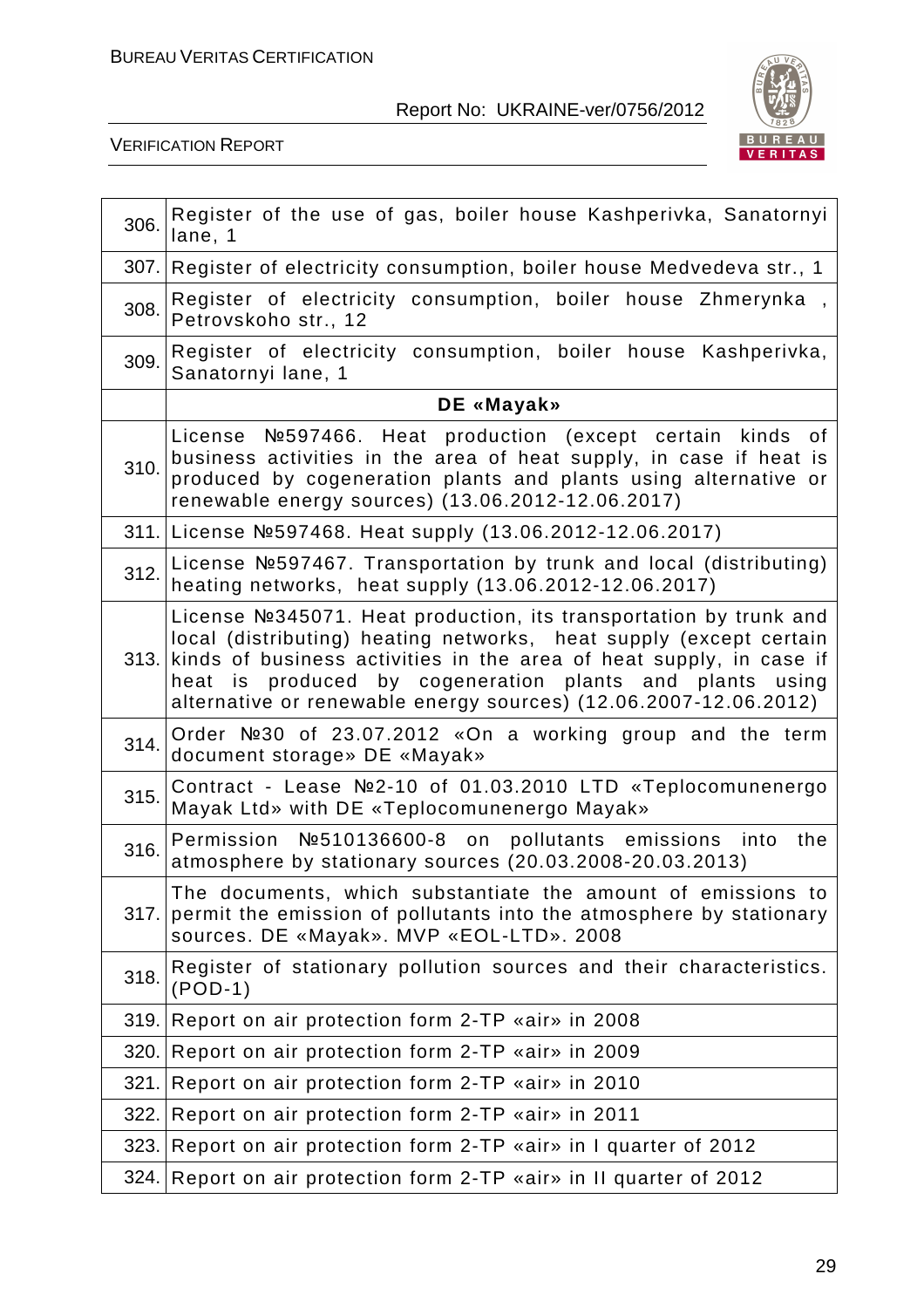

| 325. | Contract NºT-11-15 of 30.09.2011 for the supply of natural gas at<br>regulated tariffs PJSC «Vinnytsiagaz»       |
|------|------------------------------------------------------------------------------------------------------------------|
| 326. | Contract $N214/2315/11$ of 30.09.2011 on the sale of natural gas<br>«Naftogaz of Ukraine»                        |
| 327. | Contract №06/11-698 BO-1 of 30.08.2011 for the purchase of<br>natural gas «Naftogaz of Ukraine»                  |
| 328. | Contract №06/10-2252 TE-1 of 20.12.2010 for the purchase of<br>natural gas «Naftogaz of Ukraine»                 |
| 329. | Contract $N06/10-973$ TE-1 of 06.10.2010 for the purchase of<br>natural gas «Naftogaz of Ukraine»                |
| 330. | Contract $N06/10-974$ BO-1 of 06.10.2010 for the purchase of<br>natural gas «Naftogaz of Ukraine»                |
| 331. | Contract №06/10-2253 BO-1 of 20.12.2010 for the purchase of<br>natural gas «Naftogaz of Ukraine»                 |
| 332. | Contract $N206/09-1433$ TE-1 of 23.09.2009 for the purchase of<br>natural gas «Naftogaz of Ukraine»              |
| 333. | Contract №06/09-1434 BO-1 of 23.09.2009 for the purchase of<br>natural gas «Naftogaz of Ukraine»                 |
| 334. | Contract №06/08-1611 TE-1 of 29.09.2008 for the purchase of<br>natural gas «Naftogaz of Ukraine»                 |
| 335. | Contract №06/08-1612 BO-1 of 29.09.2008 for the purchase of<br>natural gas «Naftogaz of Ukraine»                 |
| 336. | Contract on procurement of goods by public funds (electricity)<br>№220100 of 30.12.2011 PJSC «Vinnitsaoblenergo» |
|      | 337. Output Monitoring 2008-2011                                                                                 |
| 338. | Report on the use of fuel, heat energy and electricity for the first<br>half 2012 (Form №11-MTP)                 |
| 339. | Report on the use of fuel, heat energy and electricity by 2011<br>(Form Nº11-MTP)                                |
| 340. | Report on the use of fuel, heat energy and electricity by 2010<br>$(Form N011-MTP)$                              |
| 341. | Report on the use of fuel, heat energy and electricity by 2009<br>(Form Nº11-MTP)                                |
| 342. | Report on the use of fuel, heat energy and electricity by 2008<br>$(Form N011-MTP)$                              |
| 343. | Report on balances and the use of energy materials and products<br>of petroleum by 2011 (form Nº4-MTP)           |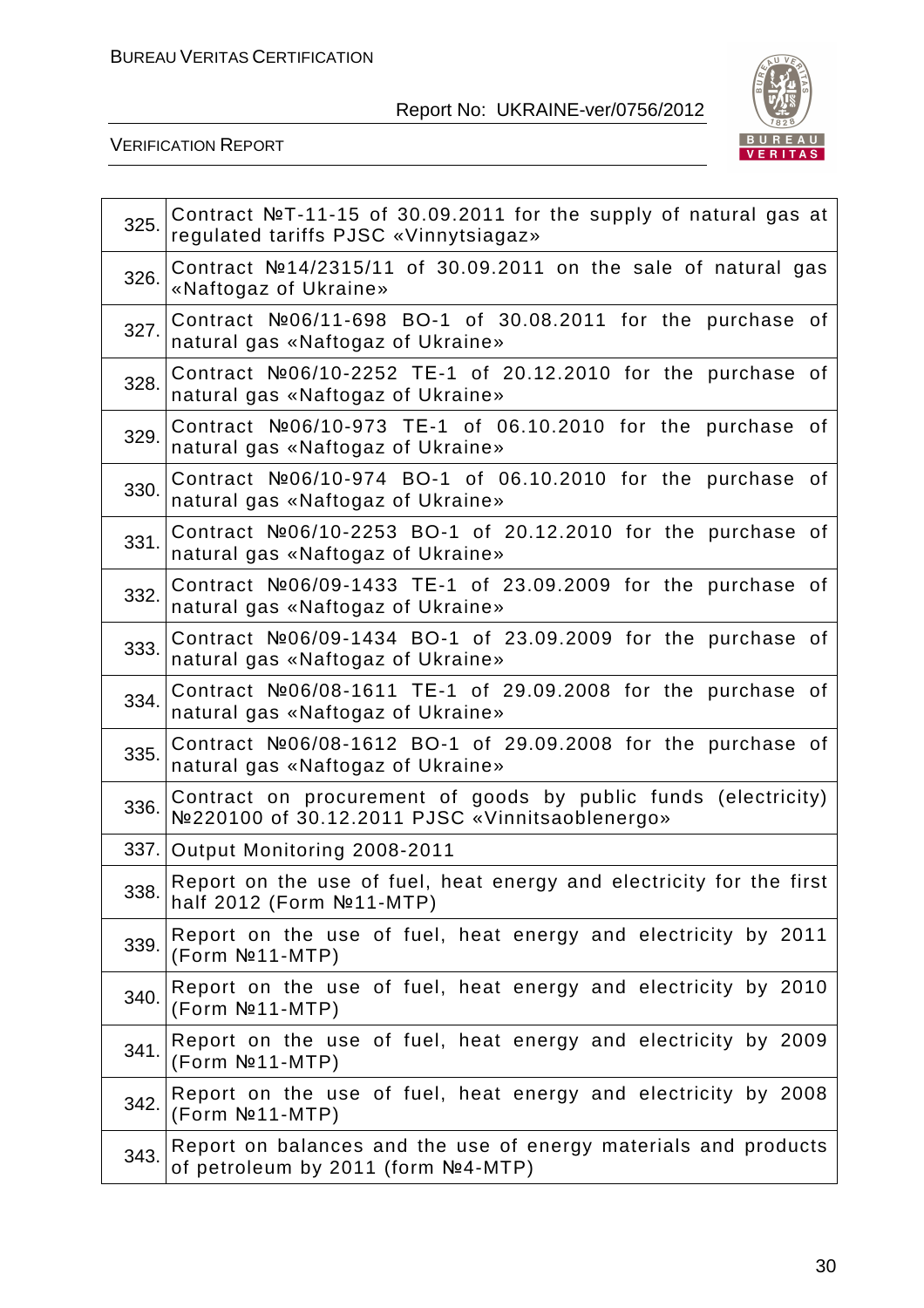

| 344.  | Report on balances and the use of energy materials and products<br>of petroleum by 2010 (form Nº4-MTP) |
|-------|--------------------------------------------------------------------------------------------------------|
| 345.  | Report on balances and the use of energy materials and products<br>of petroleum by 2009 (form №4-MTP)  |
| 346.  | Report on balances and the use of energy materials and products<br>of petroleum by 2008 (form Nº4-MTP) |
| 347.  | Protocol №4 of 15.01.2012 of commission meeting on testing of<br>knowledge on labour safety            |
| 348.  | Protocol Nº5 of 24.01.2012 of commission meeting on testing of<br>knowledge on labour safety           |
| 349.1 | Protocol №190 of 13.10.2011 qualification commission meeting                                           |
| 350.  | Protocol №144/1 of 25.10.2010 qualification commission meeting                                         |
| 351.  | Schedule repair heating systems, CHP, boiler house in 2008                                             |
| 352.  | Schedule repair heating systems, CHP, boiler house in 2009                                             |
| 353.  | Schedule repair heating systems, CHP, boiler house in 2010                                             |
| 354.  | Schedule repair heating systems, CHP, boiler house in 2011                                             |
| 355.  | Passport. Gas meter LGK-200-1/20-1,6-1-Ex №10819                                                       |
|       | 356. Passport. Gas meter LGK-200-1/20-1,6-1-Ex №10812                                                  |
| 357.  | Passport. Gas Corrector «Universal» №1163                                                              |
| 358.  | Passport. Electricity meter «Energia-9» №28438                                                         |
| 359.  | Passport. Electricity meter«Energia-9» №28385                                                          |
| 360.  | Passport. Boiler-water PTVM-30M №776                                                                   |
| 361.  | Passport. Boiler-water PTVM-30M №1119                                                                  |
| 362.  | Passport. Boiler-water PTVM-30M №2826                                                                  |
| 363.  | Passport. Boiler-water PTVM-30M №838                                                                   |
| 364.  | Register of the use of gas                                                                             |
|       | ME «Vinnytsiaoblvodokanal»                                                                             |
| 365.  | Order Nº272 of 30.08.2012 «On a working group and the term<br>document storage»                        |
| 366.  | Special water use permit Nº3297 of 22.11.2007                                                          |
| 367.  | Special water use permit Nº4501 of 16.11.2010                                                          |
| 368.  | Special water use permit №5142 of 11.01.2012                                                           |
| 369.  | Contract for the supply of electricity Nº1216/63 of 21.03.2010 JSC<br>«Vinnitsaoblenergo»              |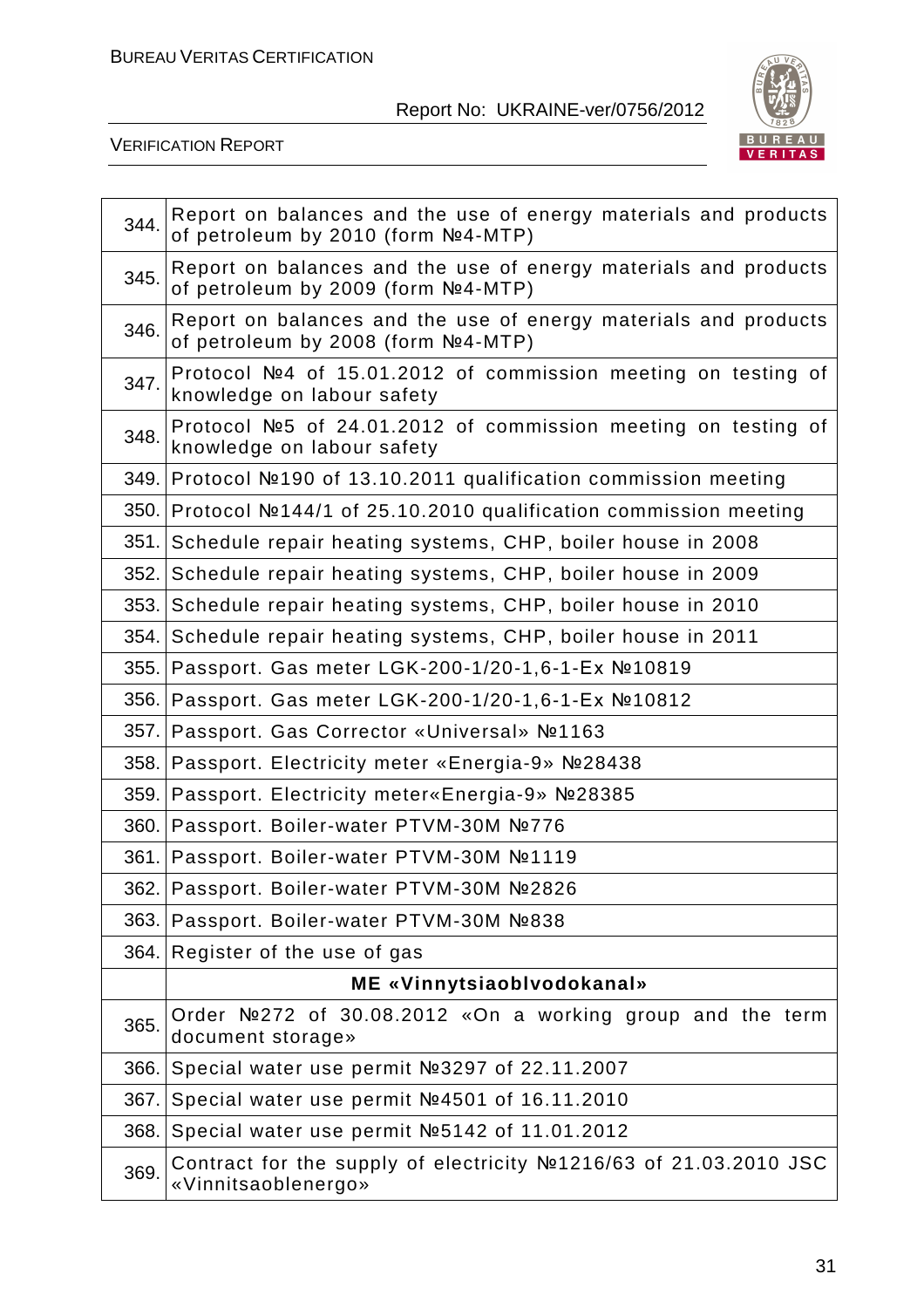

| 370. | Reference. Electricity consumption in 2008                                                                                                                 |
|------|------------------------------------------------------------------------------------------------------------------------------------------------------------|
| 371. | Reference. Electricity consumption in 2009                                                                                                                 |
| 372. | Reference. Electricity consumption in 2010                                                                                                                 |
|      | 373. Reference. Electricity consumption in 2011                                                                                                            |
| 374. | Reference. With heat consumption in the first half of 2012                                                                                                 |
| 375. | Reference. Implementation of water in the first half of 2012                                                                                               |
| 376. | Report on water supply by 2008 (form Not - plumbing)                                                                                                       |
| 377. | Report on water supply by 2009 (form №1 - plumbing)                                                                                                        |
| 378. | Report on water supply by 2010 (form №1 - plumbing)                                                                                                        |
| 379. | Report on water supply by 2011 (form №1 - plumbing)                                                                                                        |
| 380. | Reference. Heat consumption 2008-2011                                                                                                                      |
| 381. | Output Monitoring 2002, 2008-2011                                                                                                                          |
| 382. | Act of installing equipment of 17.09.2010. Pump set P-50-200 NB.<br>WPS of III elevation, K. Marksa str., 2                                                |
|      | Act of installing equipment of 09.09.2009. Pump set MS-30/50.<br>383. WPS of II elevation, II psychiatric hospital, Barske shose, 6-km,<br><b>Berezino</b> |
| 384. | Act of installing equipment of 06.12.2007. Pump set FA 30.78 D.<br>SPS Nº3A, Pyrohova str.                                                                 |
| 385. | Act of installing equipment of 15.12.2006. Pump set FA 30.78 D.<br>SPS Nº3A, Pyrohova str.                                                                 |
| 386. | Act of installing equipment of 08.11.2006. Pump set FA 30.78 D.<br>SPS №1A, H.Uspenskoho str.                                                              |
| 387. | Act of installing equipment of 08.12.2005. Pump set FA 30.78 D.<br>SPS №1A, H.Uspenskoho str.                                                              |
| 388. | Act of installing equipment of 17.08.2004. Pump set TS 80 H<br>200/190 Wilo. SPS Nº4, Nahirna str.                                                         |
| 389. | Act of installing equipment of 10.06.2003. Pump set D 3200-33-2.<br>WPS of III elevation, «Vyshenka»                                                       |
| 390. | Passport. Electricity meter ACE 6000 №55002653                                                                                                             |
| 391. | Passport. Electricity meter ACE 6000 №55002663                                                                                                             |
| 392. | Passport. Electricity meter ACE 6000 №55002678                                                                                                             |
| 393. | Passport. Electricity meter ACE 6000 №55002688                                                                                                             |
| 394. | Passport. Water metering complexes IRKA №2917                                                                                                              |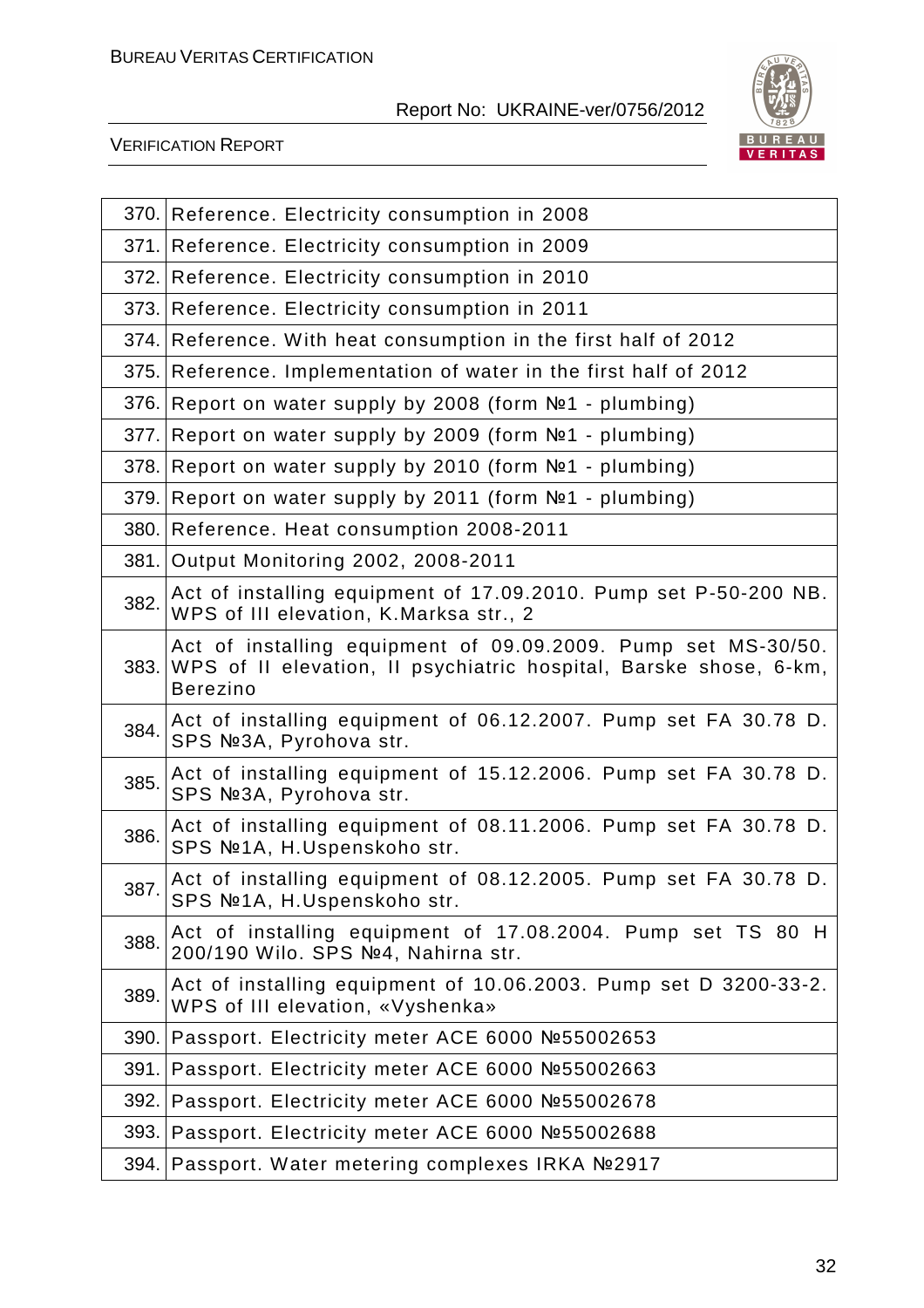

| 395. Passport. Water metering complexes IRKA №2918 |
|----------------------------------------------------|
| 396. Passport. Water metering complexes IRKA №2922 |
| 397. Passport. Water metering complexes IRKA №3008 |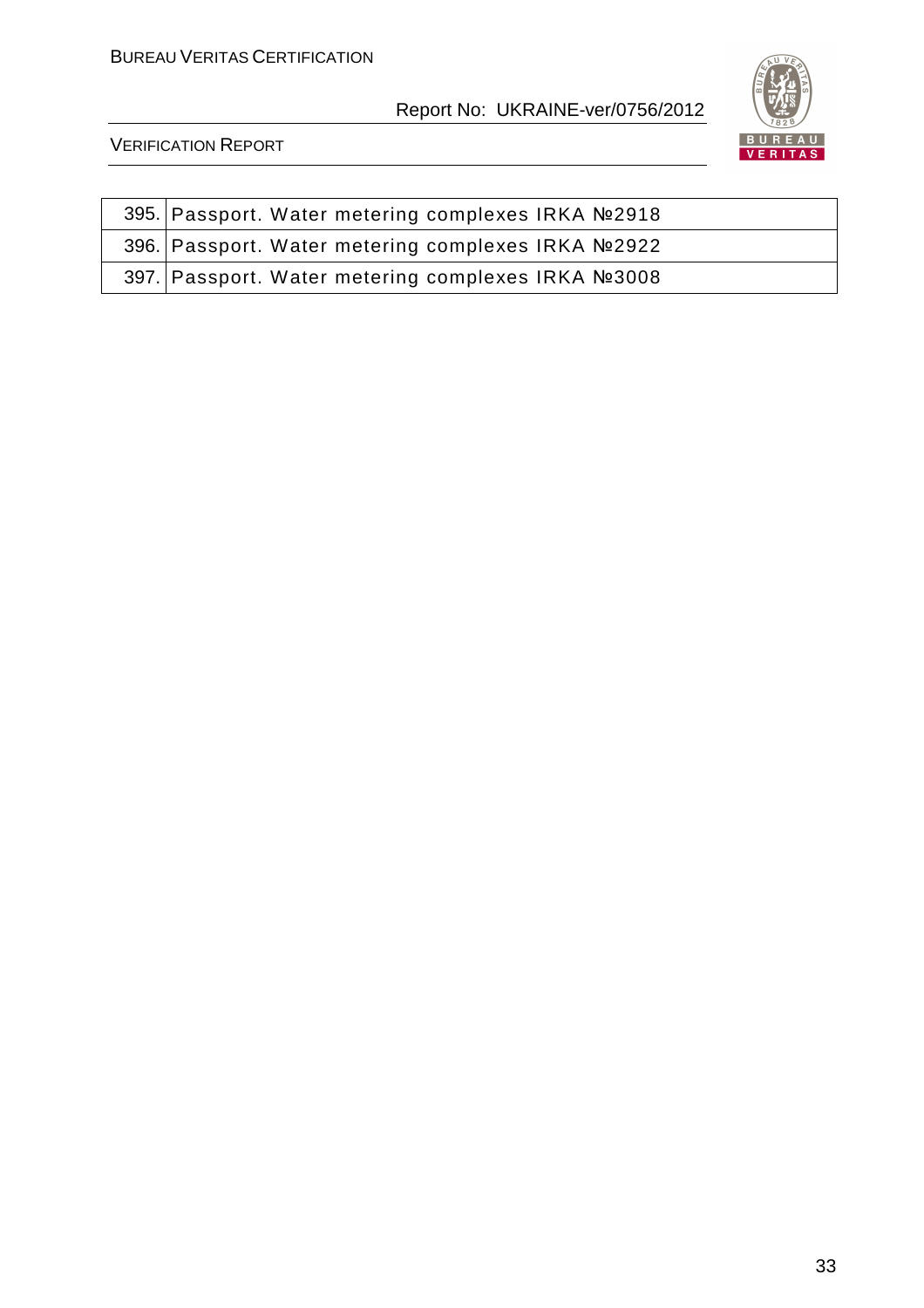

VERIFICATION REPORT

#### **Persons interviewed:**

List persons interviewed during the verification or persons that contributed with other information that are not included in the documents listed above. 1. Oleh Pizniak - General Director of ME VCC «Vinnytsiamiskteploenergo»

2. Volodymyr Shikera - Deputy General Director of ME VCC «Vinnytsiamiskteploenergo»

3. Yevgen Petrovskiy - Head of the Department of development and energy management of ME VCC «Vinnytsiamiskteploenergo»

4. Sergiy Sokolovskiy - Deputy Head of the Department of Development and Energy Management of ME VCC «Vinnytsiamiskteploenergo»

5. Andriy Laskavchuk - Deputy Head of the Department of Energy Production of ME VCC «Vinnytsiamiskteploenergo»

6. Petro Stavytskiy - Boiler operator of ME VCC «Vinnytsiamiskteploenergo»

7. Mikola Komborot - Boiler operator of ME VCC «Vinnytsiamiskteploenergo»

8. Valeriy Dovbaniuk - Technical Director of ME «Vinnytsiaoblteploenergo»

9. Vitaliy Prokopchuk - Head of Energy resources department of ME «Vinnytsiaoblteploenergo»

10. Mykola Svystun - Head of production and operating service of ME «Vinnytsiaoblteploenergo»

11. Yuriy Madiyanskiy - Boiler operator of ME «Vinnytsiaoblteploenergo»

12. Petro Kuzmin - Boiler operator of ME «Vinnytsiaoblteploenergo»

13. Oleh Fedorov – Director of DE «Mayak»

14. Nina Shestopolyuk - Engineer of DE "Mayak"

15. Oleh Shvedov - Chief Engineer of ME «Vinnytsiaoblvodokanal»

16. Yuriy Abashkin - Engineer of PTD of ME «Vinnytsiaoblvodokanal»

17. Korinchuk Kateryna - Scientific researcher of Institute of Engineering Ecology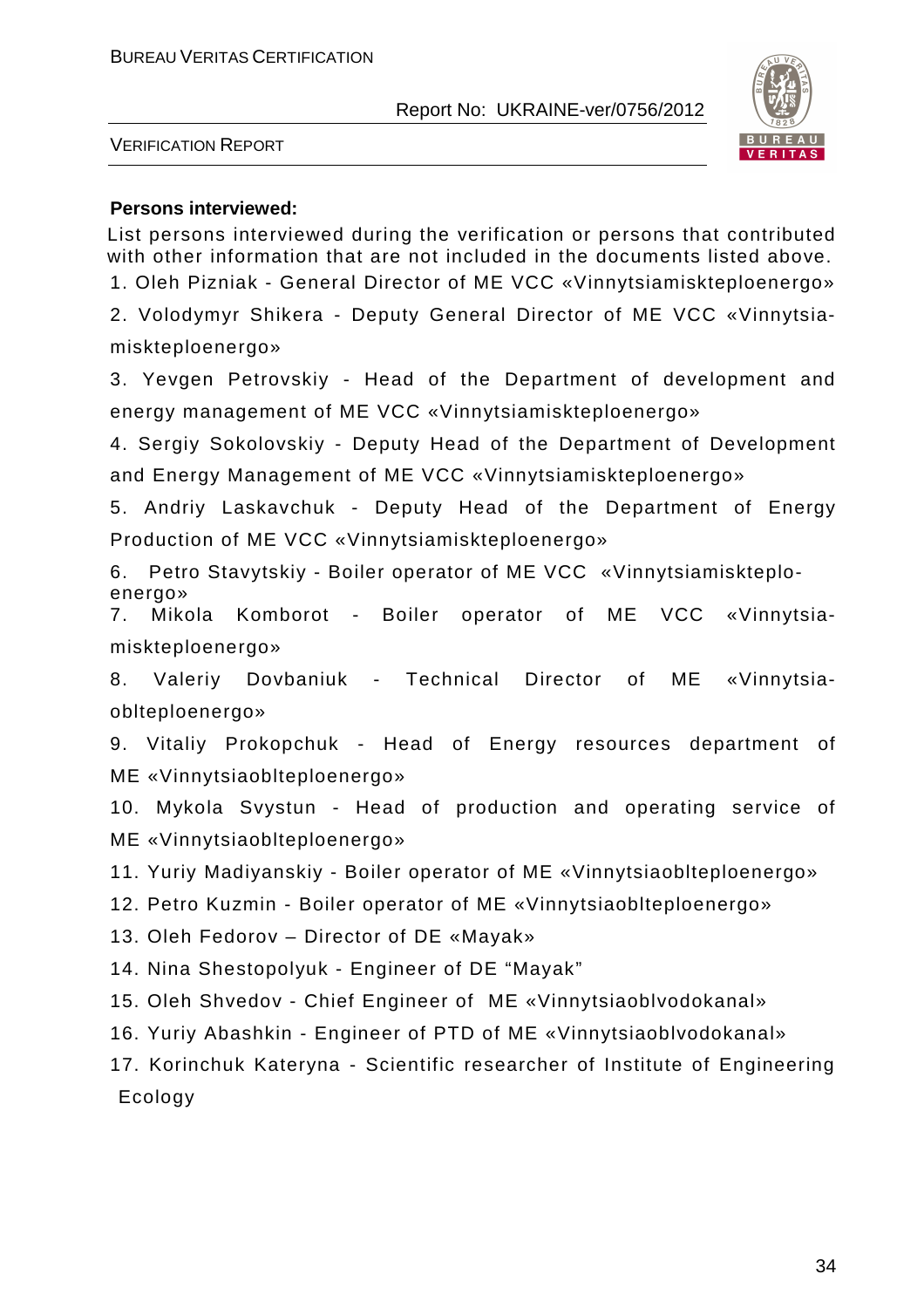

#### VERIFICATION REPORT

### APPENDIX A: VERIFICATION PROTOCOL

#### **BUREAU VERITAS CERTIFICATION HOLDING SAS**

#### **Check list for verification, according to the JOINT IMPLEMENTATION DETERMINATION AND VERIFICATION MANUAL (Version 01)**

| <b>DVM</b><br>Paragraph       | <b>Check Item</b>                                                                                                                                                                                                                                                              | <b>Initial finding</b>                                                                                                                                                                                                                                                                                                                                                                                                          | <b>Draft</b><br><b>Conclusion</b> | <b>Final</b><br><b>Conclusion</b> |
|-------------------------------|--------------------------------------------------------------------------------------------------------------------------------------------------------------------------------------------------------------------------------------------------------------------------------|---------------------------------------------------------------------------------------------------------------------------------------------------------------------------------------------------------------------------------------------------------------------------------------------------------------------------------------------------------------------------------------------------------------------------------|-----------------------------------|-----------------------------------|
|                               | <b>Project approvals by Parties involved</b>                                                                                                                                                                                                                                   |                                                                                                                                                                                                                                                                                                                                                                                                                                 |                                   |                                   |
| 90                            | Has the DFPs of at least one Party involved,<br>other than the host Party, issued a written<br>project approval when submitting the first<br>verification report to the secretariat for<br>publication in accordance with paragraph 38 of<br>the JI guidelines, at the latest? | DFP of Estonia have issued written project approval (LoA)<br>when submitting the first verification report to the secretariat<br>for publication in accordance with paragraph 38 of the JI<br>guidelines.<br><b>CAR 01.</b> Please provide the Letters of approval of the<br>project.                                                                                                                                           | <b>CAR 01</b>                     | OK.                               |
| 91                            | Are all the written project approvals by Parties<br>involved unconditional?                                                                                                                                                                                                    | Yes, all the written project approvals by Parties involved are<br>unconditional.                                                                                                                                                                                                                                                                                                                                                | <b>OK</b>                         | OK.                               |
| <b>Project implementation</b> |                                                                                                                                                                                                                                                                                |                                                                                                                                                                                                                                                                                                                                                                                                                                 |                                   |                                   |
| 92                            | Has the project been implemented<br>-in<br>accordance with the PDD regarding which the<br>determination has been deemed final and is so<br>listed on the UNFCCC JI website?                                                                                                    | Project includes 89 boiler-houses (including 2 combined heat<br>and power plants CHP-1 and CHP-4) with 307 installed<br>boilers and heat supply stations (HSS) related to them, and<br>272 km in the 2-pipe calculation of heat distribution<br>networks, 20 water (WPS) and 14 (SPS) sewage pumping<br>stations, 576 km of water supply network, 485 km of<br>sewerage pipes, water intake and sewage treatment<br>facilities. | <b>OK</b>                         | OK                                |
| 93                            | What is the status of operation of the project<br>during the monitoring period?                                                                                                                                                                                                | Monitoring report indicated the current status of the project<br>activity implementation. Based on provided materials, there<br>is known that all project equipments were operational in the                                                                                                                                                                                                                                    |                                   |                                   |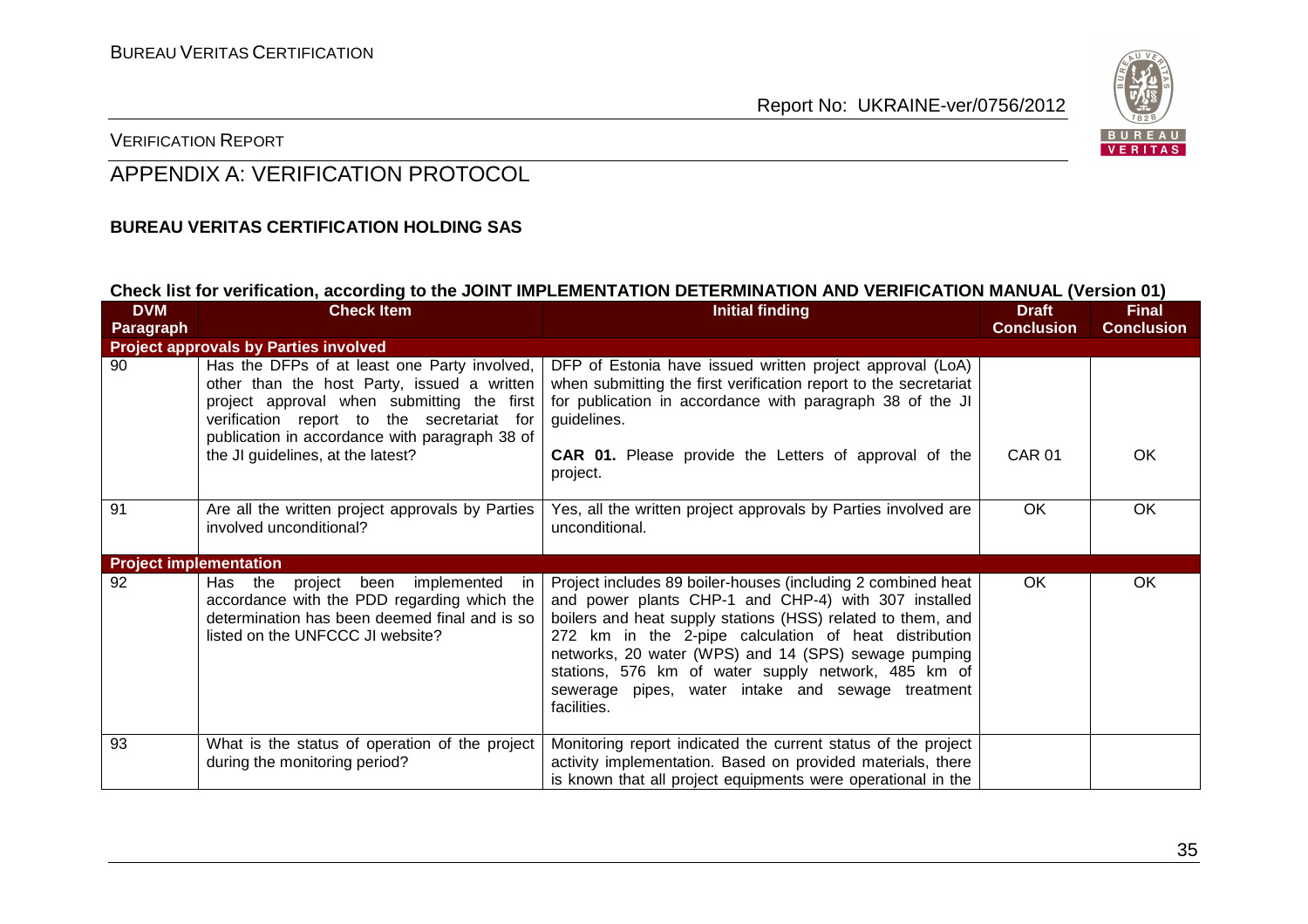

| <b>VERIFICATION REPORT</b> |
|----------------------------|
|----------------------------|

| <b>DVM</b><br><b>Paragraph</b> | <b>Check Item</b>                                                                                                                                                                                                                                                                                                                                                    | <b>Initial finding</b>                                                                                                                                                                                                                                                                                                                                                                                                                        | <b>Draft</b><br><b>Conclusion</b> | <b>Final</b><br><b>Conclusion</b> |
|--------------------------------|----------------------------------------------------------------------------------------------------------------------------------------------------------------------------------------------------------------------------------------------------------------------------------------------------------------------------------------------------------------------|-----------------------------------------------------------------------------------------------------------------------------------------------------------------------------------------------------------------------------------------------------------------------------------------------------------------------------------------------------------------------------------------------------------------------------------------------|-----------------------------------|-----------------------------------|
|                                |                                                                                                                                                                                                                                                                                                                                                                      | reporting period.                                                                                                                                                                                                                                                                                                                                                                                                                             |                                   |                                   |
|                                |                                                                                                                                                                                                                                                                                                                                                                      | CL 01. Please explain at which stage of the implementation<br>of measures "Implementation of technology for carbon<br>dioxide binding from flue gases".                                                                                                                                                                                                                                                                                       | <b>CL 01</b>                      | OK                                |
|                                |                                                                                                                                                                                                                                                                                                                                                                      | CL 02. Please explain at which stage of the implementation<br>of measures "Rehabilitation and optimization of water supply<br>and sewage removal networks".                                                                                                                                                                                                                                                                                   | <b>CL 02</b>                      | OK                                |
|                                |                                                                                                                                                                                                                                                                                                                                                                      | CL 03. Please explain at which stage of the implementation<br>of measures "Implementation of control and monitoring<br>systems".                                                                                                                                                                                                                                                                                                              | <b>CL 03</b>                      | OK                                |
|                                | <b>Compliance with monitoring plan</b>                                                                                                                                                                                                                                                                                                                               |                                                                                                                                                                                                                                                                                                                                                                                                                                               |                                   |                                   |
| 94                             | Did the monitoring occur in accordance with the<br>monitoring plan included in the PDD regarding<br>which the determination has been deemed final<br>and is so listed on the UNFCCC JI website?                                                                                                                                                                      | Yes, monitoring occurs in accordance with the monitoring<br>plan included in the PDD regarding which the determination<br>has been deemed final and verified changes and is so listed<br>on the UNFCCC JI website.                                                                                                                                                                                                                            | OK                                | OK                                |
| 95(a)                          | For calculating the emission reductions or<br>enhancements of net removals, were key<br>factors, e.g. those listed in 23 (b) (i)-(vii) above,<br>influencing the baseline emissions or net<br>removals and the activity level of the project<br>and the emissions or removals as well as risks<br>associated with the project taken into account,<br>as appropriate? | All key factors influencing the baseline emissions or net<br>removals and the activity level of the project and the<br>emissions or removals as well as risks associated with the<br>project were taken into account, as appropriate for<br>calculating the emission reductions or enhancements of net<br>removals.                                                                                                                           | $\overline{OK}$                   | OK                                |
| 95(b)                          | Are data sources used for calculating emission<br>reductions or enhancements of net removals<br>clearly identified, reliable and transparent?                                                                                                                                                                                                                        | The data sources used for calculating emission reductions<br>are clearly identified, reliable and transparent. Data sources<br>used for calculating emission reductions, such as<br><b>VCC</b><br><b>Boilerhouse</b><br>records.<br><b>Statistics</b><br>ME<br>0f<br>"Vinnytsiamiskteploenergo", ME "Vinnytsiaoblteploenergo",<br>DE "Mayak", ME "Vinnytsiaoblvodokanal", SNiP 2-3-79<br>(1998), State Buildings Norms B.2.6-31:2006, KTM 204 |                                   |                                   |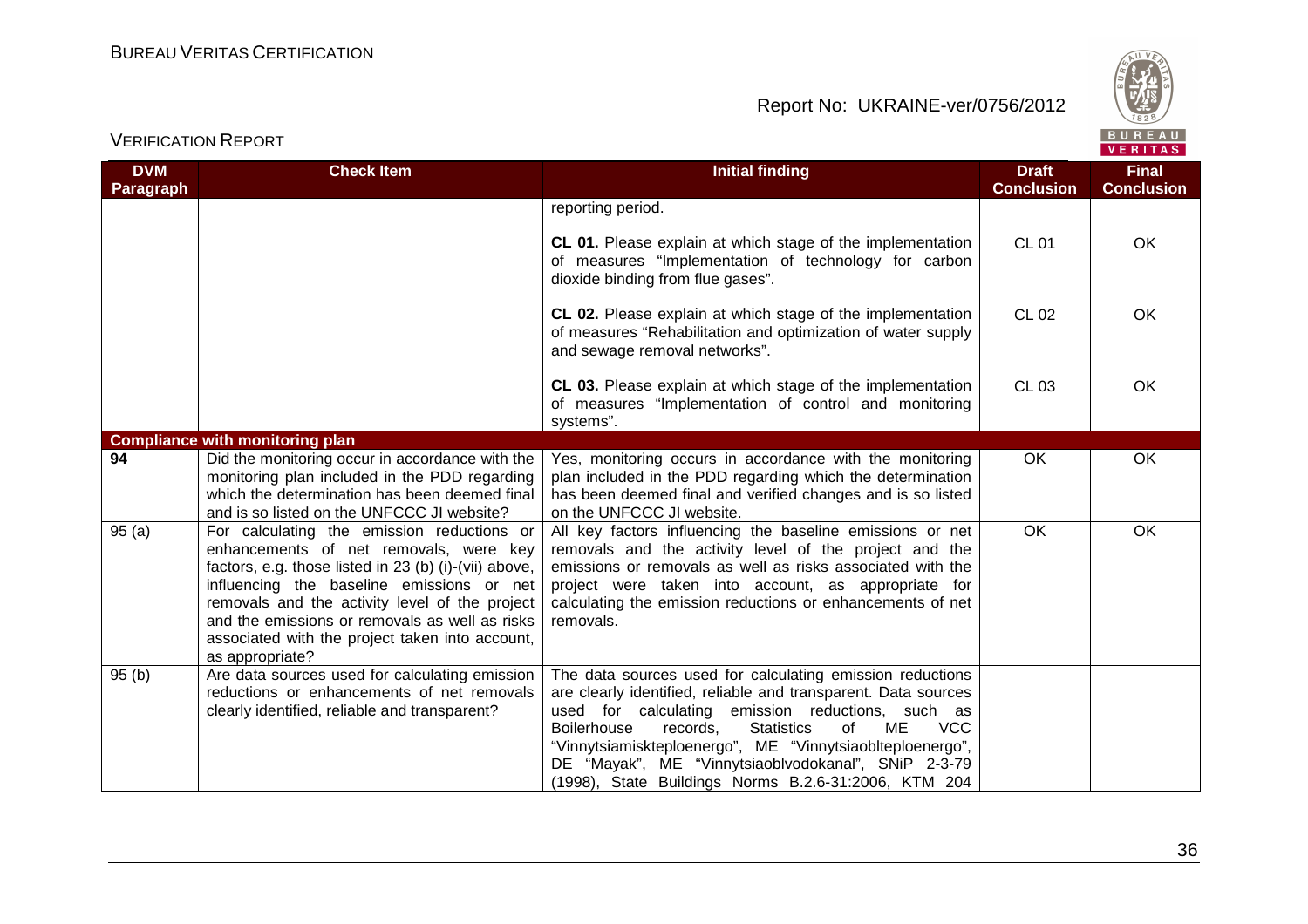VERIFICATION REPORT



| <b>DVM</b><br>Paragraph | <b>Check Item</b>                                                                                                                                                                                                                                                                                                          | <b>Initial finding</b>                                                                                                                                                                                                                                             | <b>Draft</b><br><b>Conclusion</b> | <b>Final</b><br><b>Conclusion</b> |
|-------------------------|----------------------------------------------------------------------------------------------------------------------------------------------------------------------------------------------------------------------------------------------------------------------------------------------------------------------------|--------------------------------------------------------------------------------------------------------------------------------------------------------------------------------------------------------------------------------------------------------------------|-----------------------------------|-----------------------------------|
|                         |                                                                                                                                                                                                                                                                                                                            | Ukraine 244-94, "National inventory report of Ukraine for<br>1990 - 2010", Orders of the National Environmental<br>Investment Agency of Ukraine are clearly identified, reliable<br>and transparent.                                                               |                                   |                                   |
|                         |                                                                                                                                                                                                                                                                                                                            | <b>CAR 02.</b> Internet Links 6 is not working. Please make the<br>appropriate changes.                                                                                                                                                                            | <b>CAR 02</b>                     | <b>OK</b>                         |
|                         |                                                                                                                                                                                                                                                                                                                            | <b>CAR</b> 03. Please provide the exact link to the document on<br>the Internet link 7.                                                                                                                                                                            | <b>CAR 03</b>                     | OK.                               |
| 95(c)                   | Are emission factors, including default emission<br>factors, if used for calculating the emission<br>reductions or enhancements of net removals,<br>selected by carefully balancing accuracy and<br>reasonableness, and appropriately justified of<br>the choice?                                                          | Emission factors, including default emission factors are<br>presented in Section B.2.1 and Annex 1 of the MR. Values of<br>the carbon emission factors for natural gas are set according<br>to the valid "National inventory report of Ukraine for 1990 -<br>2010. | OK                                | OK                                |
| 95(d)                   | Is the calculation of emission reductions or<br>enhancements of net removals based on<br>conservative assumptions and the most<br>plausible scenarios in a transparent manner?                                                                                                                                             | The calculation of emission reductions is based on<br>conservative assumptions and the most plausible scenarios<br>in a transparent manner.                                                                                                                        | OK                                | <b>OK</b>                         |
|                         | Applicable to JI SSC projects only                                                                                                                                                                                                                                                                                         |                                                                                                                                                                                                                                                                    |                                   |                                   |
| 96                      | Is the relevant threshold to be classified as JI<br>SSC project not exceeded during the<br>monitoring period on an annual average basis?<br>If the threshold is exceeded, is the maximum<br>emission reduction level estimated in the PDD<br>for the JI SSC project or the bundle for the<br>monitoring period determined? | N/a                                                                                                                                                                                                                                                                | N/a                               | N/a                               |
|                         | Applicable to bundled JI SSC projects only                                                                                                                                                                                                                                                                                 |                                                                                                                                                                                                                                                                    |                                   |                                   |
| 97(a)                   | Has the composition of the bundle not changed                                                                                                                                                                                                                                                                              | N/a                                                                                                                                                                                                                                                                | N/a                               | N/a                               |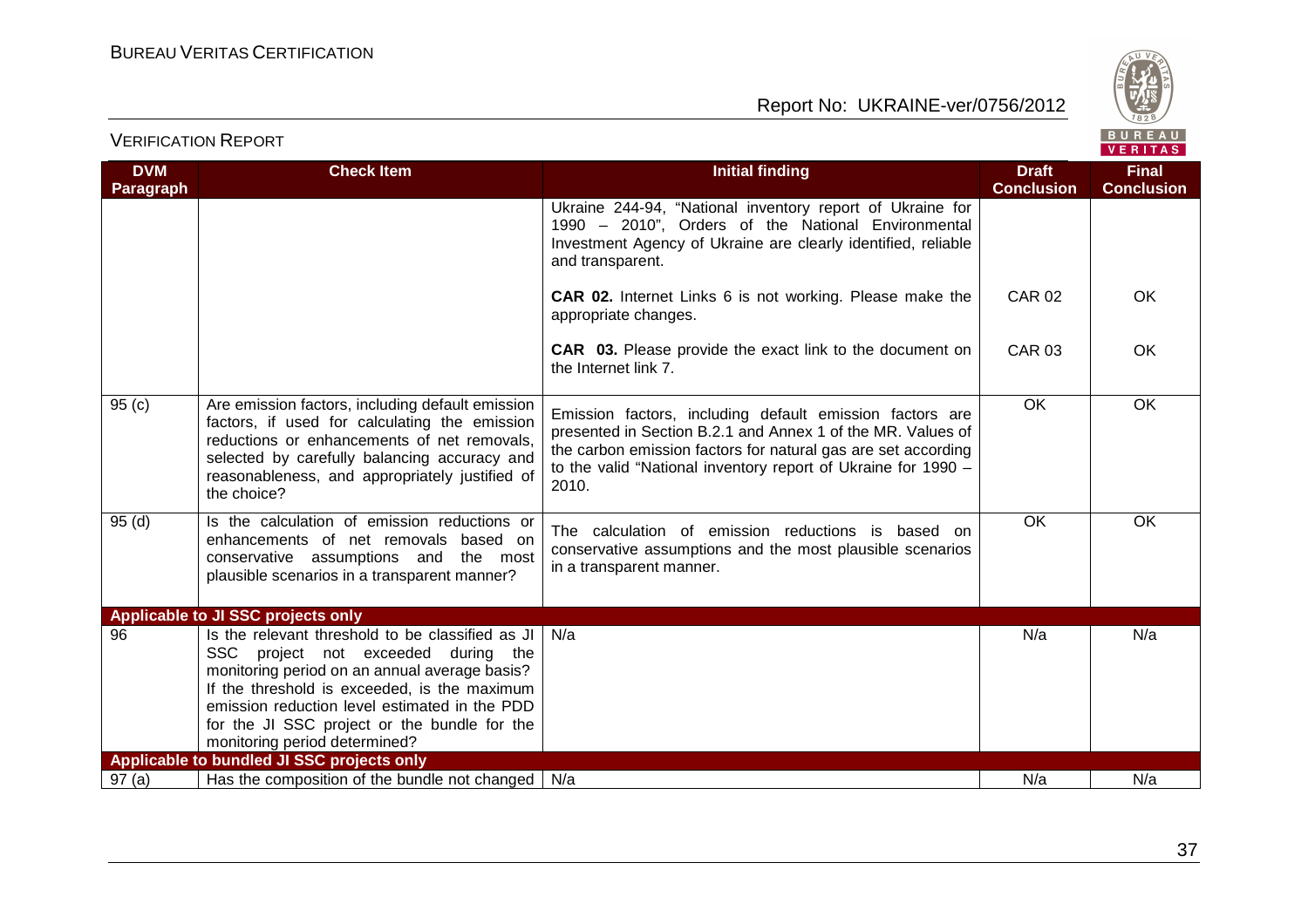

| <b>DVM</b><br><b>Paragraph</b> | <b>Check Item</b>                                                                                                                                                                                                                                                                                                                          | <b>Initial finding</b>                                                                                                                                                                                                                                                                                                          | <b>Draft</b><br><b>Conclusion</b> | <b>Final</b><br><b>Conclusion</b> |
|--------------------------------|--------------------------------------------------------------------------------------------------------------------------------------------------------------------------------------------------------------------------------------------------------------------------------------------------------------------------------------------|---------------------------------------------------------------------------------------------------------------------------------------------------------------------------------------------------------------------------------------------------------------------------------------------------------------------------------|-----------------------------------|-----------------------------------|
|                                | from that is stated in F-JI-SSCBUNDLE?                                                                                                                                                                                                                                                                                                     |                                                                                                                                                                                                                                                                                                                                 |                                   |                                   |
| 97(b)                          | If the determination was conducted on the<br>basis of an overall monitoring plan, have the<br>project participants submitted a common<br>monitoring report?                                                                                                                                                                                | N/a                                                                                                                                                                                                                                                                                                                             | N/a                               | N/a                               |
| 98                             | If the monitoring is based on a monitoring plan<br>that provides for overlapping monitoring<br>periods, are the monitoring periods per<br>component of the project clearly specified in<br>the monitoring report?<br>Do the monitoring periods not overlap with<br>those for which verifications were already<br>deemed final in the past? | N/a                                                                                                                                                                                                                                                                                                                             | N/a                               | N/a                               |
|                                | <b>Revision of monitoring plan</b>                                                                                                                                                                                                                                                                                                         |                                                                                                                                                                                                                                                                                                                                 |                                   |                                   |
|                                | Applicable only if monitoring plan is revised by project participant                                                                                                                                                                                                                                                                       |                                                                                                                                                                                                                                                                                                                                 |                                   |                                   |
| 99(a)                          | Did the project participants provide an $N/a$<br>appropriate justification for the proposed<br>revision?                                                                                                                                                                                                                                   |                                                                                                                                                                                                                                                                                                                                 | N/a                               | N/a                               |
| 99(b)                          | Does the proposed revision improve the<br>accuracy and/or applicability of information<br>collected compared to the original monitoring<br>plan without changing conformity with the<br>relevant rules and regulations for<br>the<br>establishment of monitoring plans?                                                                    | N/a                                                                                                                                                                                                                                                                                                                             | N/a                               | N/a                               |
| <b>Data management</b>         |                                                                                                                                                                                                                                                                                                                                            |                                                                                                                                                                                                                                                                                                                                 |                                   |                                   |
| 101(a)                         | Is the implementation of data collection<br>procedures in accordance with the monitoring<br>plan, including the quality control and quality<br>assurance procedures?                                                                                                                                                                       | All data necessary for the $CO2$ emission reductions<br>calculation is collected. The scheme of data flow and a<br>description of reporting procedures introduced in Monitoring<br>report.<br>The implementation of data collection procedures are in<br>accordance with the monitoring plan included in the<br>determined PDD. | OK                                | OK                                |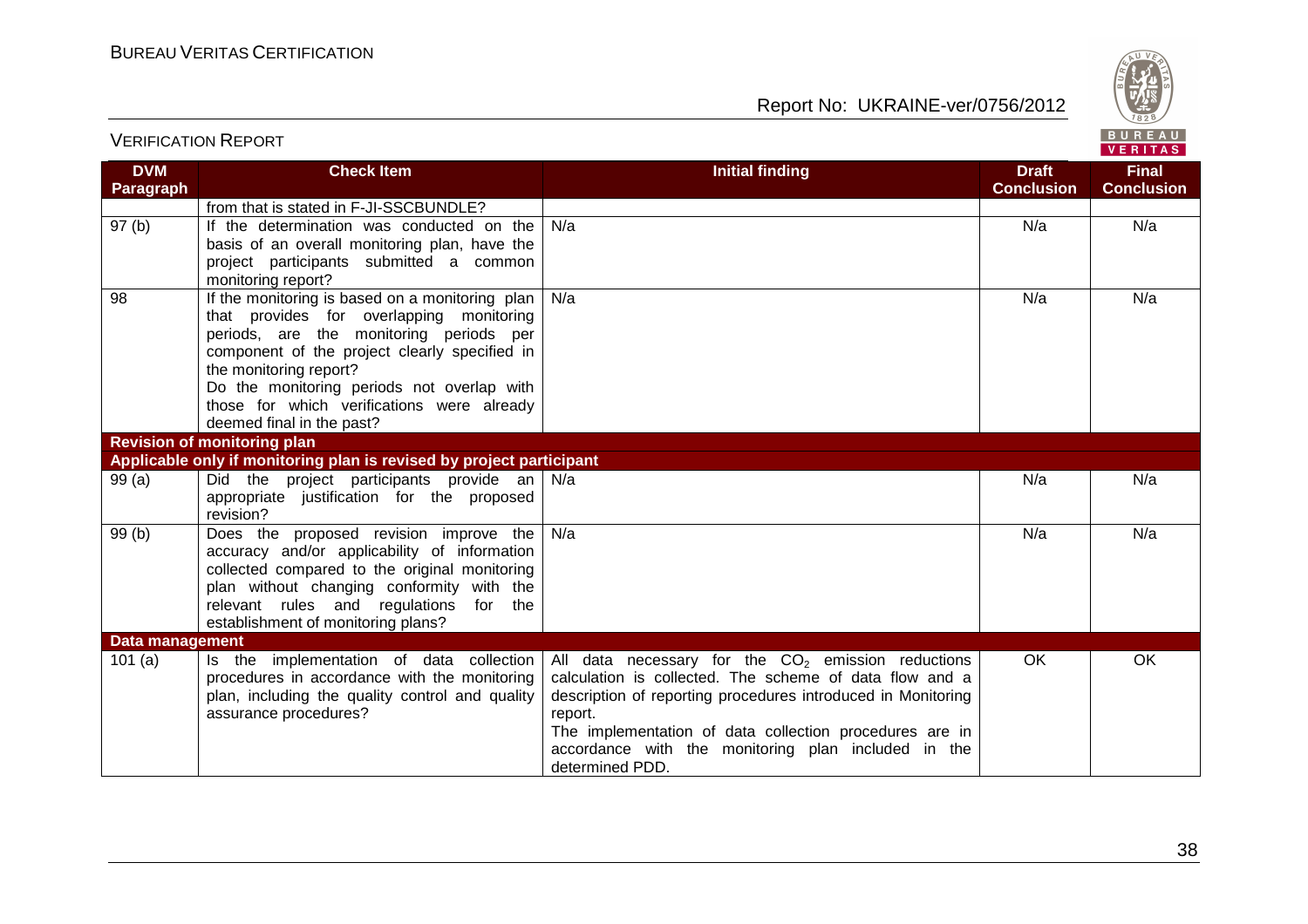

| <b>VERIFICATION REPORT</b> |  |
|----------------------------|--|
|----------------------------|--|

| <b>DVM</b><br>Paragraph | <b>Check Item</b>                                                                                          | <b>Initial finding</b>                                                                                                                                                                                                                                                                                                                    | <b>Draft</b><br><b>Conclusion</b> | <b>Final</b><br><b>Conclusion</b> |
|-------------------------|------------------------------------------------------------------------------------------------------------|-------------------------------------------------------------------------------------------------------------------------------------------------------------------------------------------------------------------------------------------------------------------------------------------------------------------------------------------|-----------------------------------|-----------------------------------|
|                         |                                                                                                            | Position and roles of person in the GHG data management<br>process are defined in the monitoring report and are<br>implemented on-site.                                                                                                                                                                                                   |                                   |                                   |
| 101(b)                  | Is the function of the monitoring equipment,<br>including its calibration status, is in order?             | All monitoring equipments have calibration. It is calibrated<br>with periodic frequency (passport states the calibration<br>frequency for every device) according to the national<br>regulations.<br>During site visit verifiers received and reviewed passports<br>and/or certificates on calibration of all measurement<br>equipments.  | <b>OK</b>                         | OK                                |
| 101(c)                  | Are the evidence and records used for the<br>monitoring maintained in a traceable manner?                  | The evidence and records used for the monitoring are<br>maintained on site of some devices and in responsible<br>departments in a traceable manner.                                                                                                                                                                                       | OK                                | OK                                |
| $101$ (d)               | Is the data collection and management system<br>for the project in accordance with the<br>monitoring plan? | The data collection and management system for the project<br>is in accordance with the approved monitoring plan.<br>Implementation of monitoring system was checked through<br>site visit, and concluded that monitoring system is completely<br>in accordance with the monitoring plan. This fact is also<br>confirmed by the documents. |                                   |                                   |
|                         |                                                                                                            | CL 04. Please provide the documents that prove special<br>trainings in June 2012.                                                                                                                                                                                                                                                         | <b>CL 04</b>                      | OK                                |
|                         |                                                                                                            | CAR 04. Please give an explanation of abbreviations in<br>Figure 4.                                                                                                                                                                                                                                                                       | CAR <sub>04</sub>                 | OK                                |
|                         |                                                                                                            | CL 05. Please provide the a report 2-TP "air" for I-III quarter<br>2012 on the objects of the project.                                                                                                                                                                                                                                    | <b>CL 05</b>                      | OK                                |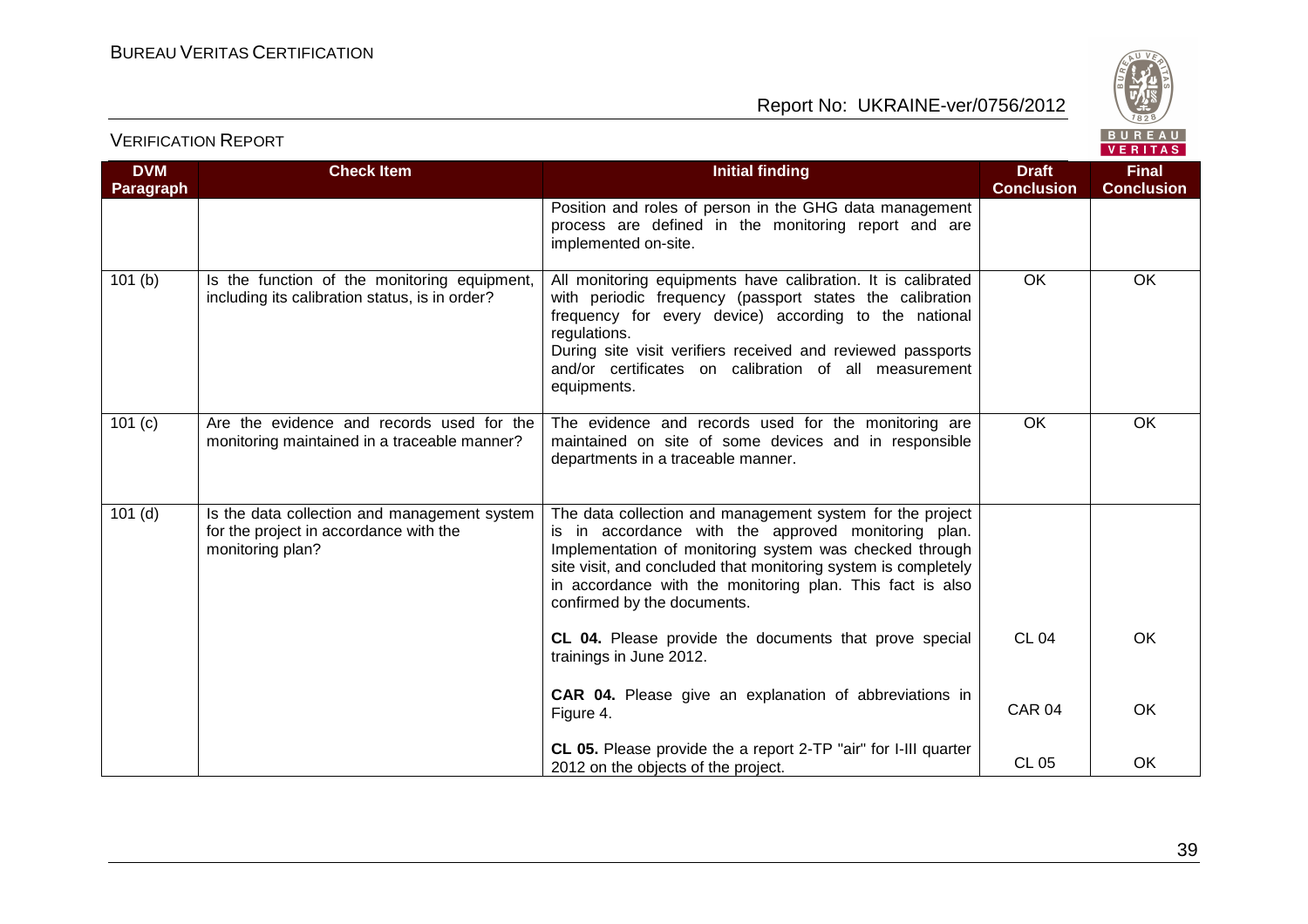

| <b>DVM</b><br>Paragraph | <b>Check Item</b>                                                                                                                                                                                                                                                                                                                                                                                                                                                                                                                                                                                                                                                                | <b>Initial finding</b>                   | <b>Draft</b><br><b>Conclusion</b> | <b>Final</b><br><b>Conclusion</b> |
|-------------------------|----------------------------------------------------------------------------------------------------------------------------------------------------------------------------------------------------------------------------------------------------------------------------------------------------------------------------------------------------------------------------------------------------------------------------------------------------------------------------------------------------------------------------------------------------------------------------------------------------------------------------------------------------------------------------------|------------------------------------------|-----------------------------------|-----------------------------------|
|                         |                                                                                                                                                                                                                                                                                                                                                                                                                                                                                                                                                                                                                                                                                  |                                          |                                   |                                   |
|                         | Verification regarding programs of activities (additional elements for assessment)                                                                                                                                                                                                                                                                                                                                                                                                                                                                                                                                                                                               |                                          |                                   |                                   |
| 102                     | Is any JPA that has not been added to the JI<br>PoA not verified?                                                                                                                                                                                                                                                                                                                                                                                                                                                                                                                                                                                                                | N/A                                      | N/A                               | N/A                               |
| 103                     | Is the verification based on the monitoring<br>reports of all JPAs to be verified?                                                                                                                                                                                                                                                                                                                                                                                                                                                                                                                                                                                               | N/A                                      | N/A                               | N/A                               |
| 103                     | Does the verification ensure the accuracy and<br>conservativeness of the emission reductions or<br>enhancements of removals generated by each<br>JPA?                                                                                                                                                                                                                                                                                                                                                                                                                                                                                                                            | N/A                                      | N/A                               | N/A                               |
| 104                     | Does the monitoring period not overlap with<br>previous monitoring periods?                                                                                                                                                                                                                                                                                                                                                                                                                                                                                                                                                                                                      | N/A                                      | N/A                               | N/A                               |
| 105                     | If the AIE learns of an erroneously included<br>JPA, has the AIE informed the JISC of its<br>findings in writing?                                                                                                                                                                                                                                                                                                                                                                                                                                                                                                                                                                | N/A                                      | N/A                               | N/A                               |
|                         |                                                                                                                                                                                                                                                                                                                                                                                                                                                                                                                                                                                                                                                                                  | Applicable to sample-based approach only |                                   |                                   |
| 106                     | Does the sampling plan prepared by the AIE:<br>(a) Describe its sample selection, taking into<br>account that:<br>(i) For each verification that uses a sample-<br>based approach, the sample selection shall<br>be sufficiently representative of the JPAs in<br>the JI PoA such extrapolation to all JPAs<br>identified for that verification is reasonable,<br>taking into account differences among the<br>characteristics of JPAs, such as:<br>- The types of JPAs;<br>- The complexity of the applicable<br>technologies and/or measures used;<br>- The geographical location of each JPA;<br>- The amounts of expected emission<br>reductions of the JPAs being verified; | N/A                                      | N/A                               | N/A                               |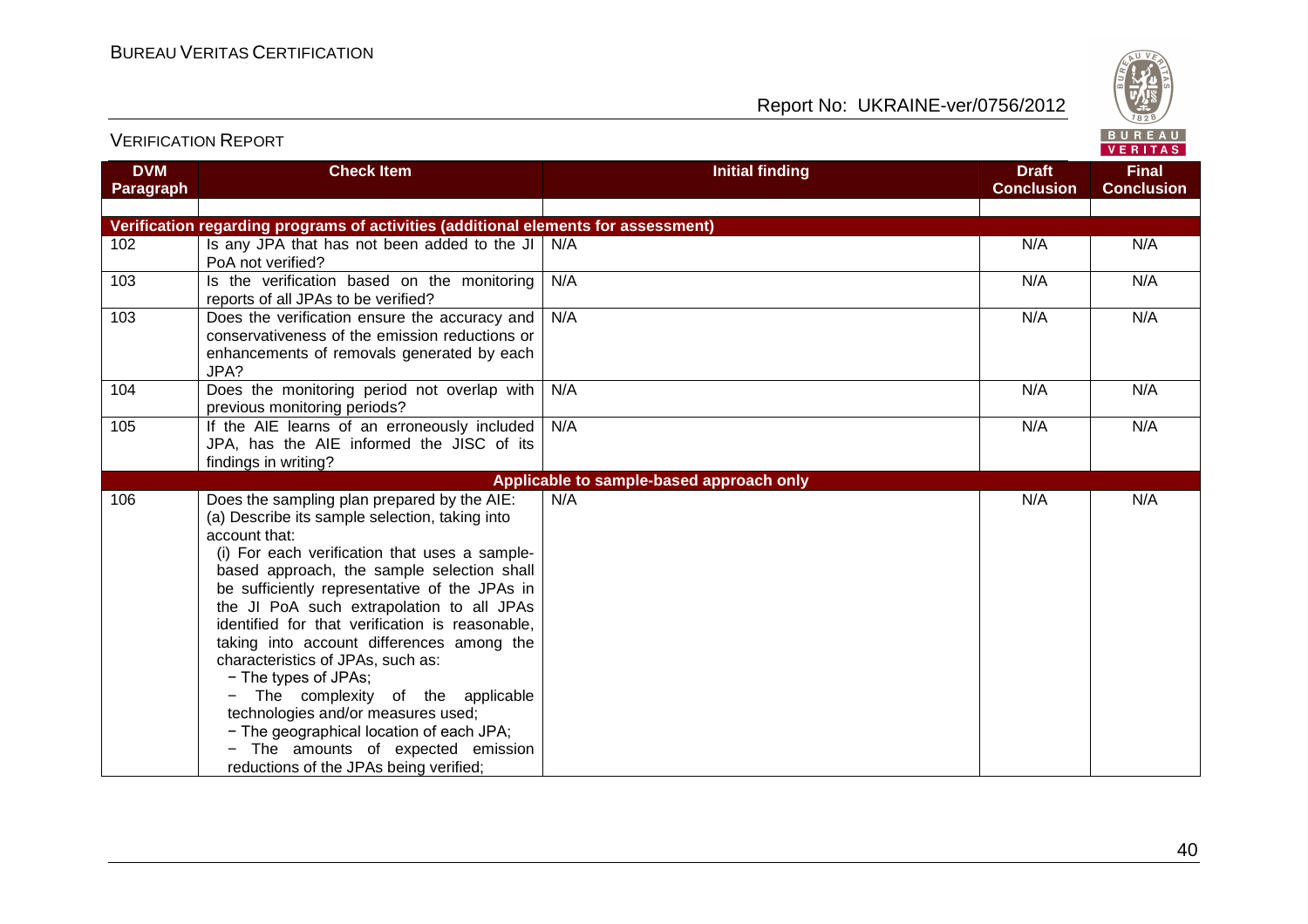

| <b>VERIFICATION REPORT</b> |  |
|----------------------------|--|
|----------------------------|--|

| <b>DVM</b> | <b>Check Item</b>                                                | <b>Initial finding</b> | <b>Draft</b>      | <b>Final</b>      |
|------------|------------------------------------------------------------------|------------------------|-------------------|-------------------|
| Paragraph  |                                                                  |                        | <b>Conclusion</b> | <b>Conclusion</b> |
|            | - The number of JPAs for which emission                          |                        |                   |                   |
|            | reductions are being verified;                                   |                        |                   |                   |
|            | - The length of monitoring periods of the                        |                        |                   |                   |
|            | JPAs being verified; and                                         |                        |                   |                   |
|            | - The samples selected for prior                                 |                        |                   |                   |
|            | verifications, if any?                                           |                        |                   |                   |
| 107        | Is the sampling plan ready for publication                       | N/A                    | N/A               | N/A               |
|            | through the secretariat along with the                           |                        |                   |                   |
|            | verification<br>report<br>supporting<br>and                      |                        |                   |                   |
|            | documentation?                                                   |                        |                   |                   |
| 108        | Has the AIE made site inspections of at least $\mid N/A \rangle$ |                        | N/A               | N/A               |
|            | the square root of the number of total JPAs,                     |                        |                   |                   |
|            | rounded to the upper whole number? If the AIE                    |                        |                   |                   |
|            | makes no site inspections or fewer site                          |                        |                   |                   |
|            | inspections than the square root of the number                   |                        |                   |                   |
|            | of total JPAs, rounded to the upper whole                        |                        |                   |                   |
|            | number, then does the AIE provide a                              |                        |                   |                   |
|            | reasonable explanation and justification?                        |                        |                   |                   |
| 109        | Is the sampling plan available for submission to                 | N/A                    | N/A               | N/A               |
|            | the secretariat for the JISC.s ex ante                           |                        |                   |                   |
|            | assessment? (Optional)                                           |                        |                   |                   |
| 110        | If the AIE learns of a fraudulently included JPA,                | N/A                    | N/A               | N/A               |
|            | a fraudulently monitored JPA or an inflated                      |                        |                   |                   |
|            | number of emission reductions claimed in a JI                    |                        |                   |                   |
|            | PoA, has the AIE informed the JISC of the                        |                        |                   |                   |
|            | fraud in writing?                                                |                        |                   |                   |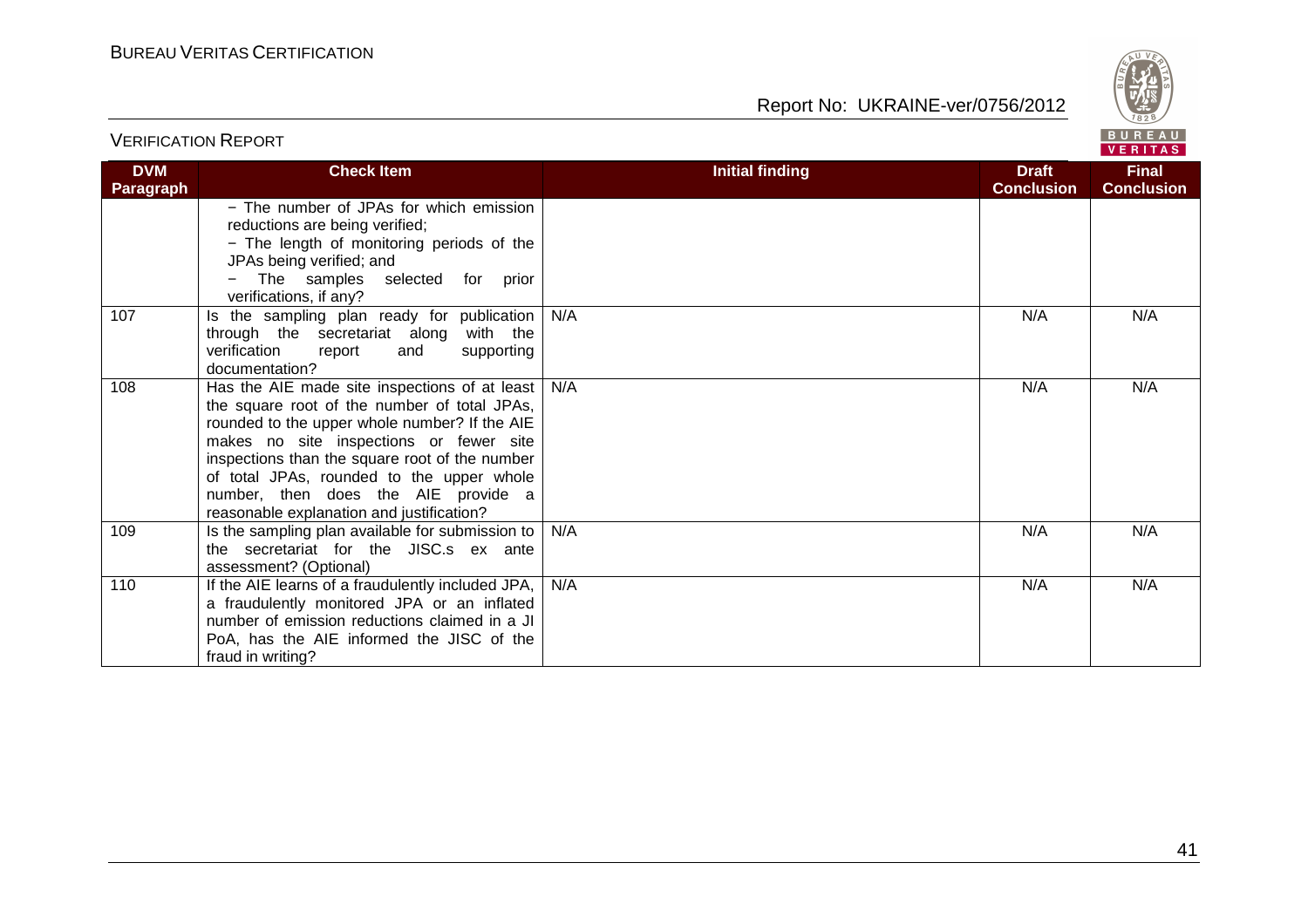

#### VERIFICATION REPORT

#### **Table 2 Resolution of Corrective Action and Clarification Requests**

| Draft report clarifications and corrective action<br>requests by validation team                                                                                        | Ref. to<br>checklist<br>question<br>in table 1 | Summary of project participant response                                                                                                                                                                                                                                                                       | <b>Verification team conclusion</b>                                           |
|-------------------------------------------------------------------------------------------------------------------------------------------------------------------------|------------------------------------------------|---------------------------------------------------------------------------------------------------------------------------------------------------------------------------------------------------------------------------------------------------------------------------------------------------------------|-------------------------------------------------------------------------------|
| <b>CAR 01.</b> Please provide the Letters of approval of the<br>project.                                                                                                | 90                                             | Copies of Letters of Approvals from the State<br>Environmental Investment Agency of Ukraine<br>and the ministry of the Environment of Estonia<br>are provided to AIE.                                                                                                                                         | Based<br>the<br>documentation<br><sub>on</sub><br>received, CAR 01 is closed. |
| CL 01. Please explain at which stage of the<br>"Implementation of<br>implementation of measures<br>technology for carbon dioxide binding from flue gases".              | 93                                             | Project documentation has been designed<br>and expert opinions for projects of heat<br><b>IHSS</b><br>and<br>at<br>microdistricts<br>networks<br>K.Marksa<br>Bazhenova<br>have<br>been l<br>and<br>achieved, project of SCADA-system and<br>tender documentation for buying pipes are<br>being developed now. | Based on the information received.<br>CL 01 is closed.                        |
| CL 02. Please explain at which stage of<br>the<br>implementation of measures<br>"Rehabilitation<br>and<br>optimization of water supply and sewage removal<br>networks". | 93                                             | 36.5 km of water supply network and 6.9 km<br>of sewage removal network have been<br>reconstructed during project implementation.                                                                                                                                                                             | Based on the information received,<br>CL 02 is closed.                        |
| CL 03. Please explain at which stage of the<br>implementation of measures "Implementation of<br>control and monitoring systems".                                        | 93                                             | of gas and<br>Modern<br>units<br>electricity<br>measurement are installed at project objects,<br>dispatching of<br>small<br>boiler-houses is<br>implemented, heat meters are installed at<br>some water supply objects.                                                                                       | Based on the information received,<br>CL 03                                   |
| CAR 02. Internet Links 6 is not working. Please make<br>the appropriate changes.                                                                                        | 95(b)                                          | The<br>internet-reference<br>http://oscill.com/files/27082006.pdf is working.                                                                                                                                                                                                                                 | CAR 02 is closed.                                                             |